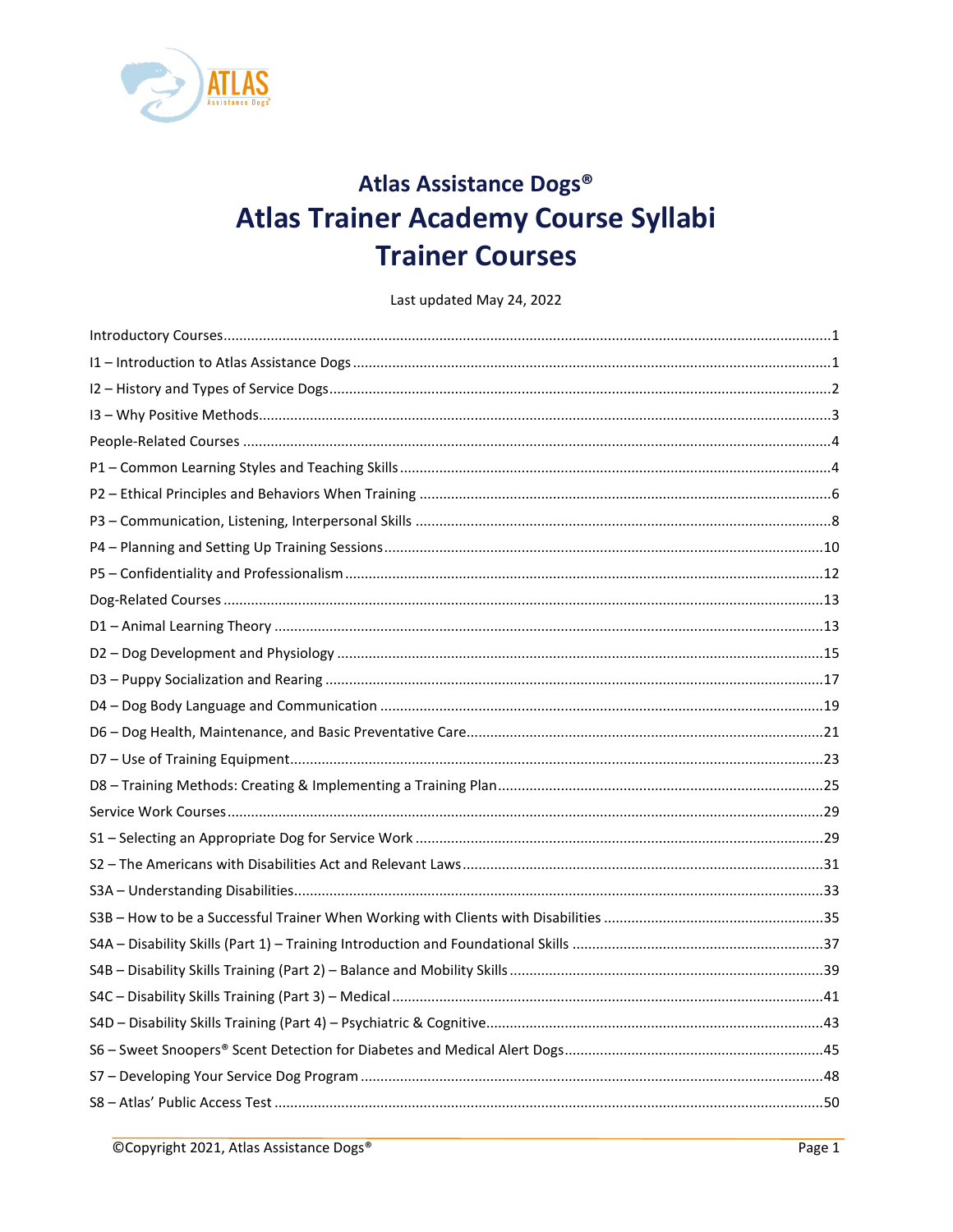

# <span id="page-1-0"></span>**Introductory Courses**

# <span id="page-1-1"></span>**I1 – Introduction to Atlas Assistance Dogs**

## **Course Description**

This course is text based. It covers information regarding who we are as an organization, what we stand for, and what we do.

Anyone involved with Atlas must take this course in order to have a working knowledge of service dogs.

# **Course Objectives**

This course will:

• Ensure anyone involved with Atlas understands our mission, vision, and our work

## **Learning Outcomes**

Upon successful completion of this course, students will be able to:

• Have a clear understanding of Atlas as an organization and the role they might play in it

#### **Outline**

- Mission and vision
- About us
- What to expect
- Vocabulary
- Our Programs
- Where we are going

#### **Course Expectations**

Please allow at least 15 minutes to go through this course. You will be asked to complete a very brief assessment after you complete the course.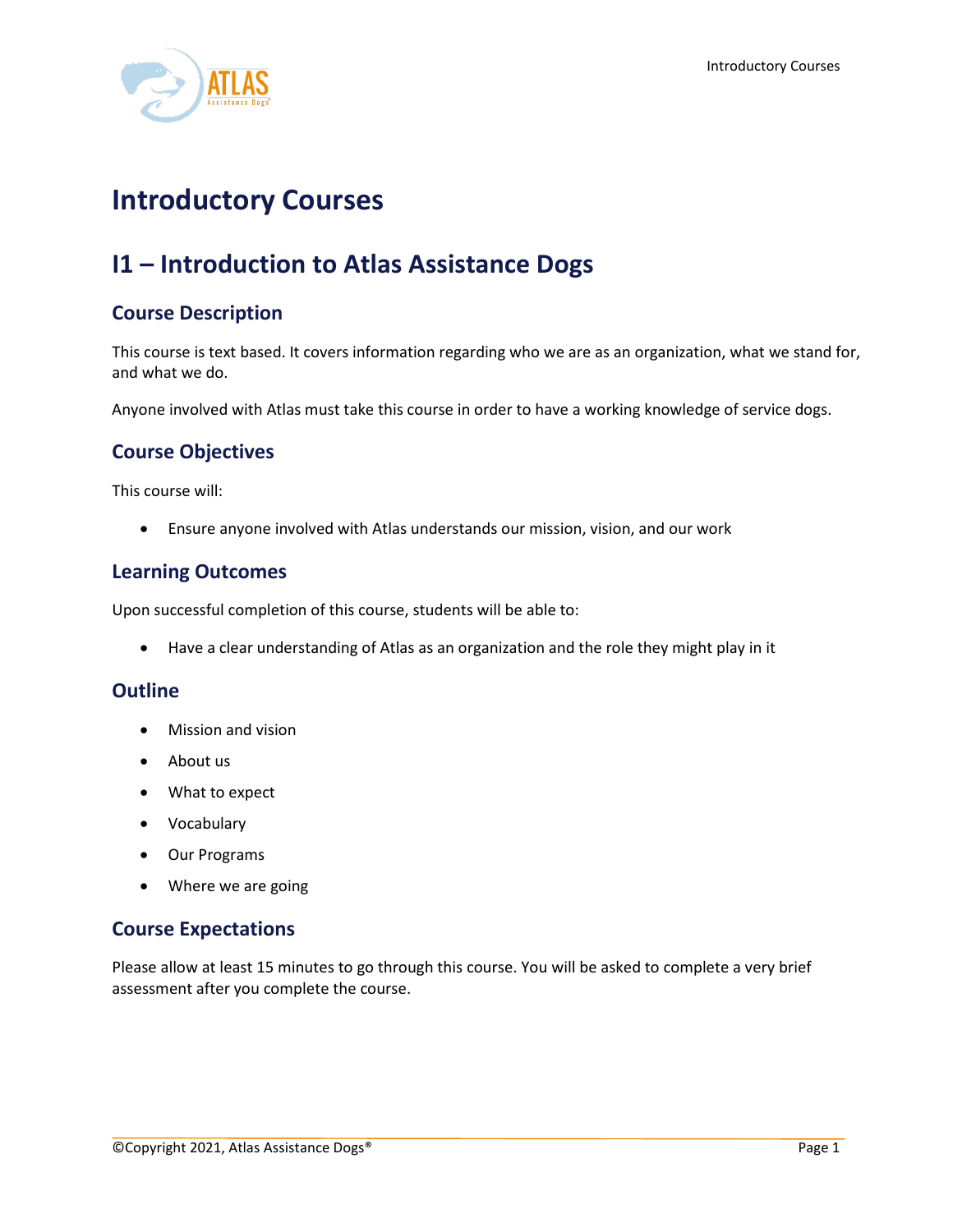

# <span id="page-2-0"></span>**I2 – History and Types of Service Dogs**

# **Course Description**

This course is text-based and covers information regarding the history and types of assistance dogs around the world. Did you know that the earliest record of a seeing-eye dog dates to the first century AD?

Anyone involved with Atlas must take this course in order to have a working knowledge of service dogs.

## **Course Objectives**

This course will:

- Introduce how dogs have been used to help people throughout history
- Introduce the different types of assistance dogs and give an overview of their jobs and who they can benefit

## **Learning Outcomes**

Upon successful completion of this course, students will be able to:

- Identify the different types of assistance dogs
- Identify how a dog can help someone with a disability
- Describe the background around service dogs in a historical and global context

#### **Outline**

- Historical use
- Present use
- Types of dogs trained
- Highlights of laws around the world

#### **Course Expectations**

Please allow at least 30 minutes to go through this course. You will be asked to complete a very brief assessment after you complete the course.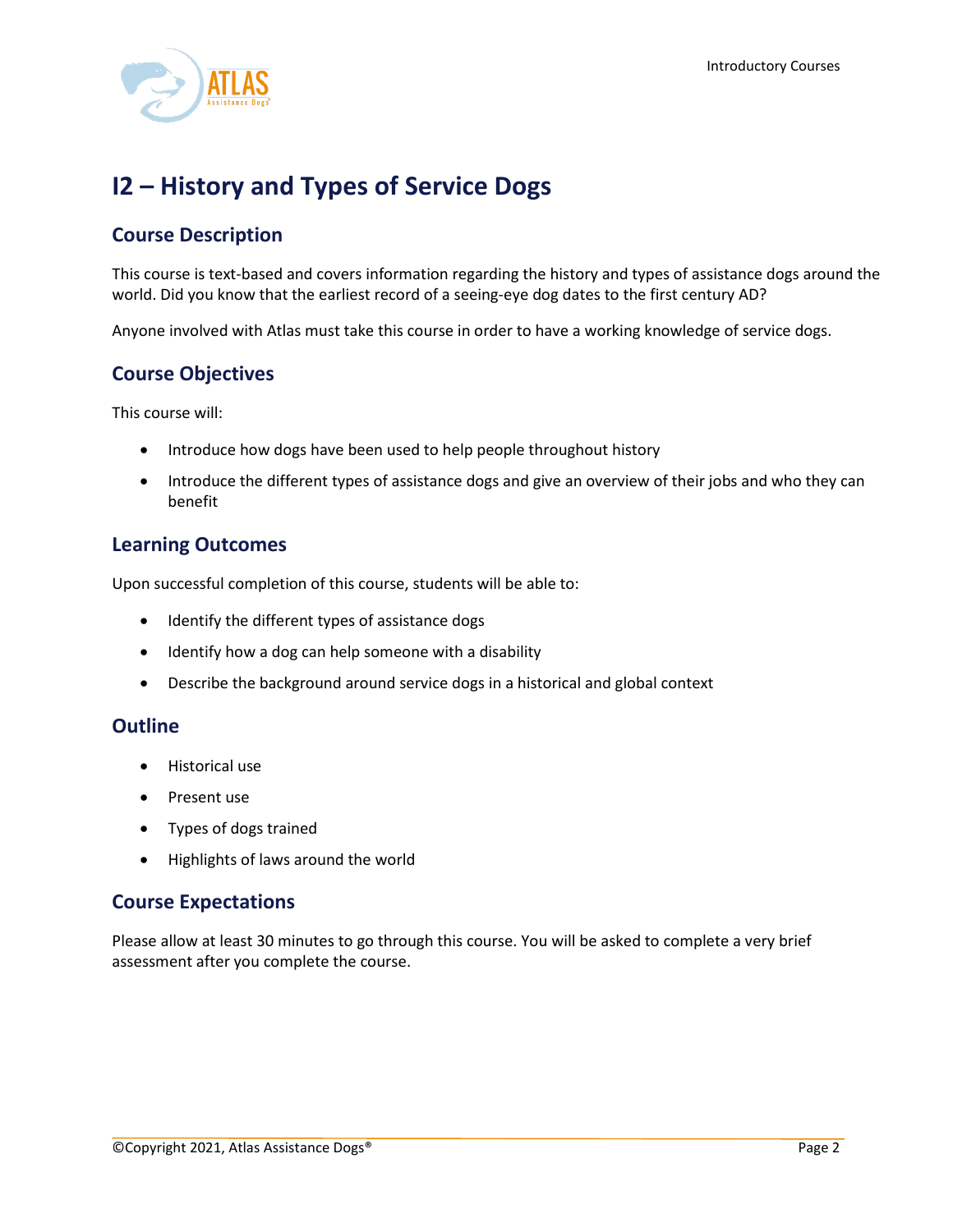

# <span id="page-3-0"></span>**I3 – Why Positive Methods**

## **Course Description**

This course is text-based and covers the basics of positive reinforcement as it pertains to dog training. Atlas strongly values ethical treatment of dogs as well as people. This course goes over the basics and background of positive training methods and demonstrates why they are so much more successful than aversive training methods.

## **Course Objectives**

This course will:

- Introduce the history of training methods
- Help students become more effective, humane, and ethical by ensuring they understand how dogs and people learn
- Emphasize the importance of positive training methods
- Debunk some of the common myths about aversive training methods
- Reflect on common misconceptions about training methods and tools and know how to address them

#### **Learning Outcomes**

Upon successful completion of this course, students will be able to:

- Describe common positive training terminology
- Identify positive versus aversive training from the dog's perspective
- Explain why the use of positive training methods is far more successful for the dog and person
- Advocate for the use of positive training methods

#### **Outline**

- History of training methods
- Terminology
- Debunking myths

## **Course Expectations**

Please allow at least one hour to go through the course and review the references that will be provided. If the topic is less familiar to you, you may need more time to view references or research the area in further depth.

You will be asked to complete a brief assessment after you complete the course.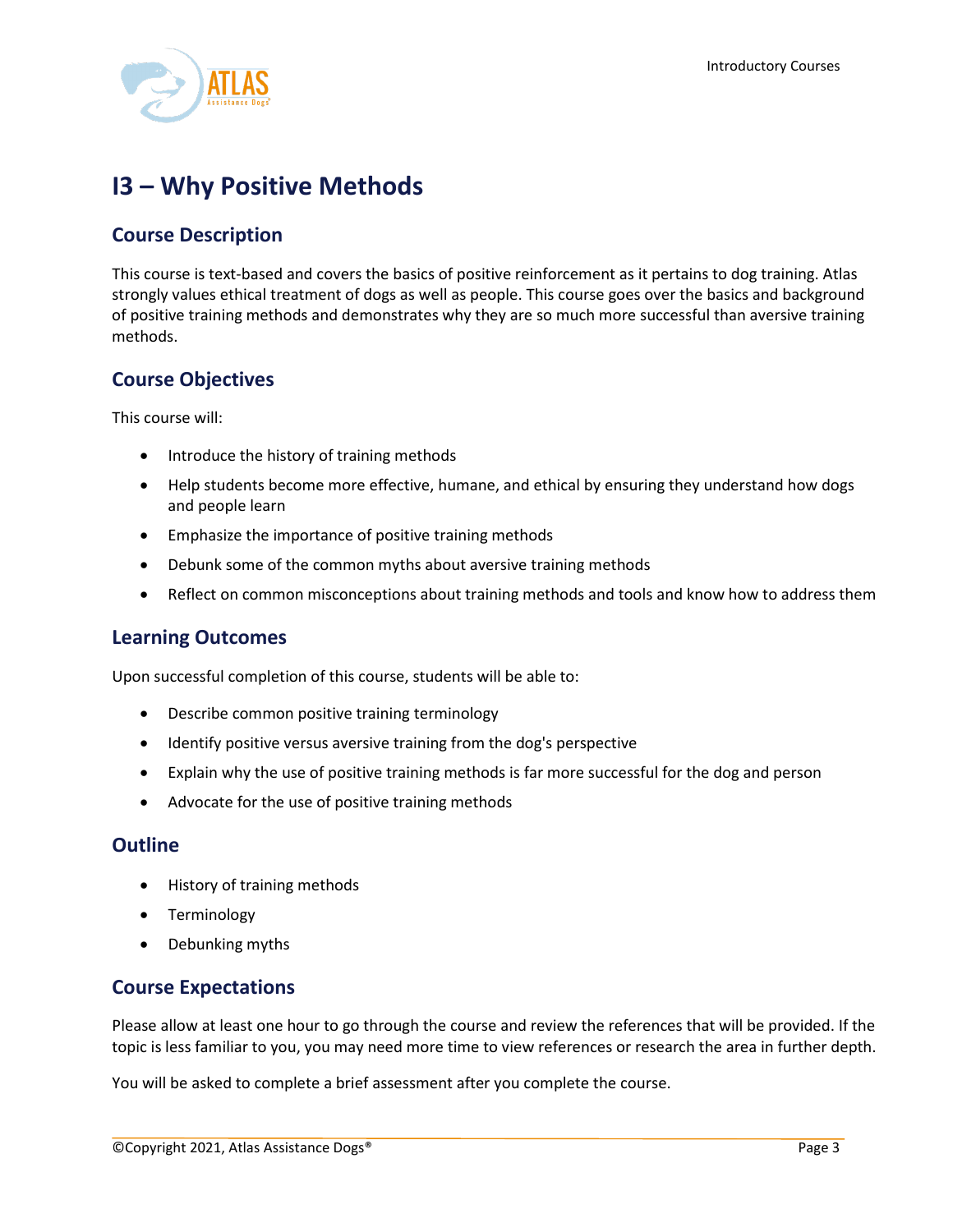

# **People-Related Courses**

# <span id="page-4-1"></span><span id="page-4-0"></span>**P1 – Common Learning Styles and Teaching Skills**

# **Course Description**

This course is text based and focuses on concepts and skills that will increase the trainer's ability to understand and teach their clients based on their individual learning styles and abilities. You may find that some of your clients with disabilities need different tools to learn and understand new concepts. This course gives you some insight into how to approach these cases.

# **Course Objectives**

This course will:

- Introduce common learning styles based on the VARK Model (visual, auditory, reading/writing, kinesthetic)
- Provide tools and skills that will help the trainer work successfully with different kinds of people
- Discuss approaches to instruction depending on whether the client or caretaking adult will be the primary handler
- Introduce the concept of TagTeach and the Premack Principle
- Introduce the concept of stress signals in people
- Provide insights and resources to help trainers and clients succeed

## **Learning Outcomes**

Upon successful completion of this course, students will be able to:

- Describe the common learning styles
- Adapt to their clients' individual needs as learners
- Build upon their current teaching skills to provide better learning opportunities for their clients

- Learning Styles and the VARK Model
- Determining Learning Styles
- Being Flexible
- Teaching Tools/TagTeach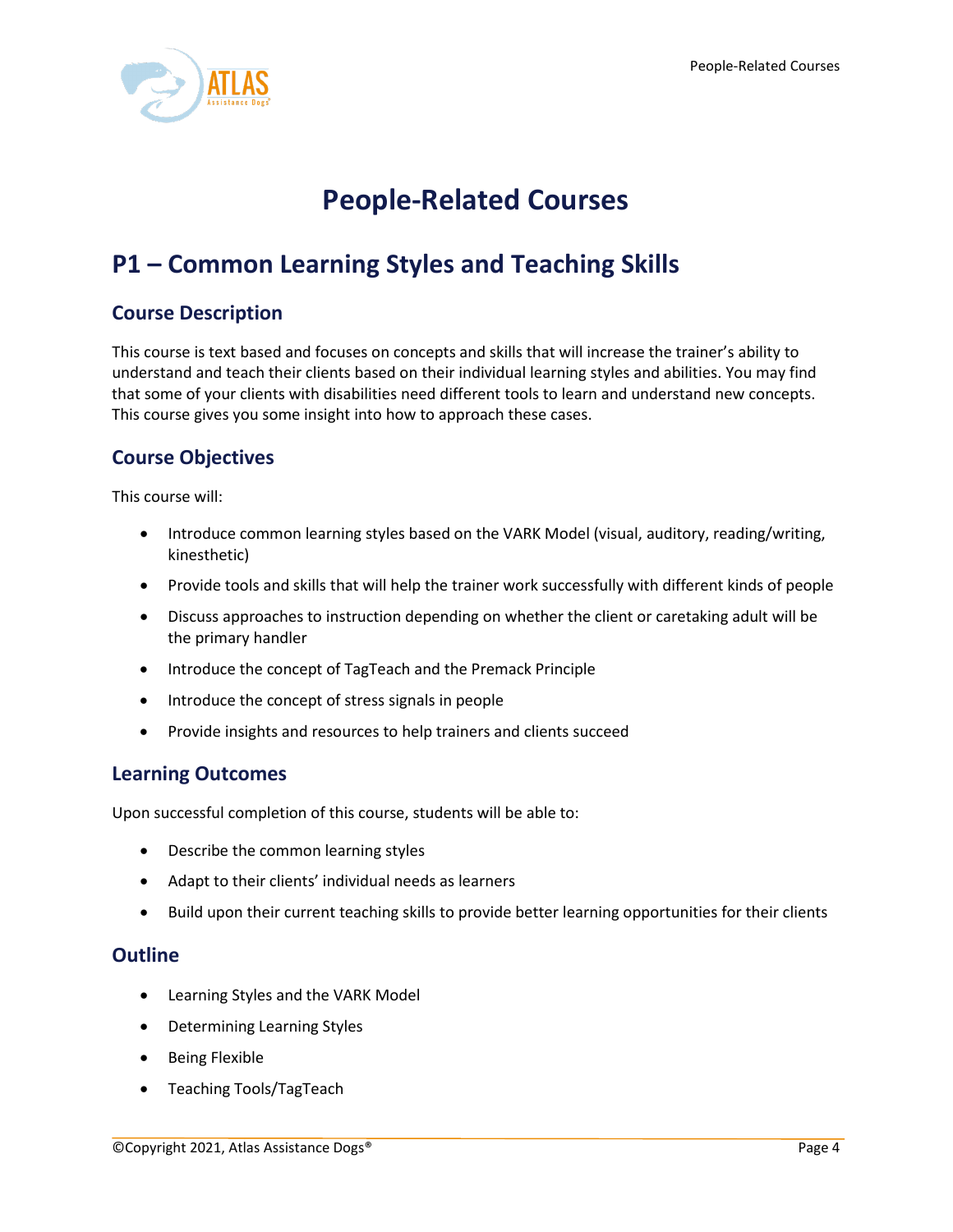

- When and When Not to Demonstrate a Skill
- Working with the Client's Caretaker/Parents when Handling the Client's Dog
- Helping Clients Stay Motivated
- Planning Training lessons
- Homework, Schedules, Breaking Down Tasks
- Mistakes to Avoid
- Remember Your Network

### **Course Expectations**

Please allow at least one to two hours to go through the course and review the references that will be provided. If the topic is less familiar to you, you may need more time to view references or research the area in further depth.

You will be asked to complete a very brief survey after you complete the course to give us your feedback.

If you are in our Certified Trainer program, at the end of this course you will be also asked to complete a test with a mix of multiple choice, fill in the blanks, true false, and long answer questions. A grade of 80% or above is required to pass the test. Students have the opportunity to discuss their answers with Atlas faculty as well as retake tests as needed.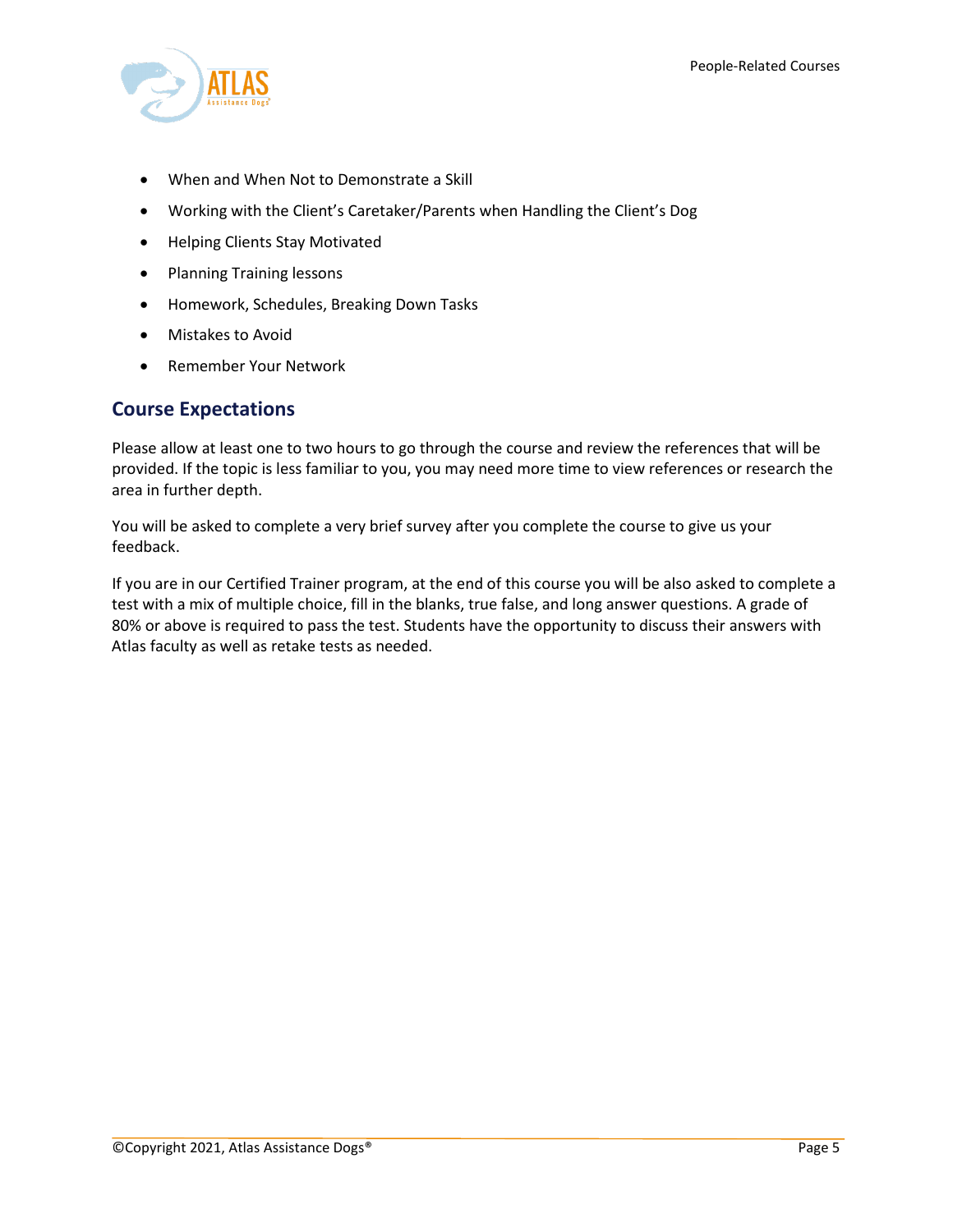

# <span id="page-6-0"></span>**P2 – Ethical Principles and Behaviors When Training**

# **Course Description**

This course is text based and focuses on ethics in training. Topics discussed include our code of ethics as well as those from CCPDT, and the importance of integrity and empathy in service dog training towards both the dog and the client.

## **Course Objectives**

Upon successful completion of this course, the learner will be able to:

- Identify the importance of ethical principles and behaviors as it relates to their role as an Atlas trainer
- Discuss the need for empathy as it relates to their role as an Atlas trainer
- Identify the importance of integrity as an Atlas trainer
- Describe the characteristics of an effective and humane trainer
- Identify Atlas Assistance Dogs' guidelines for ethical training techniques

### **Learning Outcomes**

Upon successful completion of this course, students will:

- Understand Atlas' expectations of their trainers when it comes to ethical treatment of dog and client
- Have concrete skills to apply when training with your clients

- The Need for Ethics
- Certification Council for Professional Dog Trainers (CCPDT) Code of Ethics
- Atlas Assistance Dogs Policies on Ethics
- Empathy
- Integrity
- Be Honest with Yourself and the Client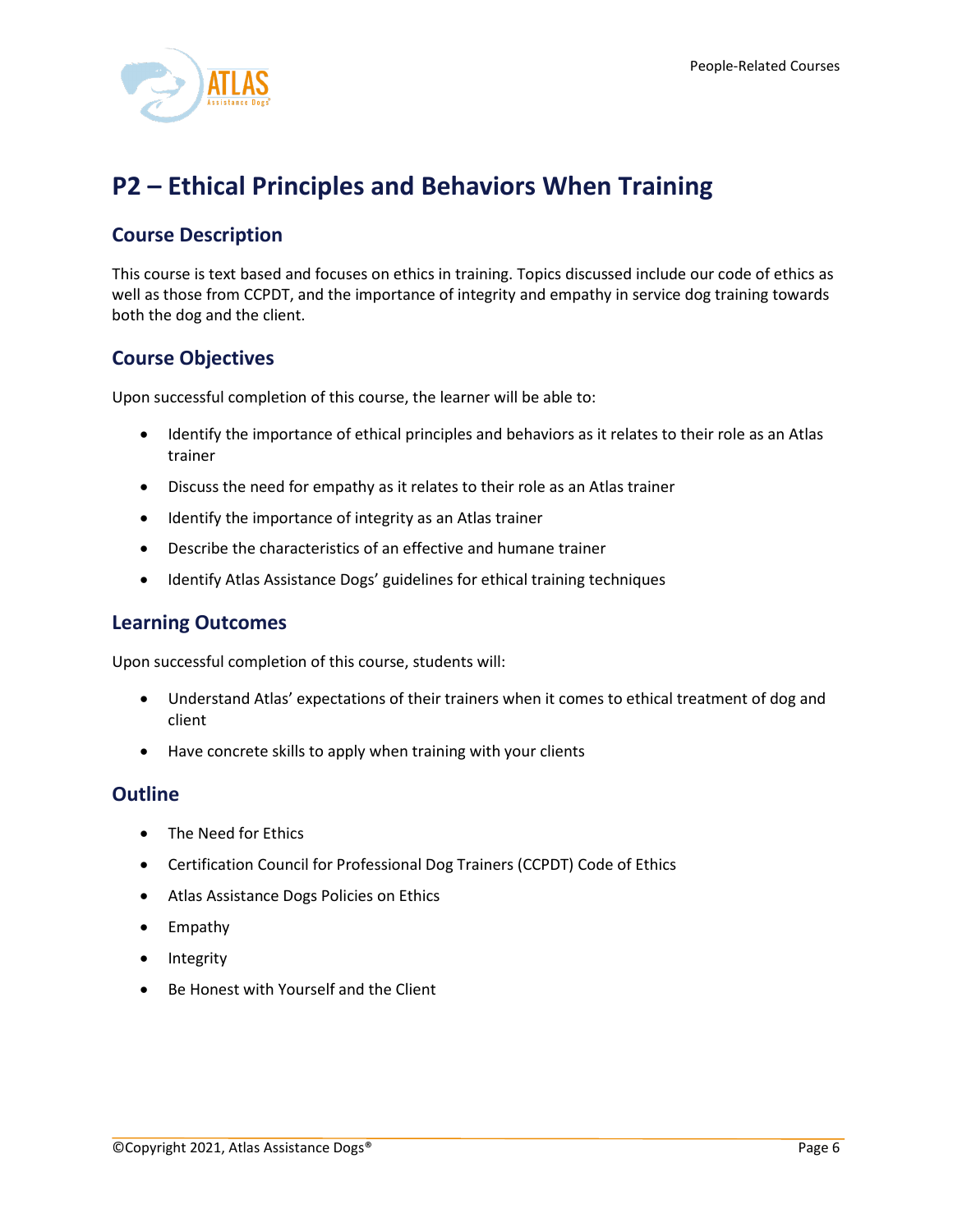

# **Course Expectations**

Please allow at least one to two hours to go through the course and review the references that will be provided. If the topic is less familiar to you, you may need more time to view references or research the area in further depth.

You will be asked to complete a very brief survey after you complete the course to give us your feedback.

If you are in our Certified Trainer program, at the end of this course you will be also asked to complete a test with a mix of multiple choice, fill in the blanks, true false, and long answer questions. A grade of 80% or above is required to pass the test. Students have the opportunity to discuss their answers with Atlas faculty as well as retake tests as needed.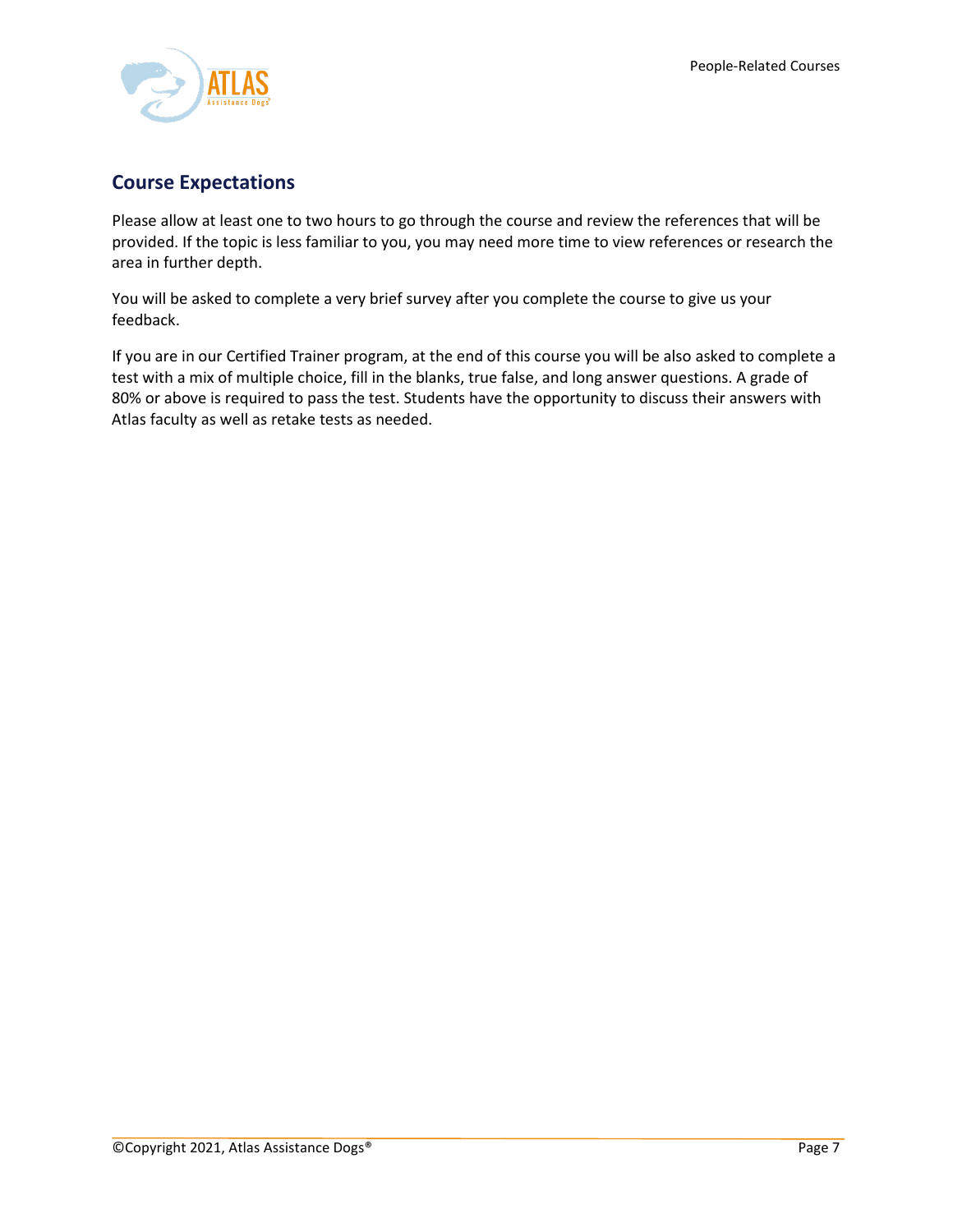

# <span id="page-8-0"></span>**P3 – Communication, Listening, Interpersonal Skills**

# **Course Description**

This course is text based and covers information about communication skills specific to clients with disabilities. The material goes over basic types of communication but also some more complex ways that clients may be communicating with their trainers and exhibiting stress non-verbally.

# **Course Objectives**

- Understand the five different communication types
- Discuss the importance of listening
- Learn how to use interpersonal skills
- Understand non-verbal communication and stress signals in people

### **Learning Outcomes**

Upon successful completion of this course, students will be able to:

- Describe common communication types and reflect on their own communication style
- Use their communication skills to strengthen the bonds and trust with their clients

#### **Outline**

- Why Communication Is Important
- Active Listening
- Different Types of Communication
- Body Language and Non-verbal Communication
- Stress Signals in People
- Communicating with Clients
- Interpersonal Skills
- Knowing Your Boundaries

#### **Course Expectations**

Please allow at least one to two hours to go through the course and review the references that will be provided. If the topic is less familiar to you, you may need more time to view references or research the area in further depth.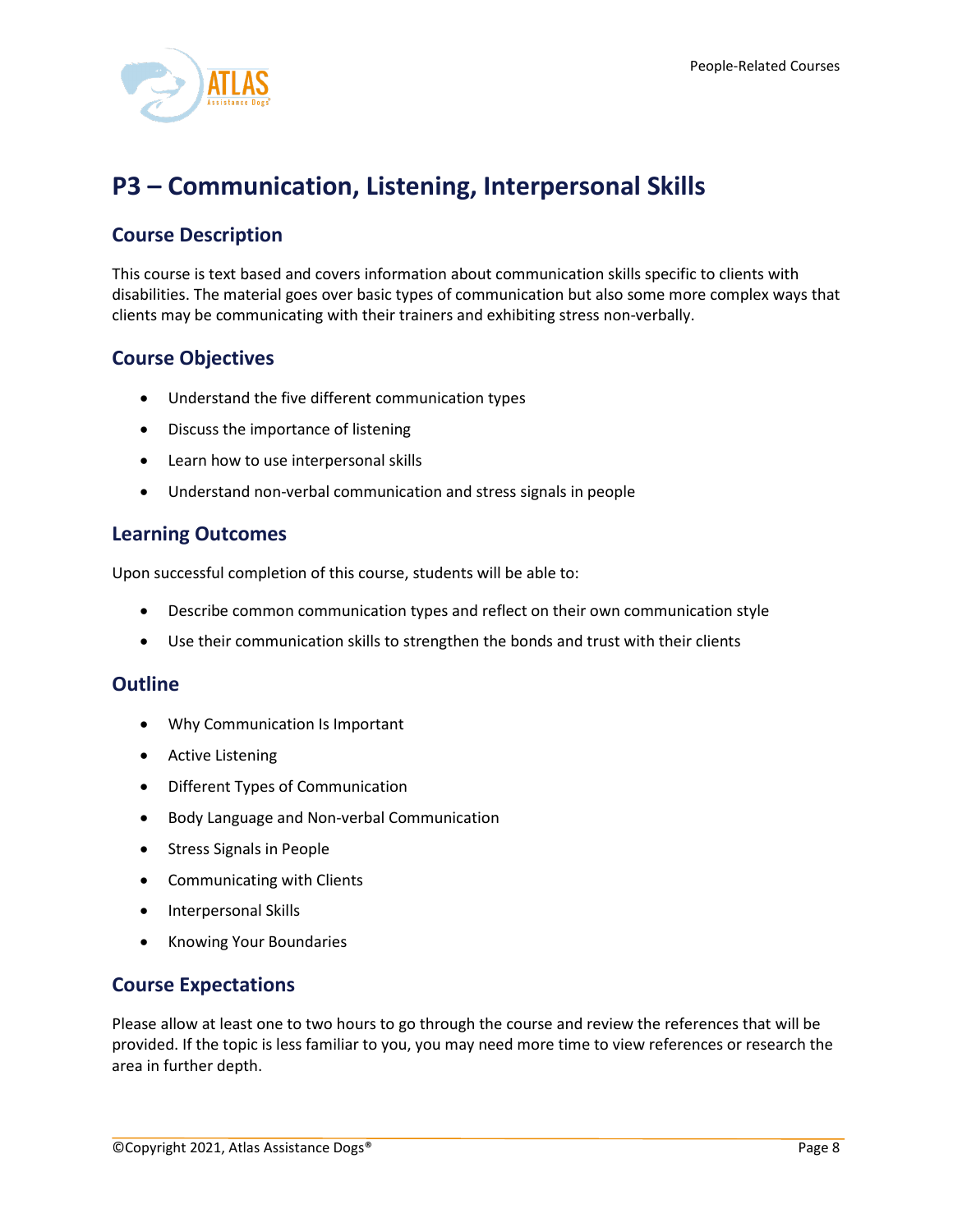

At the end of this course, you will be asked to complete a test with a mix of multiple choice, fill in the blanks, true false, and long answer questions. A grade of 80% or above is required to pass the test. Students have the opportunity to discuss their answers with Atlas faculty as well as retake tests as needed.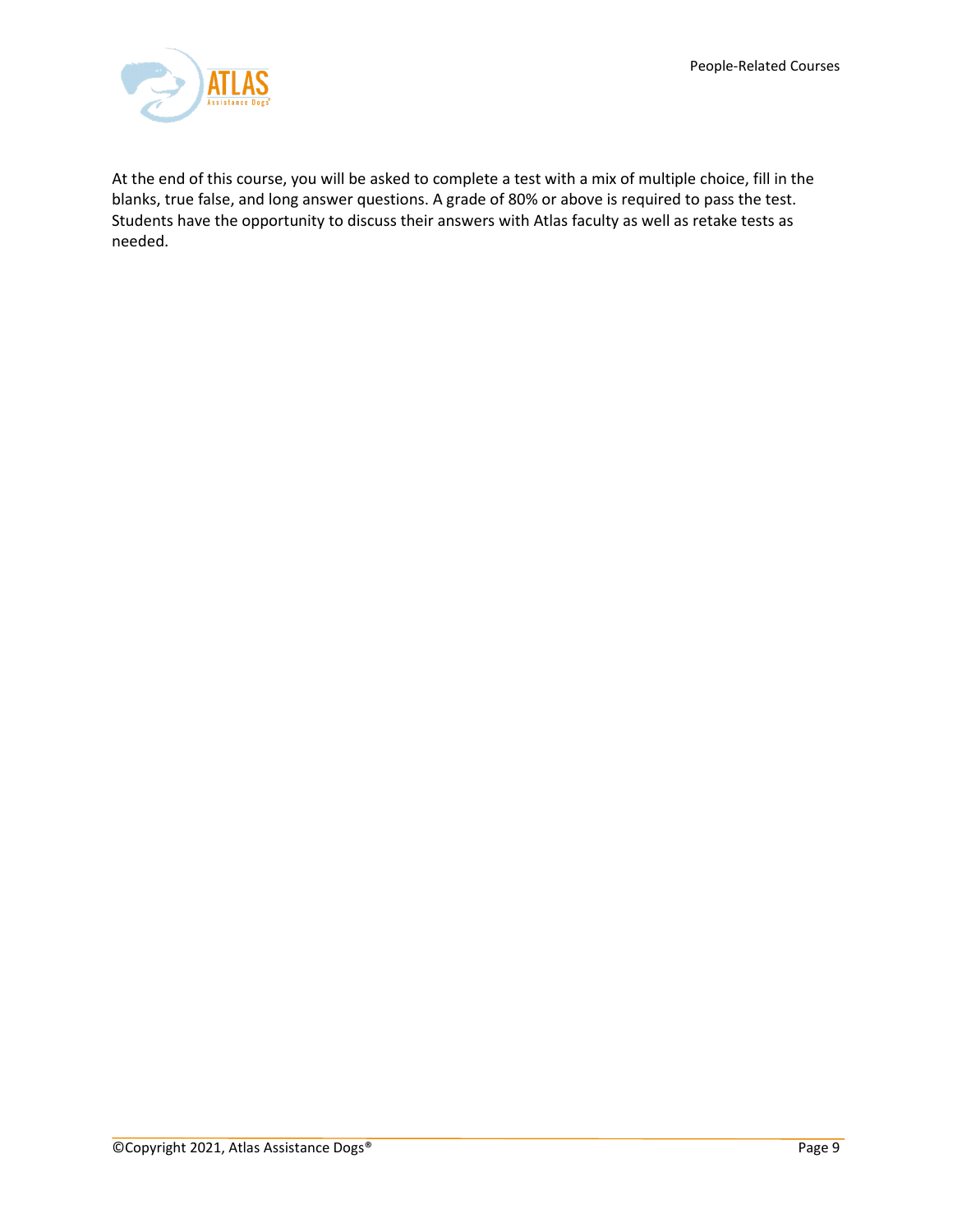

# <span id="page-10-0"></span>**P4 – Planning and Setting Up Training Sessions**

# **Course Description**

This course is text based and covers information regarding the planning, management, and expectations of your training lessons with service dog clients. Service dog training is not without its challenges and these specific clients may encounter difficulties with training in ways pet dog clients may not. The course discusses strategies for success, specific to clients with disabilities, their families, and for yourself.

## **Course Objectives**

- Realize the various environments service dog training may occur in and their potential challenges.
- Explore methods for working with a client's emotional, physical, or mental mindset.
- Learn how to manage private lessons.
- Look at approaches for working with clients who are struggling or non-compliant.
- Discuss handling the session (as well as the program) as a whole; beginning, middle, and end; as it pertains to making the client successful.
- Recognize the special situations when the client is not the primary handler.
- Understand how to find alternatives when the client's challenges may be impacting their ability to progress.

## **Learning Outcomes**

Upon successful completion of this course, students will:

- Have a better understanding of the unique challenges that may arise when working with service dog clients
- Have tools and skills to navigate these challenges and set their clients up for success

- Context of Service Dog Training
- Pace of Service Dog Training
- A Warning on Pacing
- When to Slow or Stop Training
- Understanding the "State of Mind"
- Management of the Environment, the Lesson, and Expectations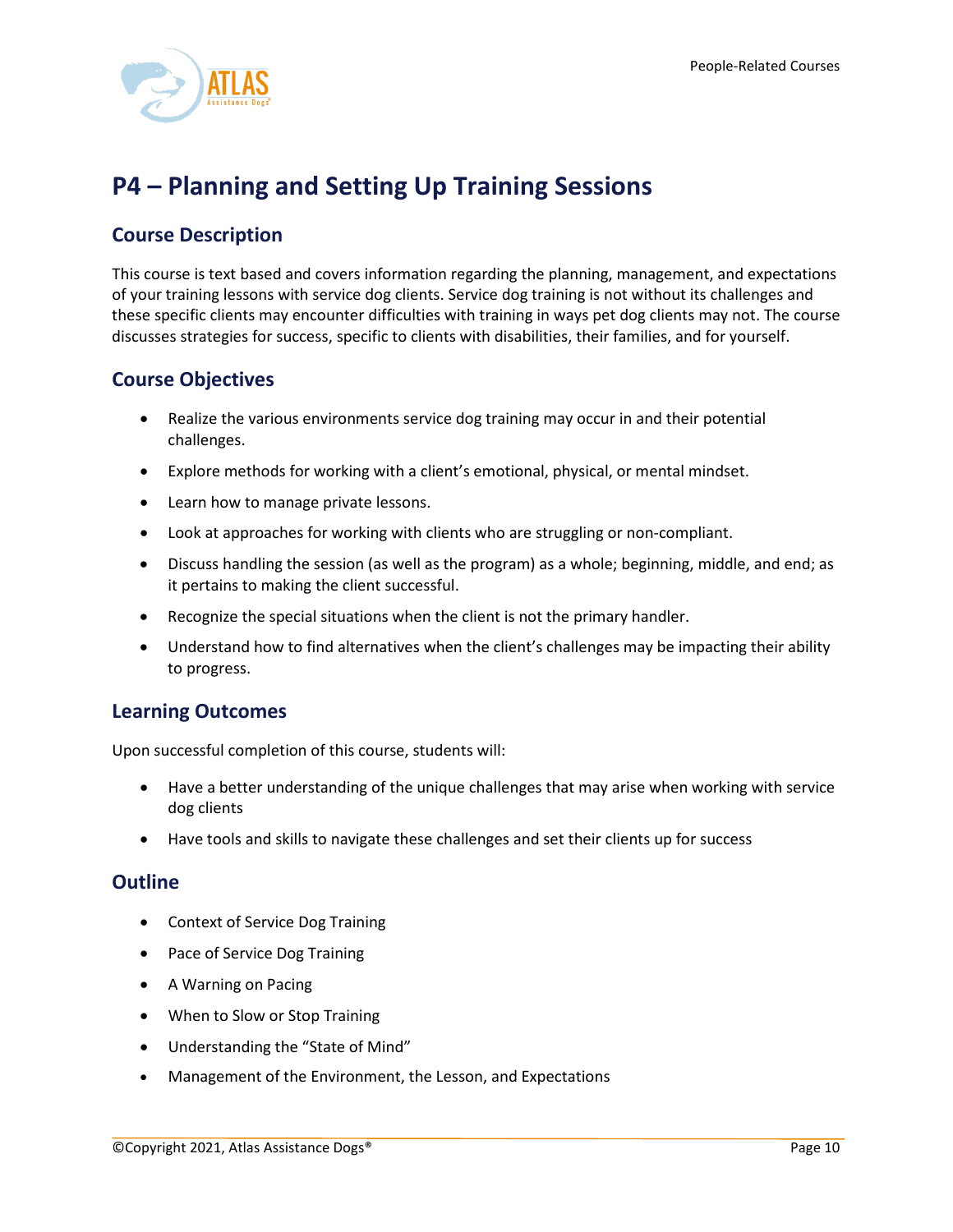

- Working with the Client's Caretaker or Parents
- Supporting the Client, the Dog, and Yourself.

## **Course Expectations**

Please allow at least one to two hours to go through the course and review the references that will be provided. If the topic is less familiar to you, you may need more time to view references or research the area in further depth.

You will be asked to complete a very brief survey after you complete the course to give us your feedback.

If you are in our Certified Trainer program, at the end of this course you will be also asked to complete a test with a mix of multiple choice, fill in the blanks, true false, and long answer questions. A grade of 80% or above is required to pass the test. Students have the opportunity to discuss their answers with Atlas faculty as well as retake tests as needed.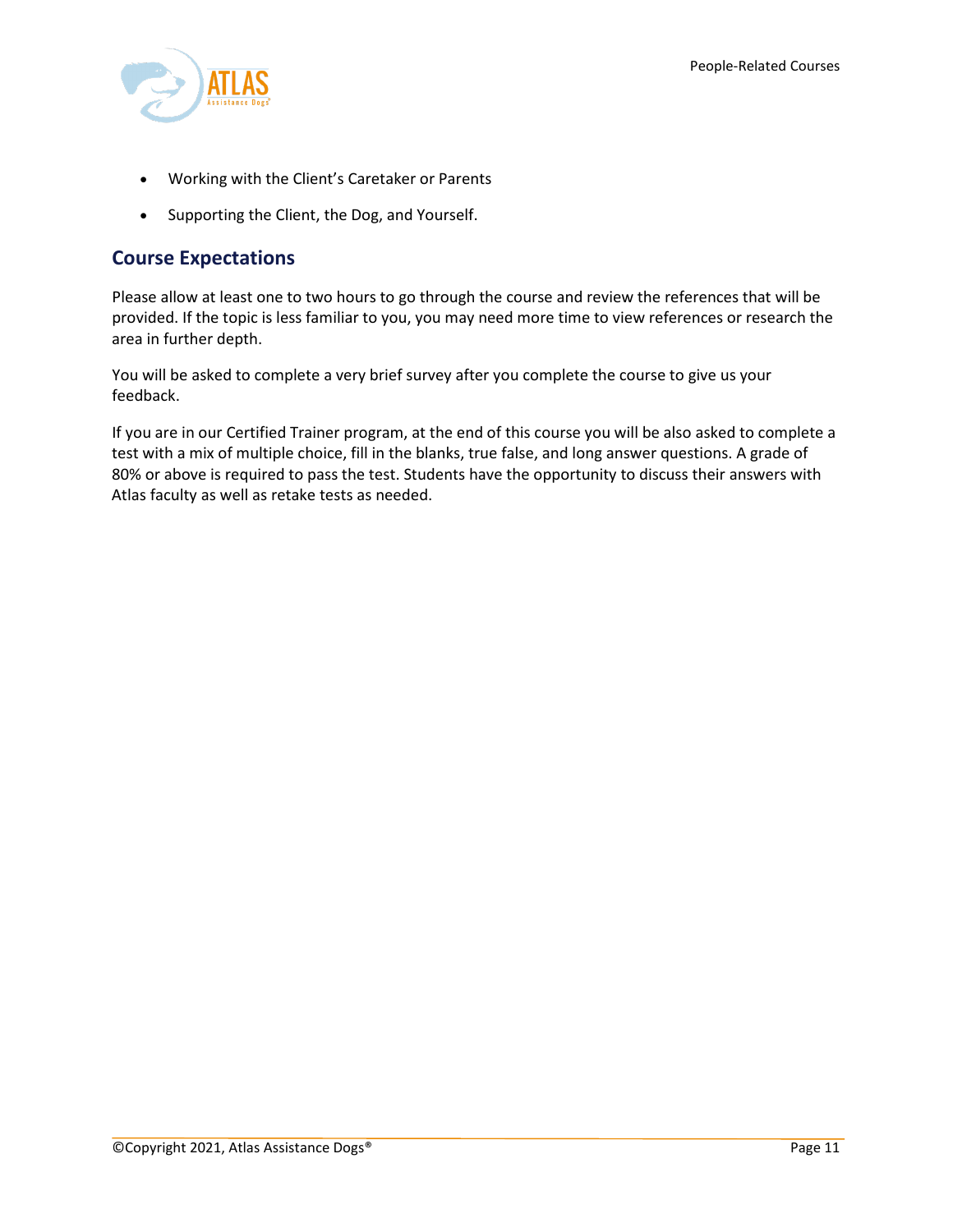

# <span id="page-12-0"></span>**P5 – Confidentiality and Professionalism**

# **Course Description**

This course is text based and covers information relating to staying professional and keeping up with a standard of confidentiality necessary when working with clients.

# **Course Objectives**

This course will:

- Cover some basics of professionalism when working with clients
- Discuss how to handle challenging situations regarding confidentiality and professionalism protocols

## **Learning Outcomes**

Upon successful completion of this course, students will be able to:

- Understand what is and isn't appropriate information to share about their clients based on CCPDT's and Atlas' standards
- Apply professionalism within the context of their business

#### **Outline**

- Importance of Confidentiality
- Maintaining Confidentiality
- Professionalism
- Importance of Professionalism
- How to become a professional

## **Course Expectations**

Please allow at least one to two hours to go through the course and review the references that will be provided. If the topic is less familiar to you, you may need more time to view references or research the area in further depth.

At the end of this course, you will be asked to complete a test with a mix of multiple choice, fill in the blanks, true false, and long answer questions. A grade of 80% or above is required to pass the test. Students have the opportunity to discuss their answers with Atlas faculty as well as retake tests as needed.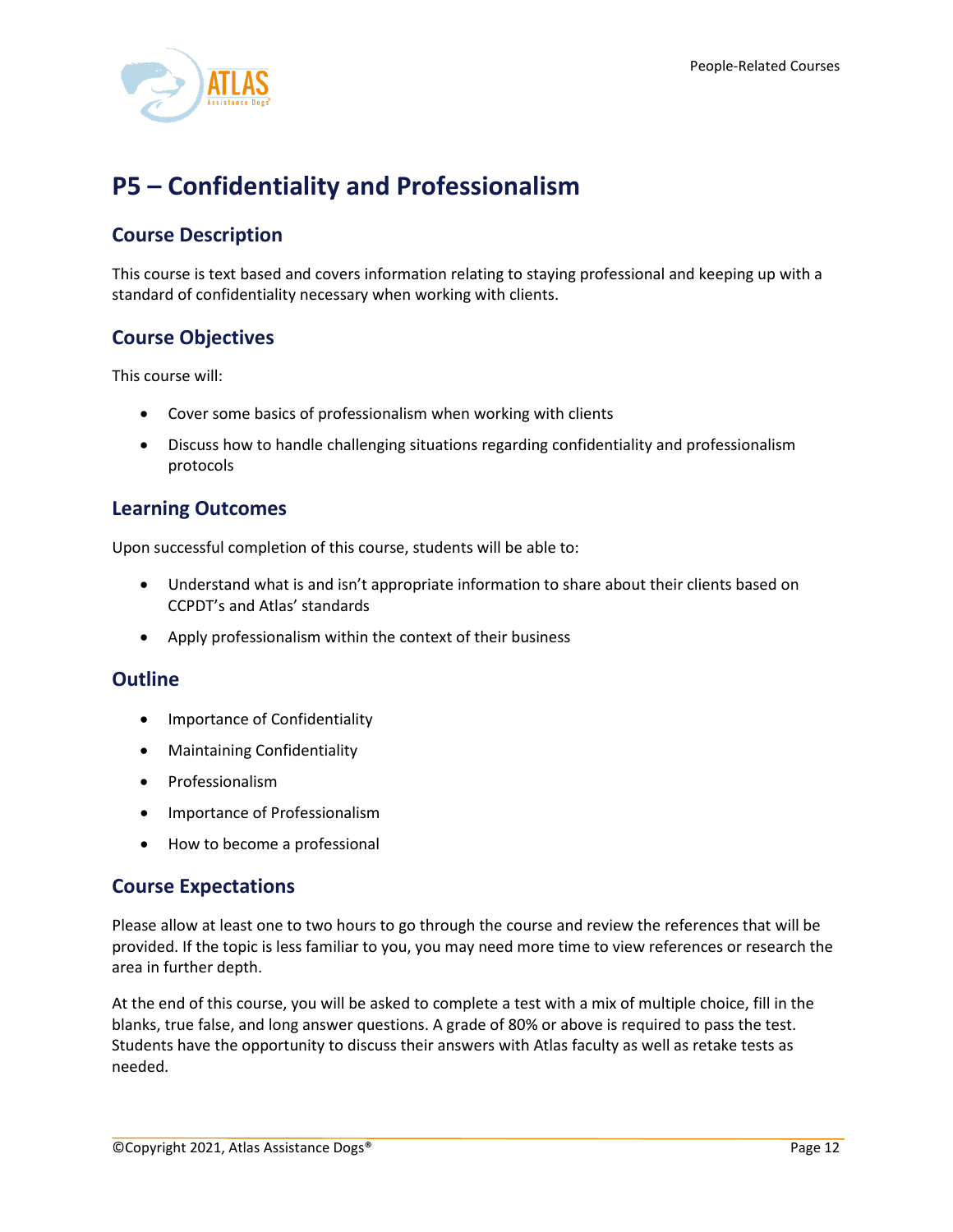

# **Dog-Related Courses**

# <span id="page-13-1"></span><span id="page-13-0"></span>**D1 – Animal Learning Theory**

## **Course Description**

This course is text based and covers the basics of learning theory as it pertains to dog training. Atlas strongly values ethical treatment of dogs (as well as people). This course goes over the four quadrants of learning (training), the importance of positive training methods and demonstrates why they are so much more successful.

## **Course Objectives**

- Introduce the main principles of animal learning theory, and make these principles immediately relevant to the training of working dogs
- Help trainers become more effective, humane, and ethical by ensuring they understand how dogs (and often people) learn
- Emphasize the importance of positive training methods
- Help trainers learn how to explain and demonstrate these concepts to clients in order to facilitate progress in training

## **Learning Outcomes**

Upon successful completion of this course, students will:

- Have a good understanding of learning theory concepts and how they apply to dog training
- Understand why the use of positive training methods is far more successful for the dog and person
- Have tools to understand and solve some basic problem behaviors in dogs

- Habituation
- Classical conditioning
- Operant conditioning
- Reinforcers and Punishers
- Positive Learning Theory
- Debunking Dominance Theory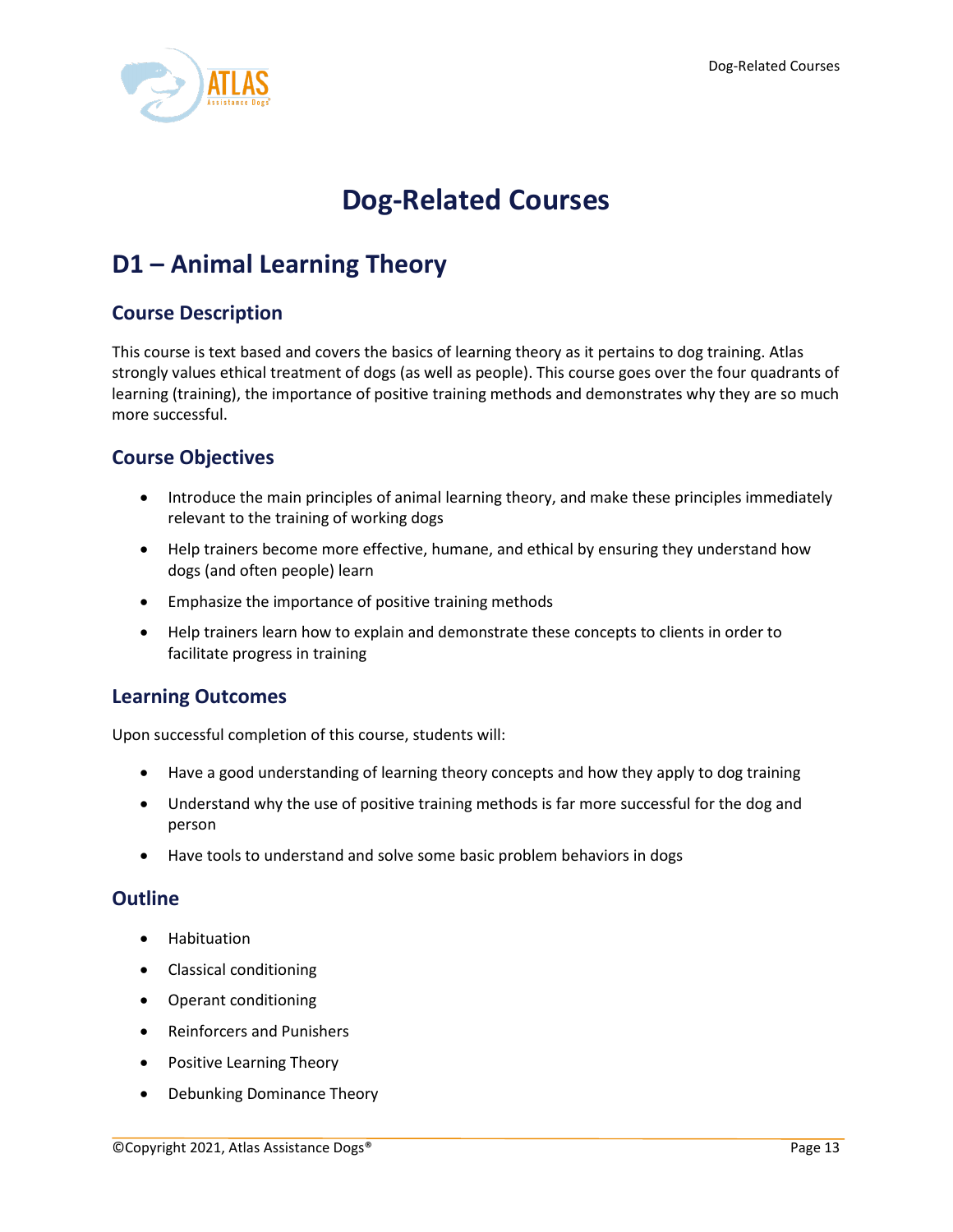

- Classical and Operant conditioning go together
- Functional Analysis

#### **Course Expectations**

Please allow at least one to two hours to go through the course and review the references that will be provided. If the topic is less familiar to you, you may need more time to view references or research the area in further depth.

You will be asked to complete a very brief survey after you complete the course to give us your feedback.

If you are in our Certified Trainer program, at the end of this course you will be also asked to complete a test with a mix of multiple choice, fill in the blanks, true false, and long answer questions. A grade of 80% or above is required to pass the test. Students have the opportunity to discuss their answers with Atlas faculty as well as retake tests as needed.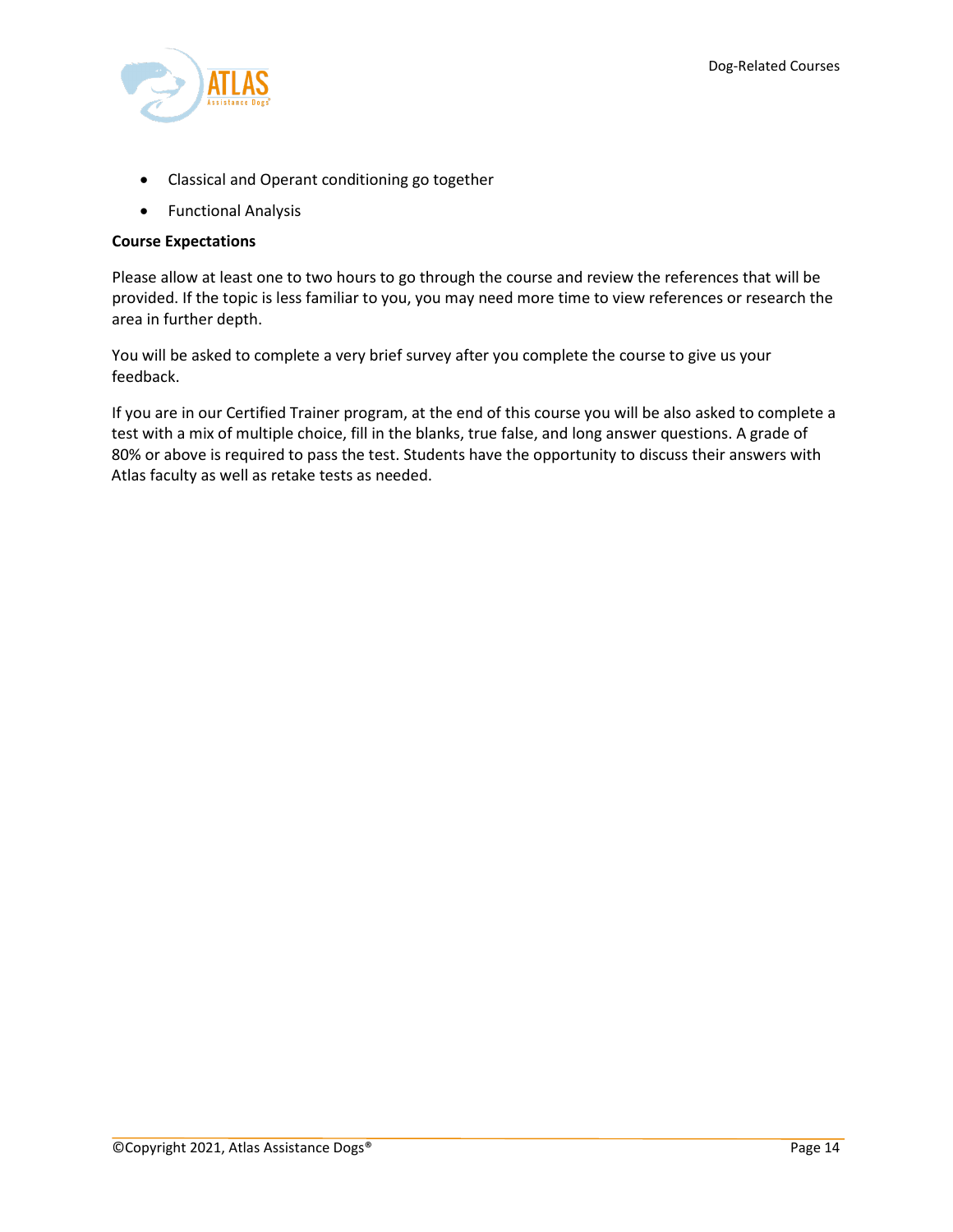

# <span id="page-15-0"></span>**D2 – Dog Development and Physiology**

# **Course Description**

This course is text based and covers physical and emotional as well as cognitive development in dogs from puppyhood to adulthood. This is crucial information to know in any dog training but especially in service dog training, as understanding a dog's needs and early behaviors will set the dog up for better success as the training continues through the dog's life.

Course Objectives

- Introduce trainers to the different stages of dog development (emotional, physical, and mental) and behaviors associated with each stage
- Learn the basics of dog evolution and physiology
- Understand how to optimize your training based on the dog's developmental stage
- Give you tools to help your clients understand the phases their dog will go through
- By knowing what to expect and at which times, you can better prepare yourself to deal with specific behaviors so you handle them in a way that is both positive and encourages the kind of behavior you want.

#### **Learning Outcomes**

Upon successful completion of this course, students will:

- Understand the course of development and growth in dogs
- Have tools to set dogs up for success throughout their life stages

#### **Outline**

- Stages of dog development
- Dog evolution and physiology
- What to train when
- Helping your clients prepare

## **Course Expectations**

Please allow at least one to two hours to go through the course and review the references that will be provided. If the topic is less familiar to you, you may need more time to view references or research the area in further depth.

You will be asked to complete a very brief survey after you complete the course to give us your feedback.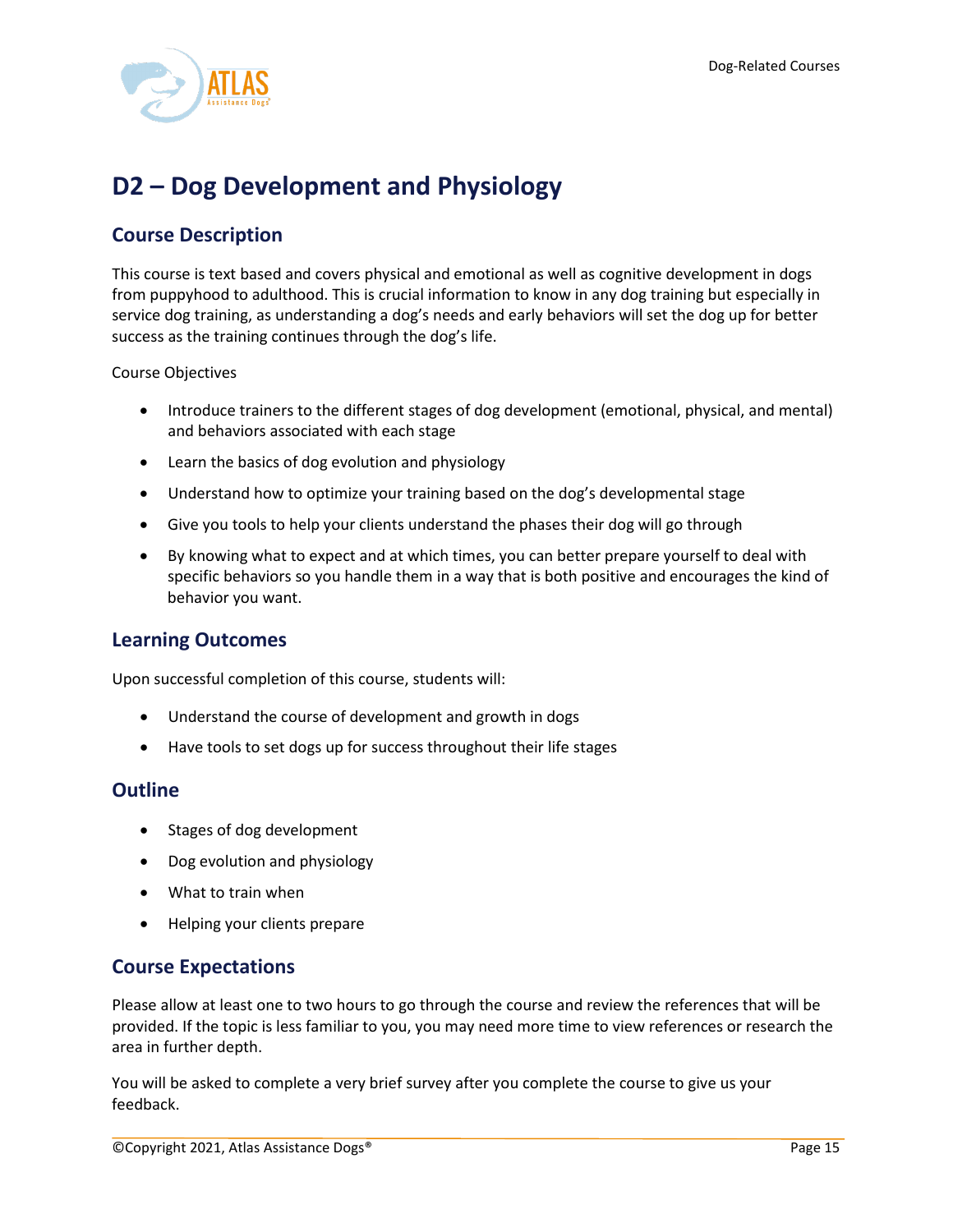

If you are in our Certified Trainer program, at the end of this course you will be also asked to complete a test with a mix of multiple choice, fill in the blanks, true false, and long answer questions. A grade of 80% or above is required to pass the test. Students have the opportunity to discuss their answers with Atlas faculty as well as retake tests as needed.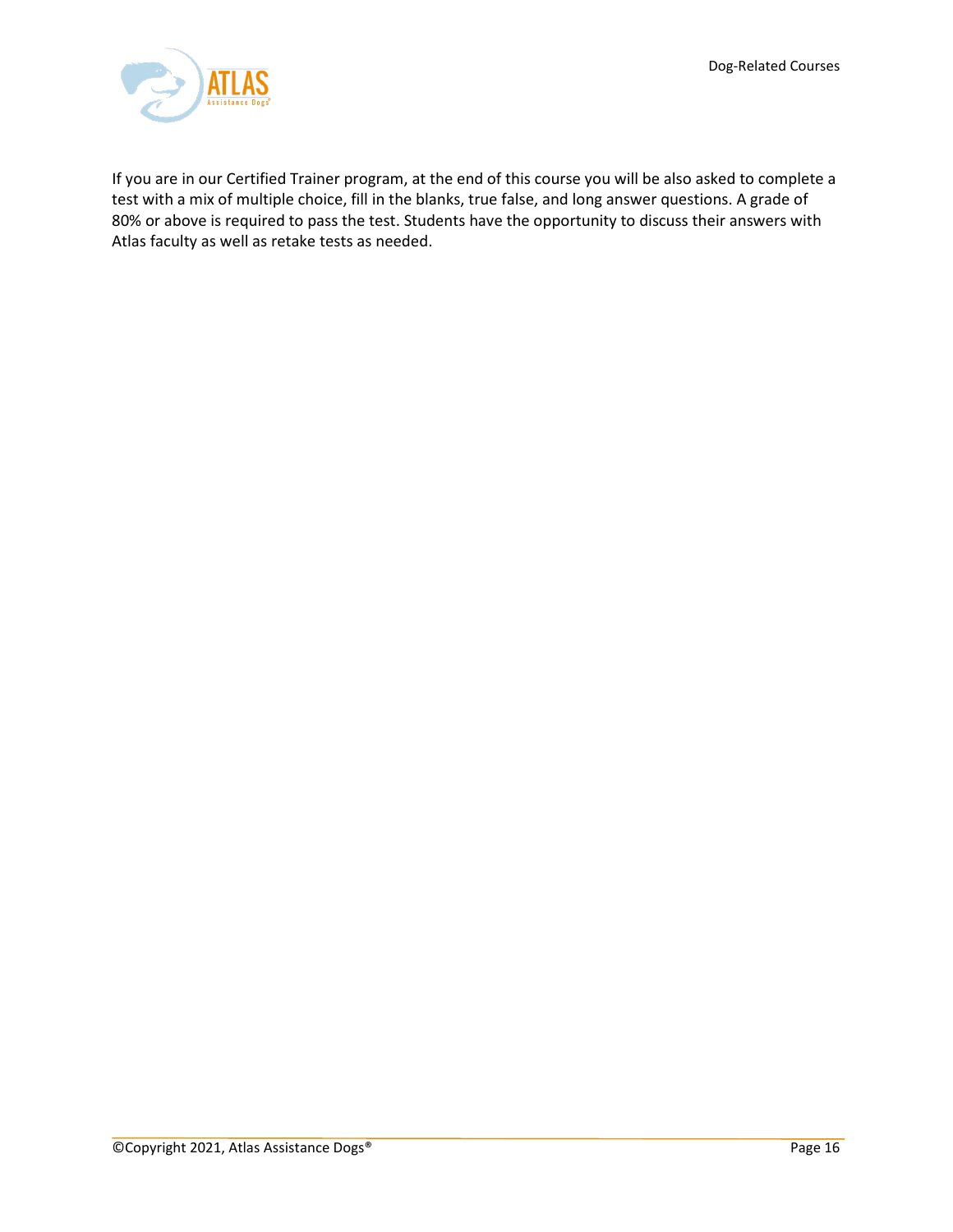

# <span id="page-17-0"></span>**D3 – Puppy Socialization and Rearing**

## **Course Description**

This course is text-based and covers information for setting a puppy up for success as they enter the new home. It will go over various phases of puppyhood and how to navigate them in a positive and manageable way.

## **Course Objectives**

- Review the aspects of what should be included in a socialization program for puppies and stress its importance in healthy development
- Stress the importance of mental, emotional, and physical stimulation
- Cover puppy rearing concepts such as potty training; bite inhibition; setting the pup up for success in the home; manners; boundary setting and expectations.
- Touch on the question of nature vs. nurture
- Touch on how to introduce an adult dog into a home and apply similar approaches as one would to a pup

## **Learning Outcomes**

Upon successful completion of this course, students will:

- Understand the importance of positive early socialization and exposure, and have ideas on how to introduce puppies to new experiences
- Have the knowledge and tools to help a client bring home a new puppy or adult dog

- Importance of getting a proper start
- House training, puppy proofing, basic manners
- Stimulation, exercise, mealtimes, attention, rest times
- Socialization
- Best age for socialization
- Fear periods
- Socializing puppies and adult dogs
- Bite Inhibition
- Nature vs. Nurture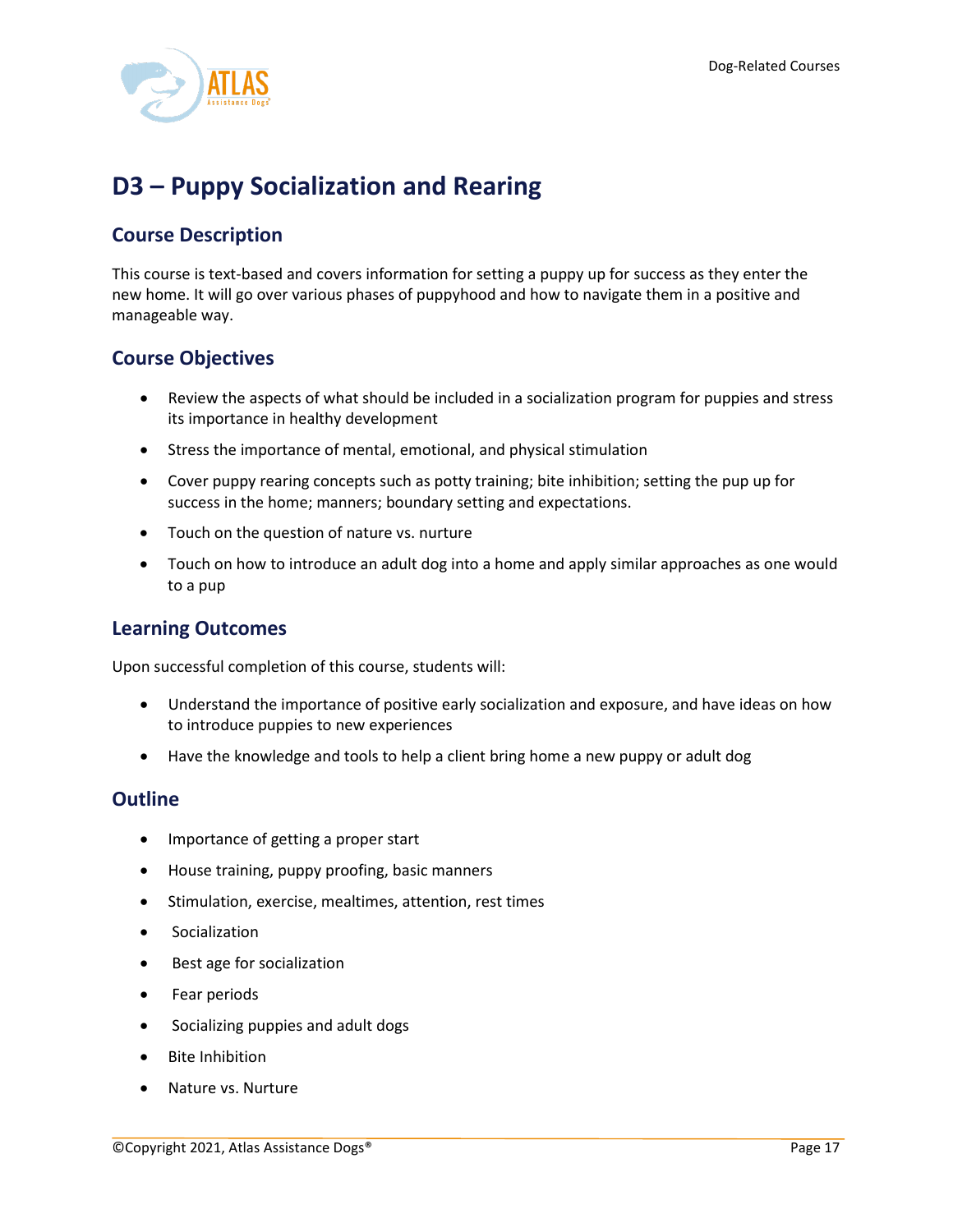

# **Course Expectations**

Please allow at least one to two hours to go through the course and review the references that will be provided. If the topic is less familiar to you, you may need more time to view references or research the area in further depth.

You will be asked to complete a very brief survey after you complete the course to give us your feedback.

At the end of this course, you will be also asked to complete a test with a mix of multiple choice, fill in the blanks, true false, and long answer questions. A grade of 80% or above is required to pass the test. Students have the opportunity to discuss their answers with Atlas faculty as well as retake tests as needed.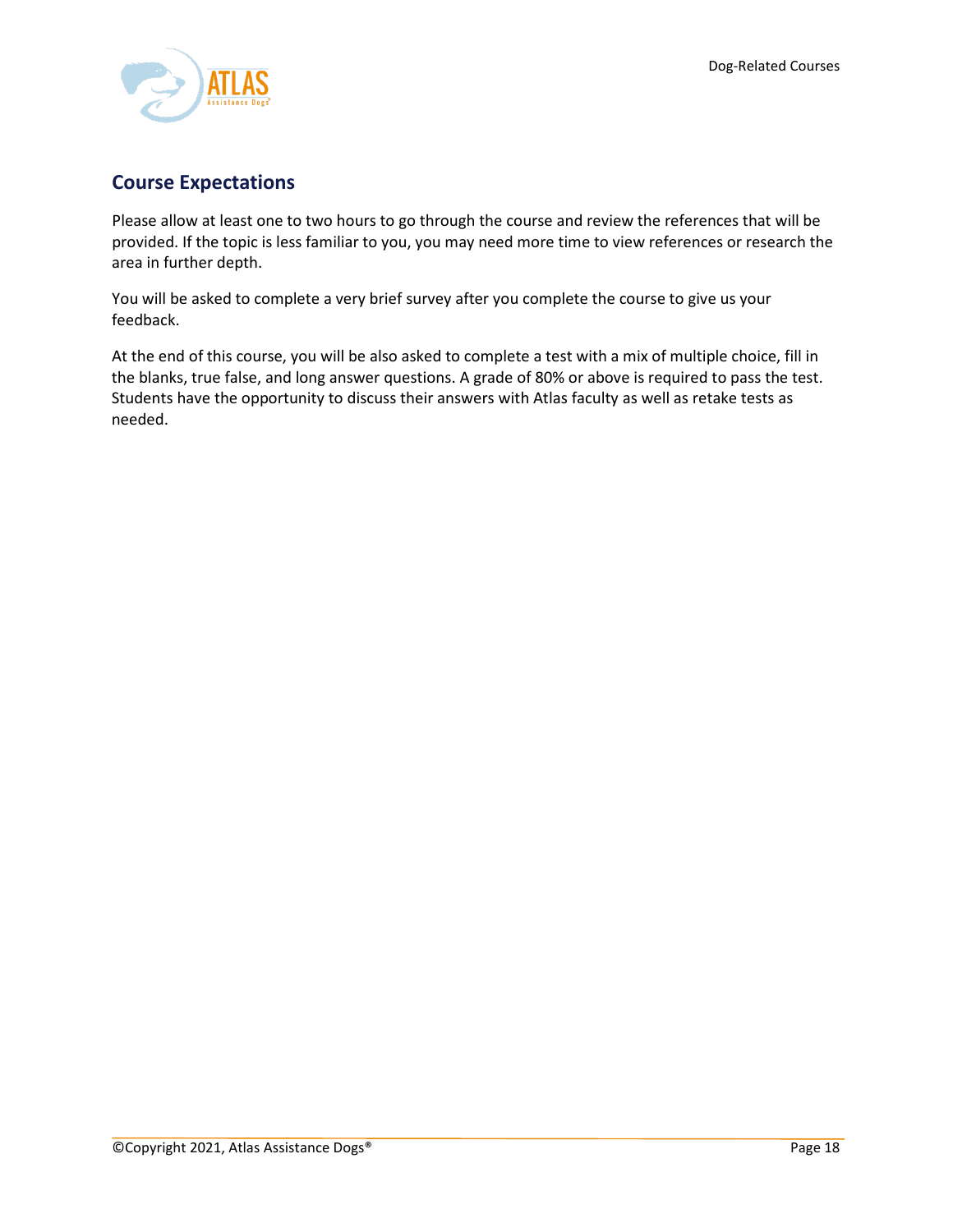

# <span id="page-19-0"></span>**D4 – Dog Body Language and Communication**

## **Course Description**

This course is text and video based. It covers important information about reading and interpreting dog body language. This is an important skill for any dog trainer but even more important for those training service dogs. These dogs are exposed to many different potentially stressful environments, and it is our job as trainers and handlers to advocate for them and make sure they are well-suited for service work. Service dog trainers also need to know how to relay this information to their clients so that they can ensure their dog remains comfortable and happy in the job they are doing.

\*Note, we also offer this course to our clients to best educate them on how to read and communicate with their dog.

## **Course Objectives**

This course will:

- Enhance the student's knowledge of how dogs communicate through their body language and vocal communication
- Describe and demonstrate the different levels of stress signals observed in dogs
- Go over what are appropriate levels of stress for a service dog

#### **Learning Outcomes**

Upon successful completion of this course, students will be able to:

- Observe and interpret dog body language
- Identify what a dog is communicating
- Describe what type of stress signs a dog is displaying
- Identify whether or not a dog may be suitable as a service dog based on their stress levels

- Body language observations
	- **Face**
	- **Tail**
	- Posture
- Interpreting body language
- Vocal communication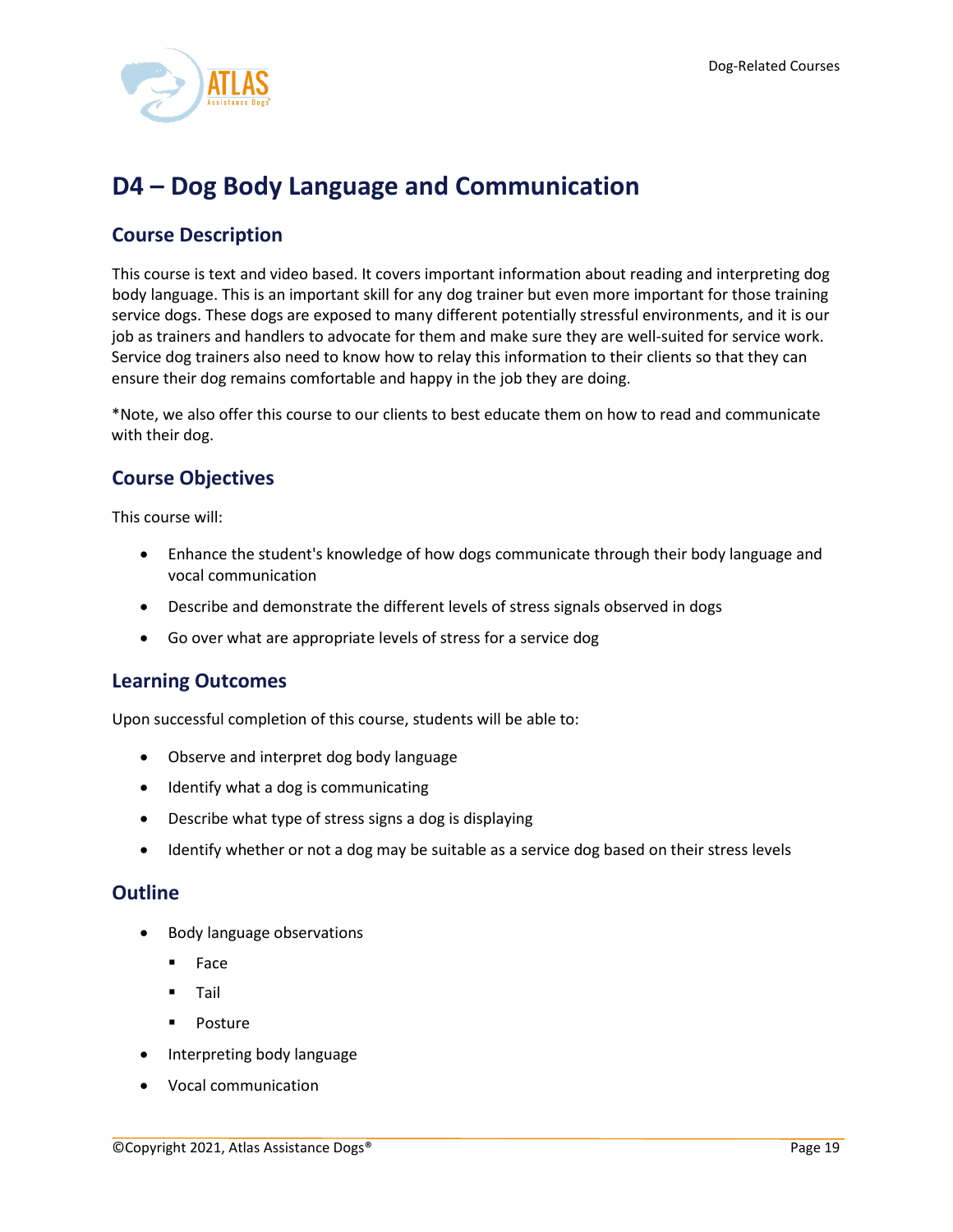

- Building confidence and trust
- Progressive stress signs
- Stress behaviors
- Observations while training

## **Course Expectations**

Please allow at least one hour to go through the course and review the references that will be provided. If the topic is less familiar to you, you may need more time to view references or research the area in further depth.

You will be asked to complete a very brief survey and quiz after you complete the course to give us your feedback.

A grade of 80% or above is required to pass the quiz. Students have the opportunity to discuss their answers with Atlas faculty as well as retake tests as needed.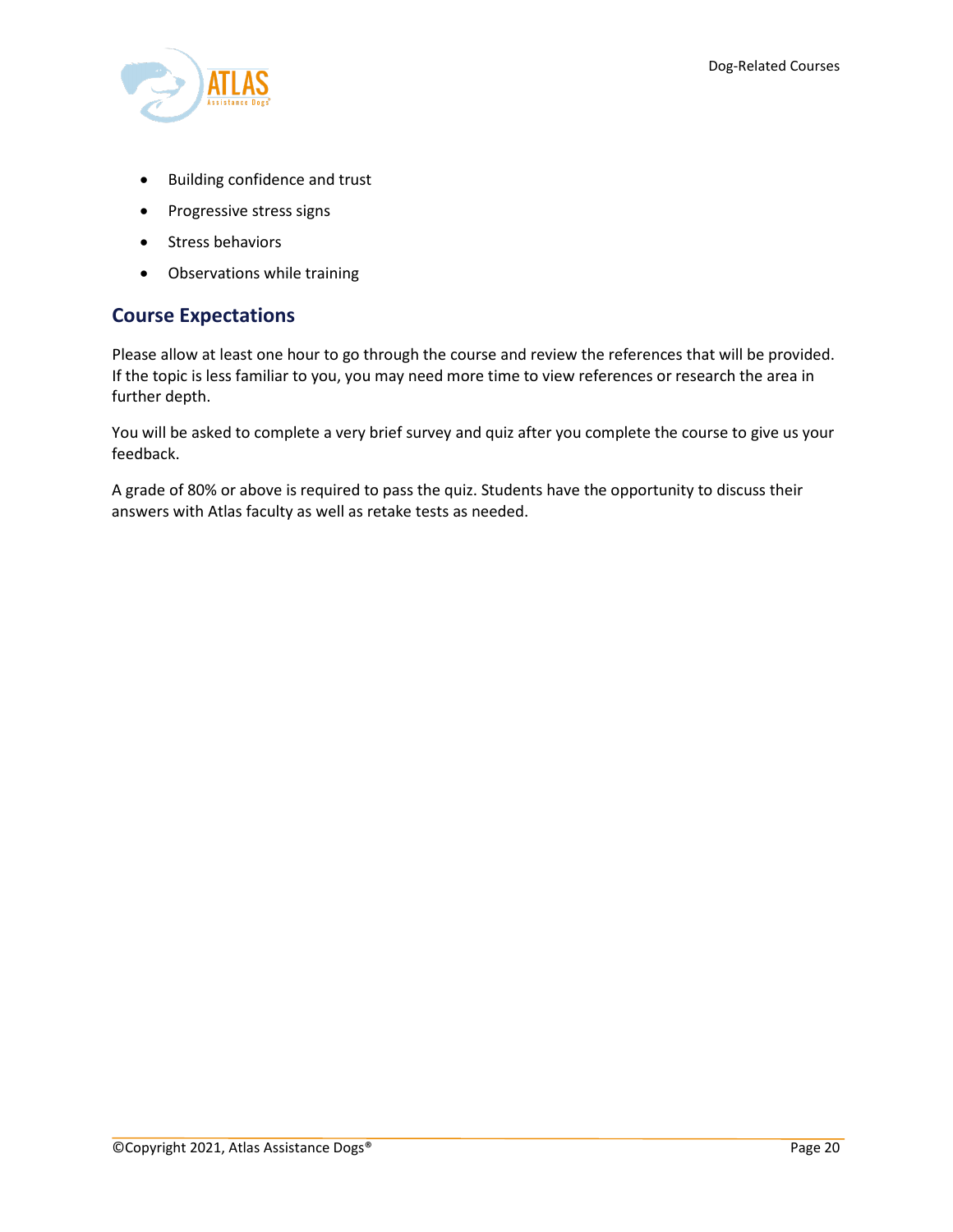

# <span id="page-21-0"></span>**D6 – Dog Health, Maintenance, and Basic Preventative Care**

## **Course Description**

This course is text based. It covers information regarding dog health and care and discusses the importance of up keeping proper mental and physical health protocols in service dogs.

\*Note, we also offer this course to our clients to give them the best information and resources on how to keep their service dog happy and healthy throughout their life.

### **Course Objectives**

- Explain how a dog's health, nutrition, and weight can tie strongly into their behavior.
- Cover fundamentals of a good preventative and maintenance health care plan.
- Stress the important of focusing on the dog's emotional and mental health as well as physical .
- Stress the importance of "dog" time or down time for service dogs.
- Help clients be aware as dogs age, face illness, or change that service work may no longer be appropriate or fair for them.

### **Learning Outcomes**

Upon successful completion of this course, students will:

- Have knowledge and resources concerning feeding, grooming, dental and nail care, basic medical care, and mental and physical exercise.
- Understand the importance of emotional health for service dogs.
- Know how to keep their dog happy and healthy.

- Importance
- Physical Health
- Mental and Emotional Health
- Maintenance and Preventive Care
- Dog Breeds and Issues
- Being Honest about Health Issues or Decline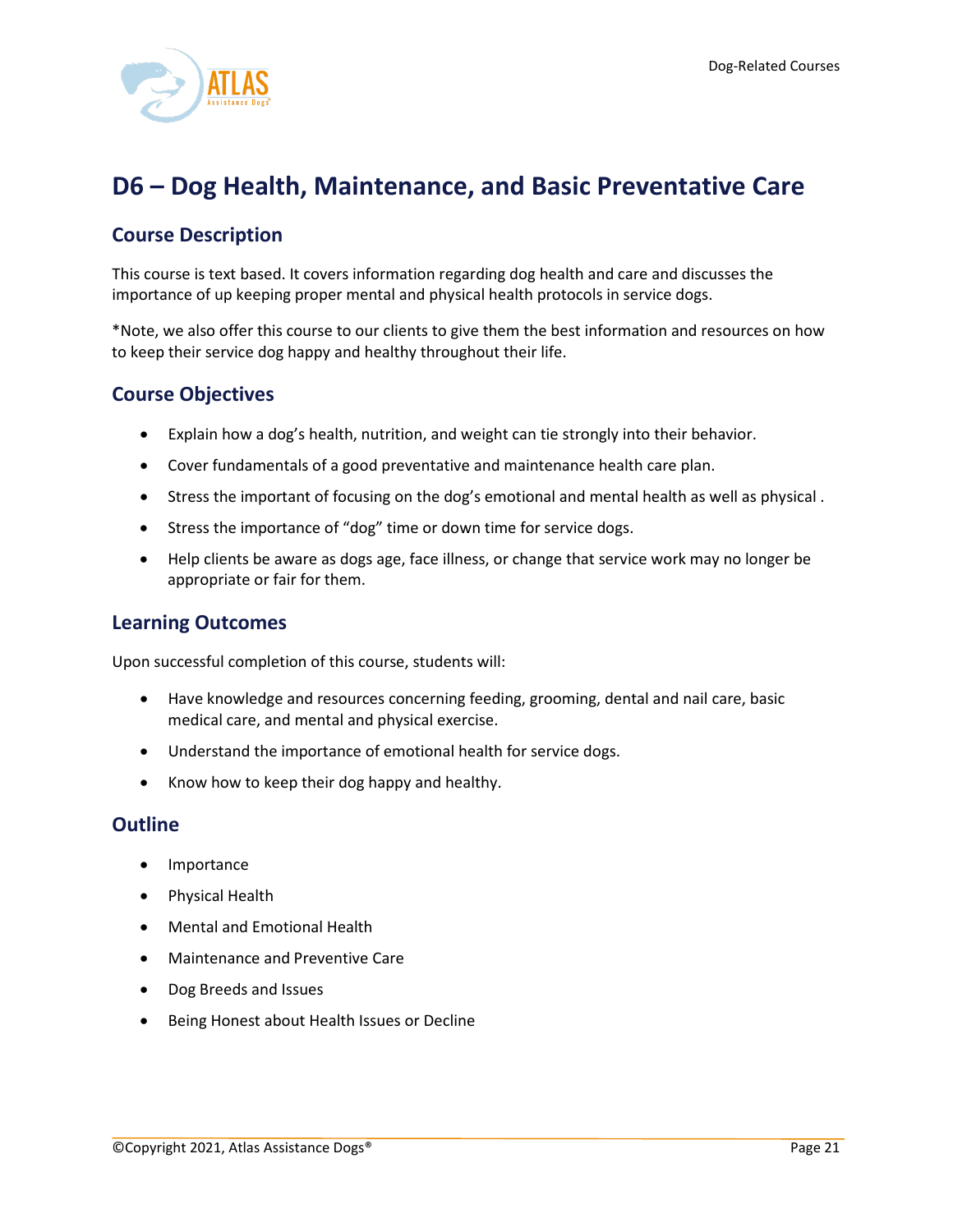

# **Course Expectations**

Please allow at least one to two hours to go through the course and review the references that will be provided. If the topic is less familiar to you, you may need more time to view references or research the area in further depth.

You will be asked to complete a very brief survey after you complete the course to give us your feedback.

If you are in our Certified Trainer program, at the end of this course you will be also asked to complete a test with a mix of multiple choice, fill in the blanks, true false, and long answer questions. A grade of 80% or above is required to pass the test. Students have the opportunity to discuss their answers with Atlas faculty as well as retake tests as needed.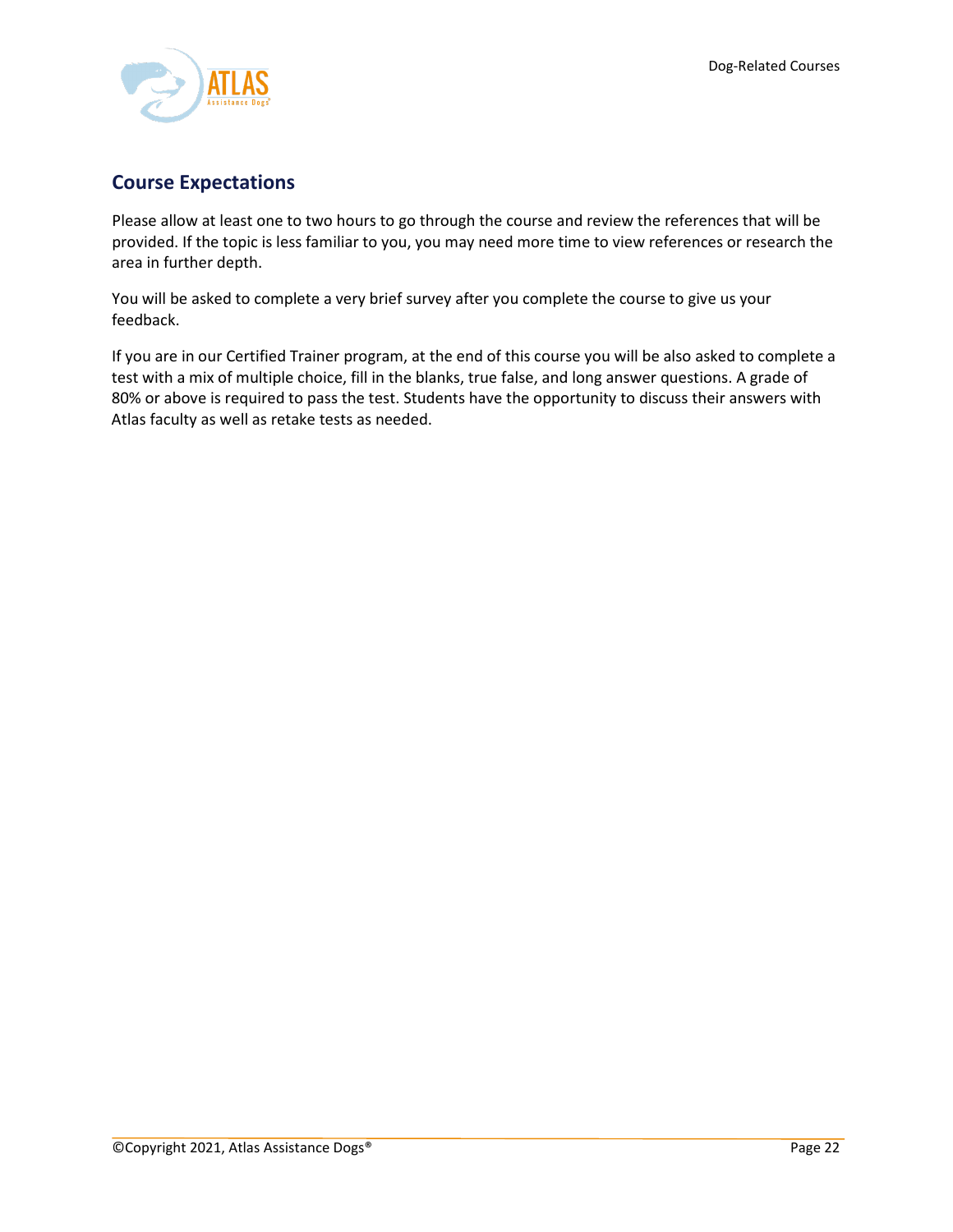

# <span id="page-23-0"></span>**D7 – Use of Training Equipment**

# **Course Description**

This course is text based. It covers information regarding training tools, equipment, and a review of Atlas' policies on ethical and positive training methods. The course discusses safety, necessity, usefulness, and methods for using various training tools specific to service dog training

## **Course Objectives**

- Cover the many training tools available for positive dog training and appropriate uses
- Emphasize Atlas' policy on ethical use of training tools
- Emphasize preferred training equipment and considerations when choosing equipment
- Ensure trainers understand which tools are just for training and should be phased out during refinement
- Cover important considerations for service dog training such as the client's ability to use certain tools or tools specific to a dog's disability tasks

## **Learning Outcomes**

Upon successful completion of this course, students will:

- Thoroughly understand Atlas' training methods
- Know how different training tools can be used in different contexts
- Understand the need to adapt training tools based on a client's disability

- Importance of using the right tools
- Atlas Assistance Dogs Policy on training tools
- Basic training tools
- Collars, harnesses, and leashes
- Crates, gates, pens
- Targets, target sticks, training aids
- Remote training aids
- Food puzzles and games
- Medical or personal devices and items specific to the client
- Safety items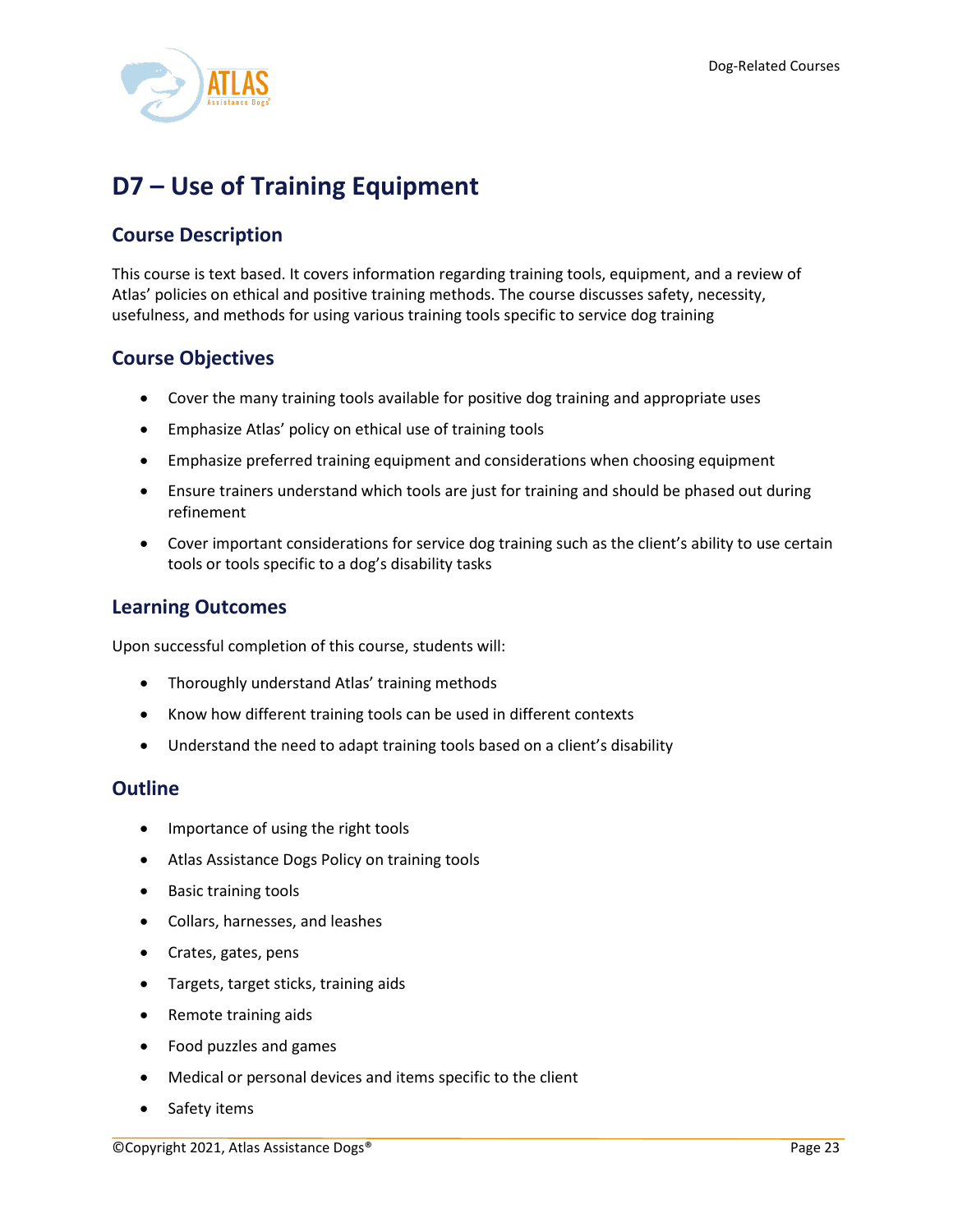

# **Course Expectations**

Please allow at least one to two hours to go through the course and review the references that will be provided. If the topic is less familiar to you, you may need more time to view references or research the area in further depth.

You will be asked to complete a very brief survey after you complete the course to give us your feedback.

At the end of this course, you will be asked to complete a test with a mix of multiple choice, fill in the blanks, true false, and long answer questions. A grade of 80% or above is required to pass the test. Students have the opportunity to discuss their answers with Atlas faculty as well as retake tests as needed.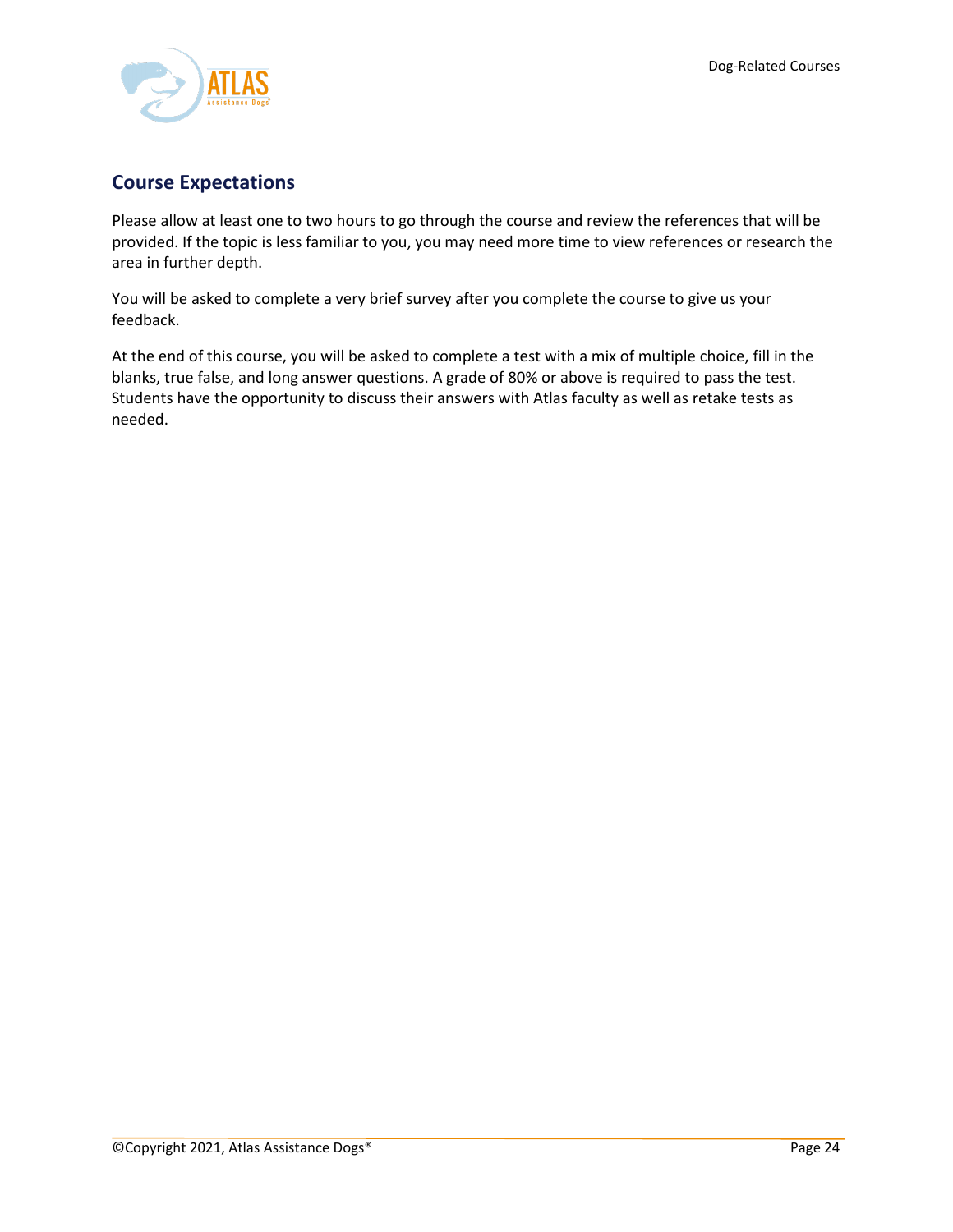

# <span id="page-25-0"></span>**D8 – Training Methods: Creating & Implementing a Training Plan**

# **Course Description**

This course is text and video based. It covers training methods, advanced training concepts, management and methods for behavior adjustment, exercises to build engagement between the client and dog and exercises to build confidence, attention and focus in the dog. It also presents information, suggestions and example plans, regarding the planning of private and group lessons specific to service dog clients.

# **Course Objectives**

This course will:

- Teach about the different markers
- Teach how to refine mechanical skills
- Teach principles of rate of reinforcement
- Teach different training methods
- Teach how to use the different training methods to train basic obedience and advanced behaviors
- Teach proofing and fluency
- Teach skills and principles to help a dog gain confidence
- Teach best practices for successful lessons with clients
- Teach best practices for setting up successful training plans

#### **Learning Outcomes**

Upon successful completion of this course, students will be able to:

- Describe examples of good mechanics
- Identify rates of reinforcement and how they are used
- Describe how to refine a behavior with proofing and fluency
- Identify and describe different training approaches
- Identify methods to help build confidence in both clients and dogs
- Create training plans which can be adjusted to a client's and dog's changing needs
- Identify how to effectively teach group and private lessons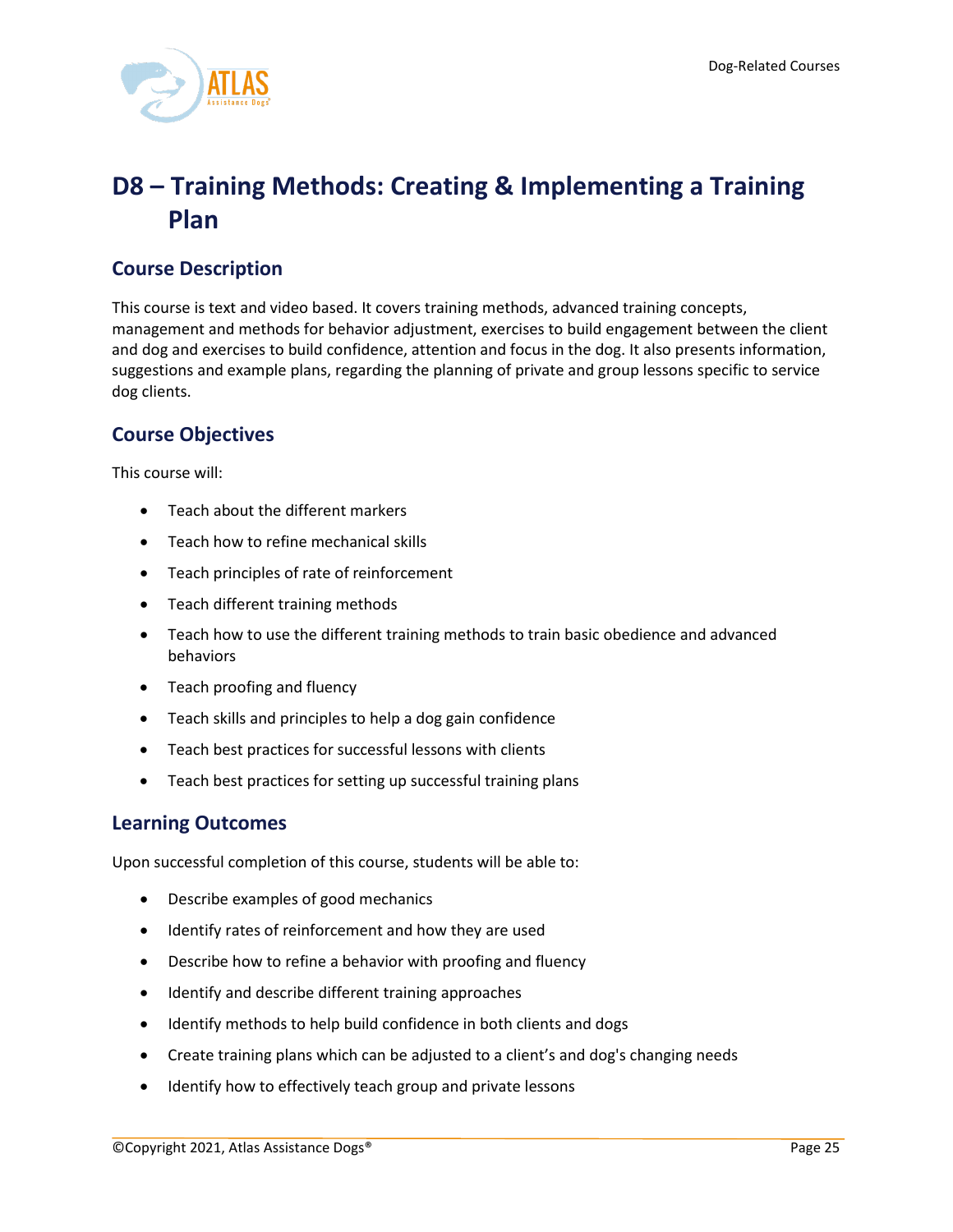

- Markers, Mechanics, and Reinforcement
	- **Markers**
	- No Reward Marker
	- **Mechanics**
	- **Reinforcement**
	- **Setting and raising criteria**
- About Cues
	- **Command vs Cue**
	- Verbal Cue
	- **visual Cue**
	- **Physical Cue**
	- **Environmental Cue**
	- **Transferring Cues**
	- **Poisoned Cue**
- Different Training Methods
	- **Loopy Training**
	- **Luring**
	- **Targeting**
	- **-** Capturing
	- **-** Modeling
	- **-** Shaping
	- **Free shaping**
	- **•** Chaining behaviors
- Proofing and Fluency
	- **Proofing and fluency**
	- **Precision**
	- **Latency**
	- **Speed**
	- **•** Distraction, Duration, Distance, Delivery
	- **Stimulus control**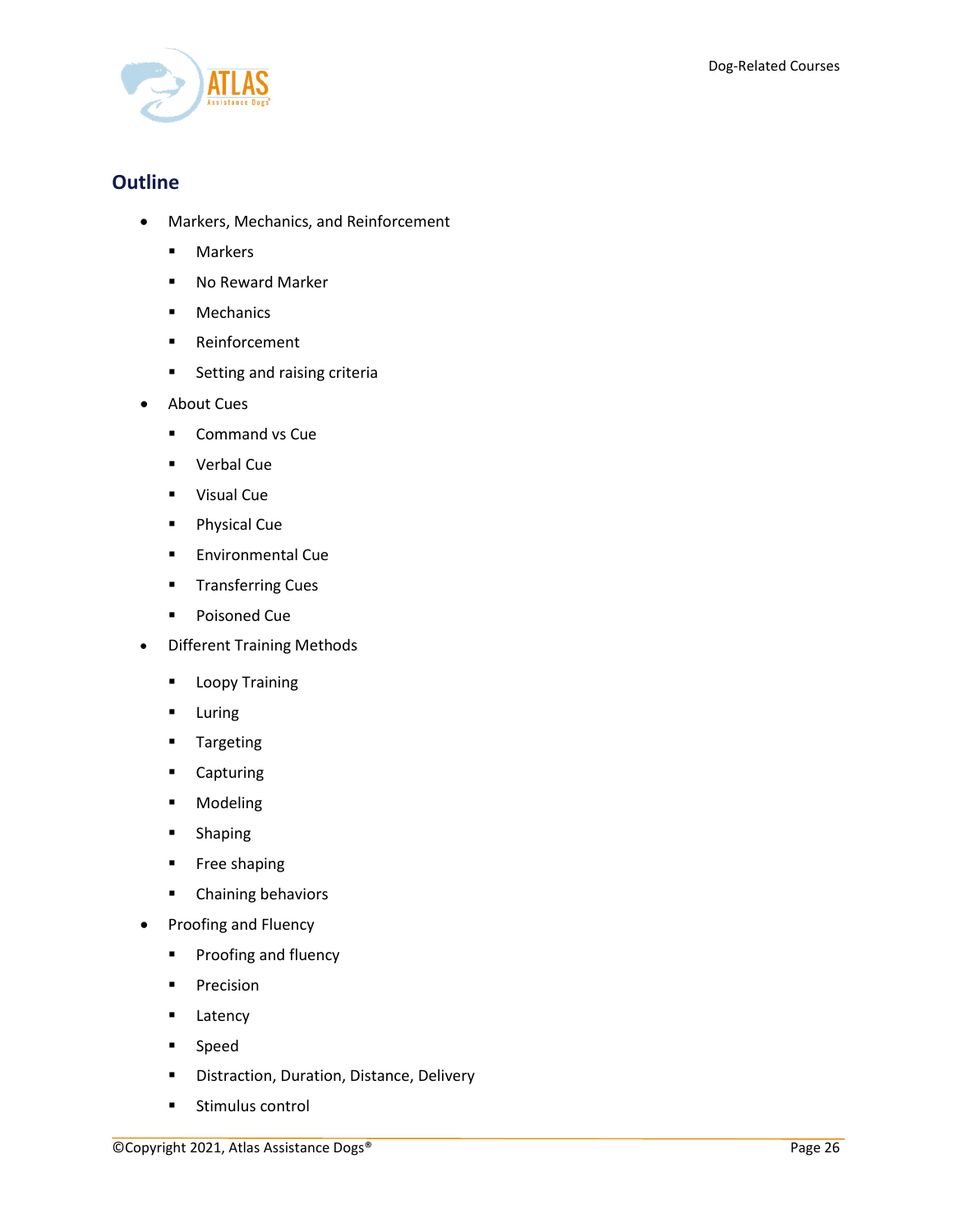

- Advanced Training Methods
	- **Premack Principle**
	- **Mimicry and social facilitation**
	- **Concept training**
- Behavior Management
	- **Behavior management approaches**
	- **EXECOUNTER CONDUCTER COUNTER 15 FOR THE COUNTER CONTROL**
	- **Systematic desensitization and counter conditioning**
	- $+CER$
	- Look At That
	- $-BAT 2.0$
	- **Trigger stacking**
- Just for the Dogs
	- **Building foundation**
	- Games to build focus, attention, and engagement
	- **Building confidence**
- Creating and Implementing a Training Plan
	- How to help clients be more successful
	- **Training plans and sessions**
	- **Break it down**
	- **Training plan documents and examples**
	- **Group settings**

#### **Course Expectations:**

Please allow multiple sessions of a couple of hours at a time to go through the course and review the references that will be provided. There are many details in the course materials so please take time to digest them. If the topic is less familiar to you, you may need more time to view references or research the area in further depth.

For all trainers and Team Facilitators you will have one assignment that requires you to submit a video showing you working with a dog using the different training methods to teach a skill. All trainers will have two additional assignments, one that shows a finished behavior chain and one that shows you creating and implementing a training plan for a specific scenario. More details are provided in the course.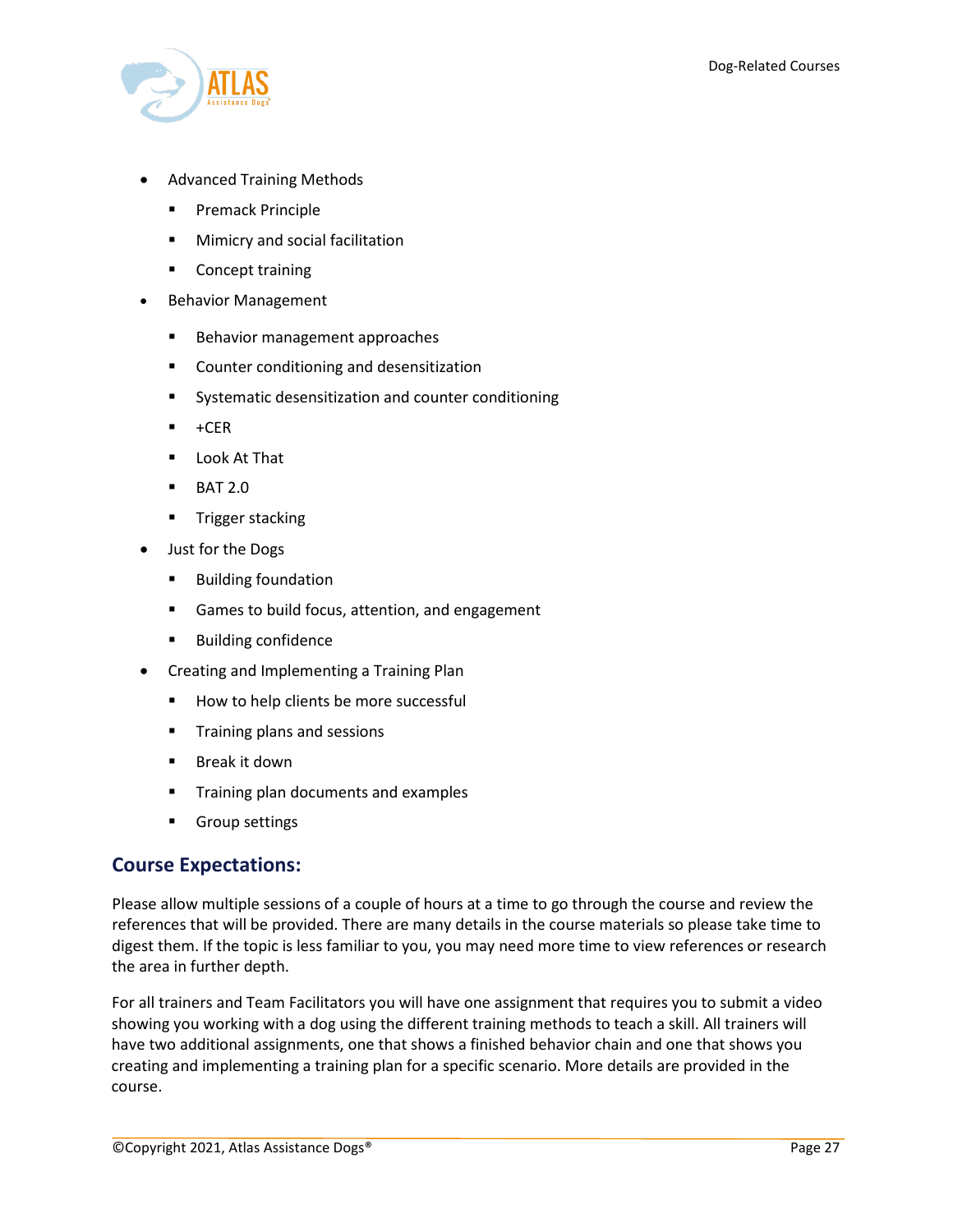

At the end of this course all will be asked to complete a survey and an assessment. A grade of 80% or above is required to pass the test. Students have the opportunity to discuss their answers with Atlas faculty as well as retake tests as needed.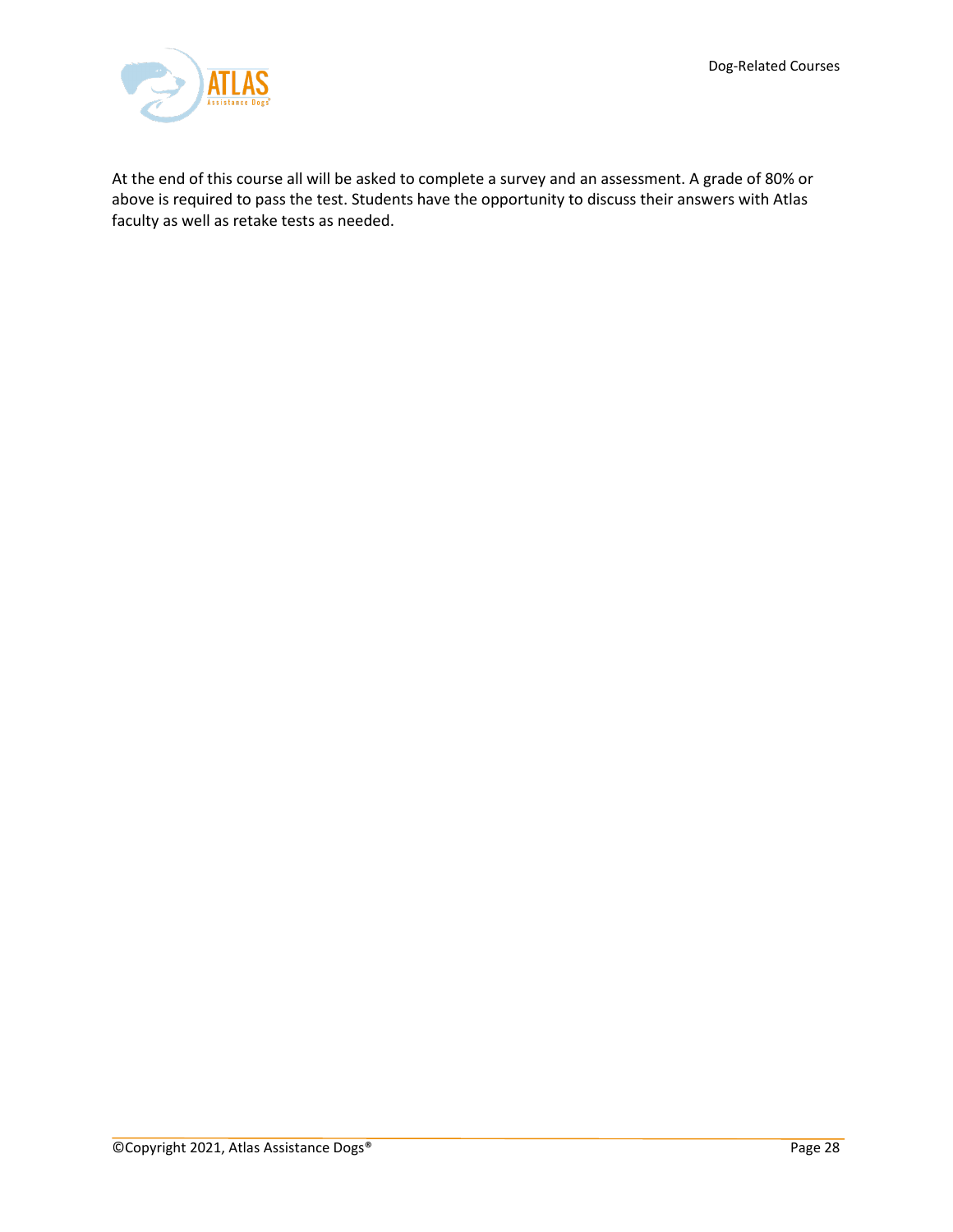

# **Service Work Courses**

# <span id="page-29-1"></span><span id="page-29-0"></span>**S1 – Selecting an Appropriate Dog for Service Work**

## **Course Description**

This course is text and video based. It covers the physical, psychological, and emotional requirements of service dogs. It evaluates various sources for finding a suitable service dog. It discusses temperament, health, and red flags to look for during an evaluation. It explains breeds and sizes and how they impact the dog's ability to perform specific tasks. It offers example assessment tests and videos.

This course is primarily targeted toward trainers who are helping their client select a dog. It is equally applicable for an owner-trainer to use in choosing a dog for themselves as well as an individual looking for a family pet.

In all cases, the individual assessing a dog should put their safety and the dog's comfort and safety first. If in doubt STOP the assessment. This course gives you tools to use to assess a dog's potential suitability for service work but does not cover everything you need to know to understand the many nuances of dog behavior. All who take this course and use the assessments within it assume all liability and responsibility for themselves and other dogs and humans involved.

# **Course Objectives**

This course will:

- Teach participants guidelines to evaluate a dog's health, age, confidence, trainability, temperament, sociability, motivation, capability, and willingness to comply
- Identify places to obtain a prospective service dog candidate
- Teach participants about different dog breeds and what they were bred to do
- Teach participants how to evaluate a dog with a specific task in mind
- Teach participants how to evaluate a puppy
- Teach participants how to identify quality shelter and rescue facilities

#### **Learning Outcomes**

Upon successful completion of this course, students will be able to:

- Select an appropriate dog for their needs
- Evaluate an adult dog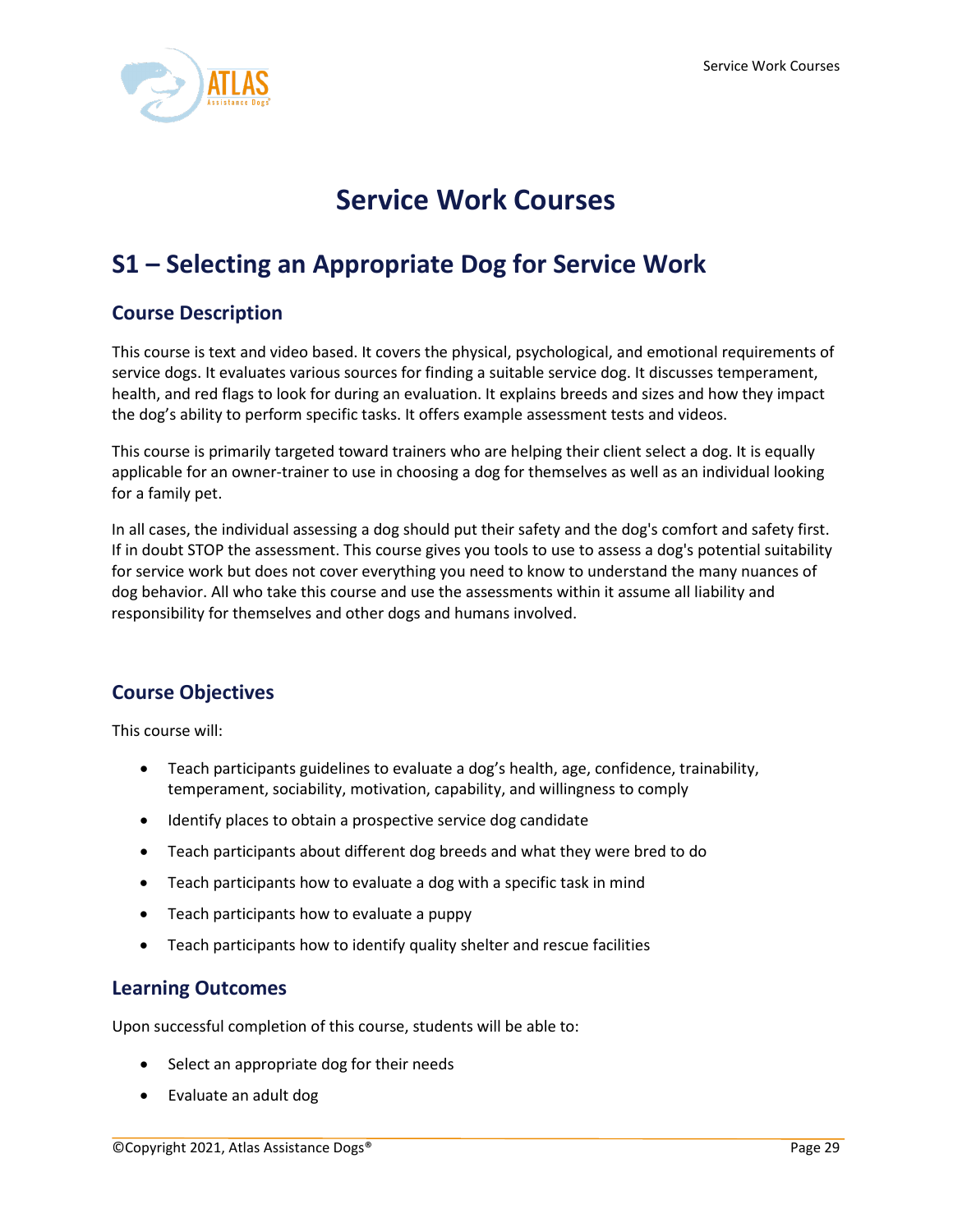

- Evaluate a puppy
- Evaluate a rescue
- Describe which breeds are more suited to perform specifics tasks

#### **Outline**

- Service dog selection & evaluation guidelines
- Task evaluation
- Assessment tests
- Dog breeds and where to find dog candidates
- References
- Test your knowledge

#### **Course Expectations**

Please allow multiple sessions of at least one to two hours to go through the course and review the references that will be provided. If the topic is less familiar to you, you may need more time to view references or research the area in further depth.

You will be asked to complete a very brief survey after you complete the course to give us your feedback.

This course includes a video assignment. It requires you to do a video and write up of you doing an assessment on a puppy or dog to determine its suitability as a future service dog. You will need to work with a dog who is not familiar with you. Videos will typically be about 15-30 minutes long. More detailed guidelines for the assignment can be found at the end of this course.

You will also be asked to complete a short quiz. A grade of 80% or above is required to pass the quiz. Students have the opportunity to discuss their answers with Atlas faculty as well as retake the quiz if necessary.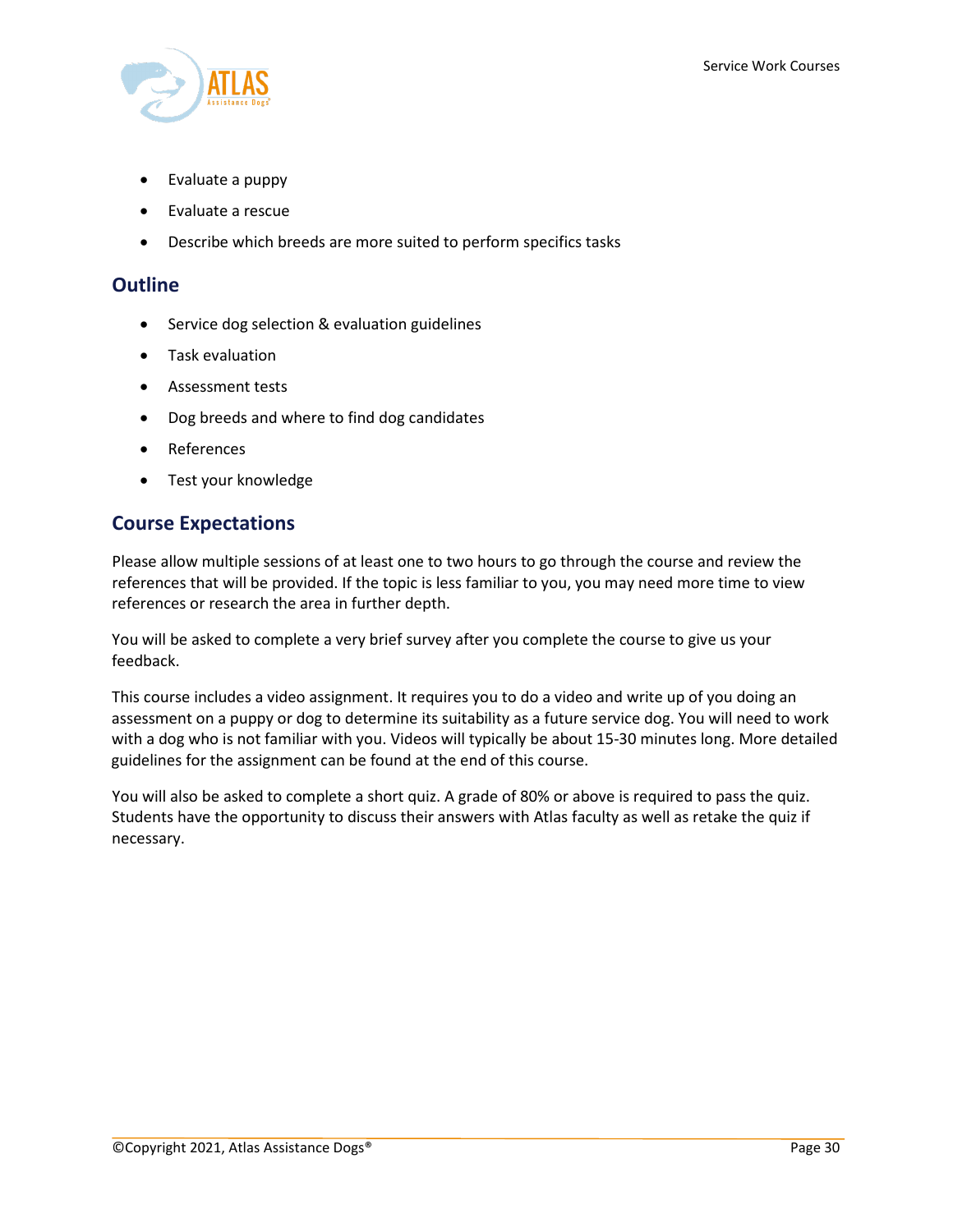

# <span id="page-31-0"></span>**S2 – The Americans with Disabilities Act and Relevant Laws**

## **Course Description**

This course is text-based. It covers the basics of the Americans with Disabilities Act (ADA), the Fair Housing Act (FHA), and the Air Carrier Access Act (ACAA), and how they apply to service dogs and their handlers.

This course is meant for trainers and Team Facilitators, as well as for Atlas clients. The information will help all be better informed and understand how to navigate certain tricky situations and become great advocates for people with disabilities and service dog handlers.

## **Course Objectives**

This course will:

- Introduce the Americans with Disabilities Act and laws relevant to people with disabilities and service dog handlers
- Give an overview of the public access rights of service dog handlers in various common settings
- Help service dog handlers gain skills and confidence as they navigate public settings
- Enhance trainers' and facilitators' skills on how to coach their clients

#### **Learning Outcomes**

Upon successful completion of this course, students will be able to:

- Explain the common access rights of service dog handlers
- Identify the basics of the ADA, FHA, and ACAA
- Answer basic questions regarding service dog team rights
- Help their clients build confidence and skill in advocating for their rights (*trainer and facilitator specific)*

- History of the ADA
- General ADA information
- Food Establishments
- Hotels/Airbnb
- Cabs/Lyfts/Ubers
- Public Transportation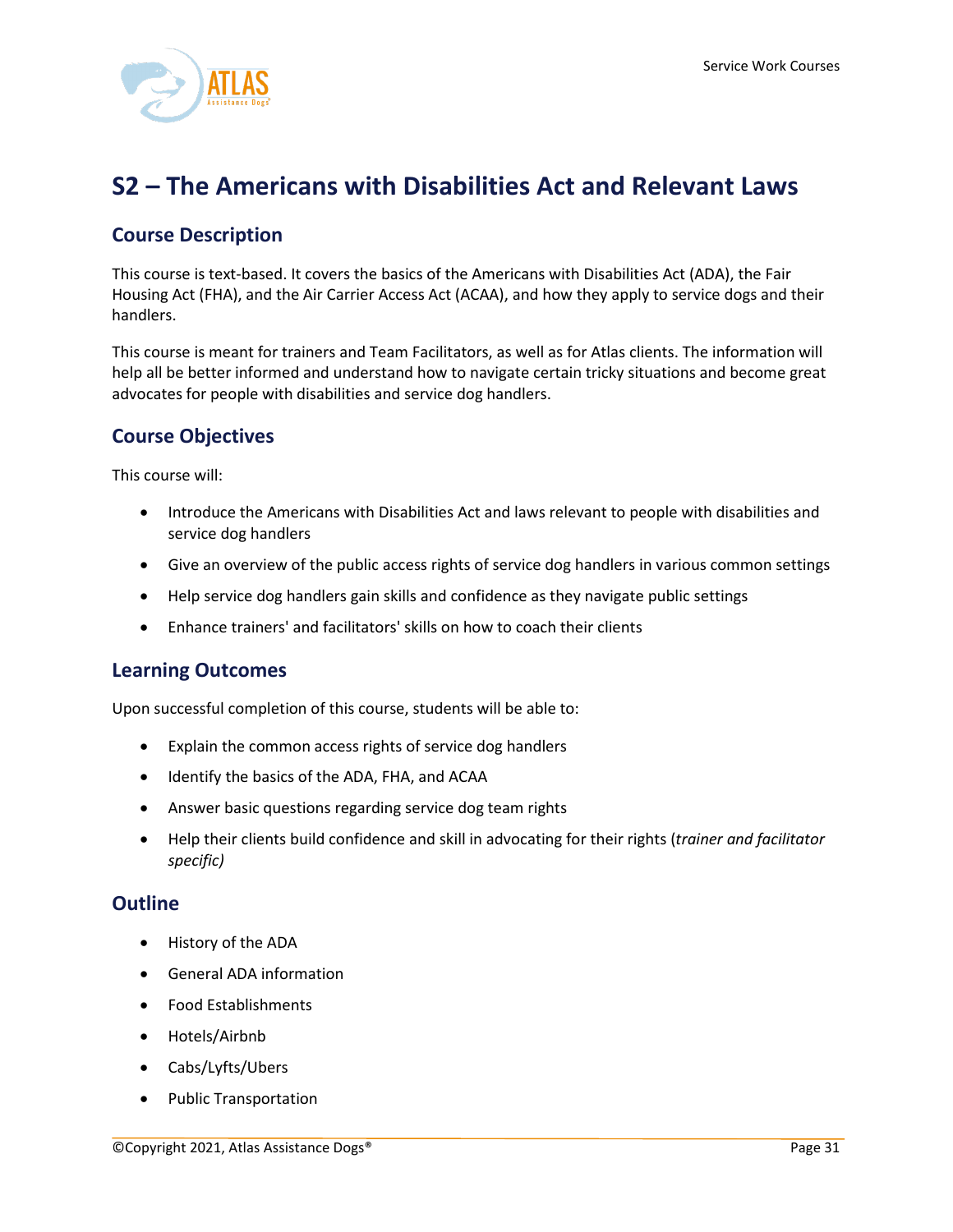- Hospitals
- Gyms and public pools
- National and state parks
- The Fair Housing Act
- The Air Carrier Access Act
- Accommodations in school
- Accommodations in college
- Accommodations at work
- Preparing for real-life access and self-advocacy

#### **Course Expectations**

Please allow at least one to two hours to go through the course and review the references that will be provided. If the topic is less familiar to you, you may need more time to view references or research the area in further depth.

You will be asked to complete a very brief assessment after you complete the course.

If you are in our Certified Trainer program, at the end of this course you will be also asked to submit a video assignment demonstrating how you might coach a client. A grade of 80% or above is required to pass the test. Students have the opportunity to discuss their answers with Atlas faculty as well as retake tests as needed.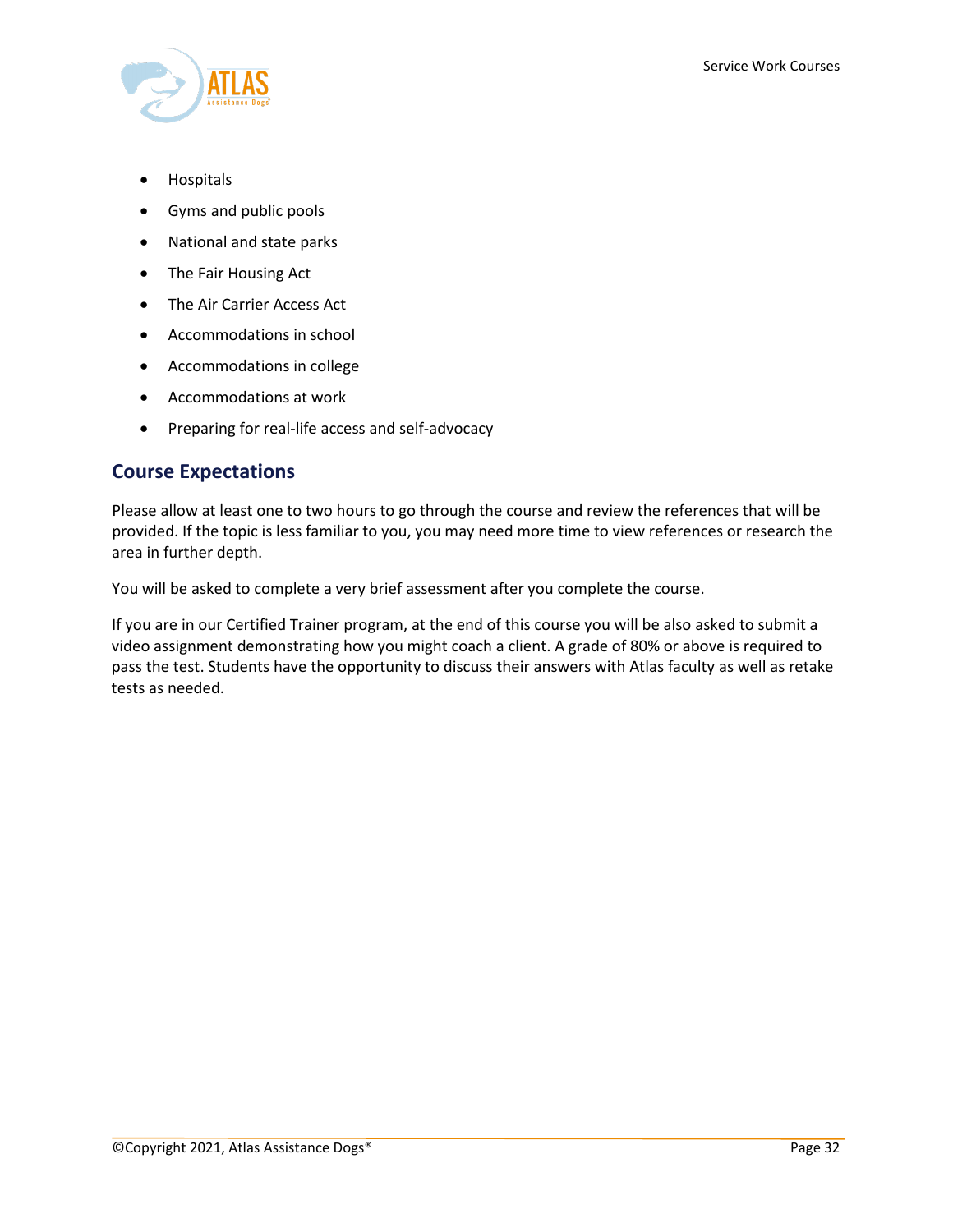

# <span id="page-33-0"></span>**S3A – Understanding Disabilities**

## **Course Description**

This course is text based (with many video resources) and covers information on a wide range of disabilities. As a service dog trainer, understanding your clients' experiences is crucial. You are training (or helping them train) their dog to help mitigate their disabilities, so comprehending their needs is a fundamental step in the process. It also helps you understand your clients' challenges on a deeper level and what might be barriers in their training. This will allow you to think critically and problem solve in an innovative way when those challenges occur.

## **Course Objectives**

This course will:

- Teach trainers and facilitators about specific disabilities/medical conditions that might affect the people they will be working with.
- Demonstrate the importance of understanding their clients' disabilities prior to and throughout their work with their client.
- Encourage trainers and facilitators to further their research and comprehension of not just the disability but how living with the disability might affect their clients.

## **Learning Outcomes**

Upon successful completion of this course, students will be able to:

- Identify various disabilities and medical conditions that they may encounter through their work as service dog trainers
- Explain some basics about the disabilities and medical conditions presented in the course
- Adapt their training and teaching methods based on their clients' abilities and challenges

- Mobility disabilities
- Traumatic Brain Injuries
- Seizure Disorders
- Diabetes
- Psychiatric Disabilities
- Autism Spectrum Disorder
- Deaf/Hard of hearing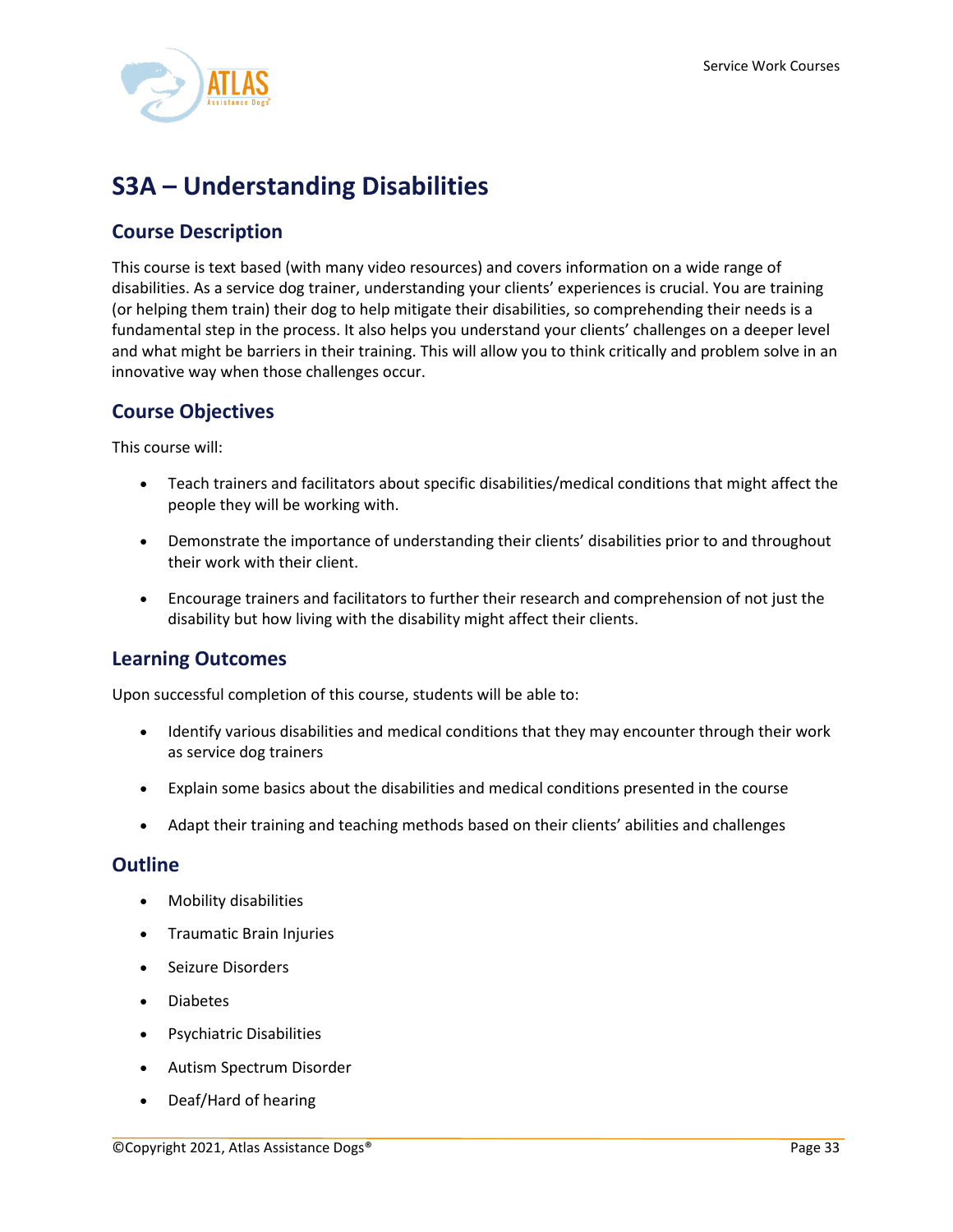

# **Course Expectations:**

Please allow at least a couple of sessions of one to two hours each to go through the course and review the references that will be provided. If the topic is less familiar to you, you may need more time to view references or research the area in further depth.

You will be asked to complete a very brief survey after you complete the course to give us your feedback.

If you are in our Certified Trainer program, at the end of this course you will be also asked to complete a test with a mix of multiple choice, fill in the blanks, true false, and long answer questions. A grade of 80% or above is required to pass the test. Students have the opportunity to discuss their answers with Atlas faculty as well as retake tests as needed.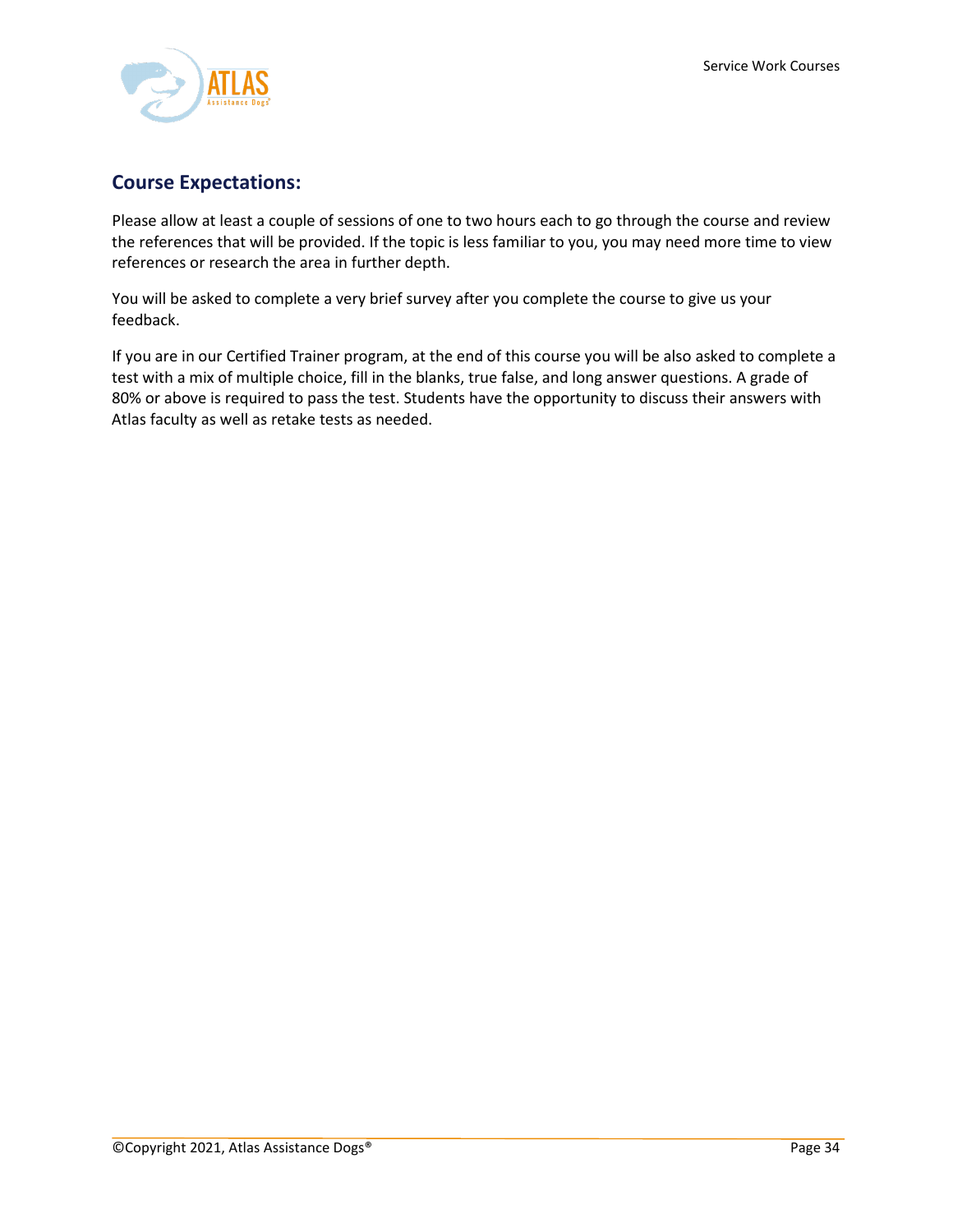

# <span id="page-35-0"></span>**S3B – How to be a Successful Trainer When Working with Clients with Disabilities**

## **Course Description**

This course is text based. It covers information involving the experiences of people with different disabilities and gives insight as to how service dog trainers can successfully communicate and work with their clients. Service dog trainers must try their best to understand and empathize with their clients in order to help them meet their training goals.

## **Course Objectives**

This course will:

- Give trainers tools and training techniques needed when working with clients and their immediate support systems (service dog, family, caregiver, loved one).
- Teach trainers how to adapt training to the specific psychological, physical, cognitive, or medical conditions of the client.
- Define and implement training which will meet the service requirements expected of their service dog.

# **Learning Outcomes**

Upon successful completion of this course, students will be able to:

- Reflect on how someone might be affected by their disability in a variety of ways on a daily and long-term basis
- Problem solve and work with clients successfully while navigating difficult or unique situations based on that individual's disability

- Working with people with disabilities
- Public access challenges
- Brain Fog
- Physical and mobility challenges
- Seizure disorders
- Diabetes
- Psychiatric disorders
- Autism spectrum disorder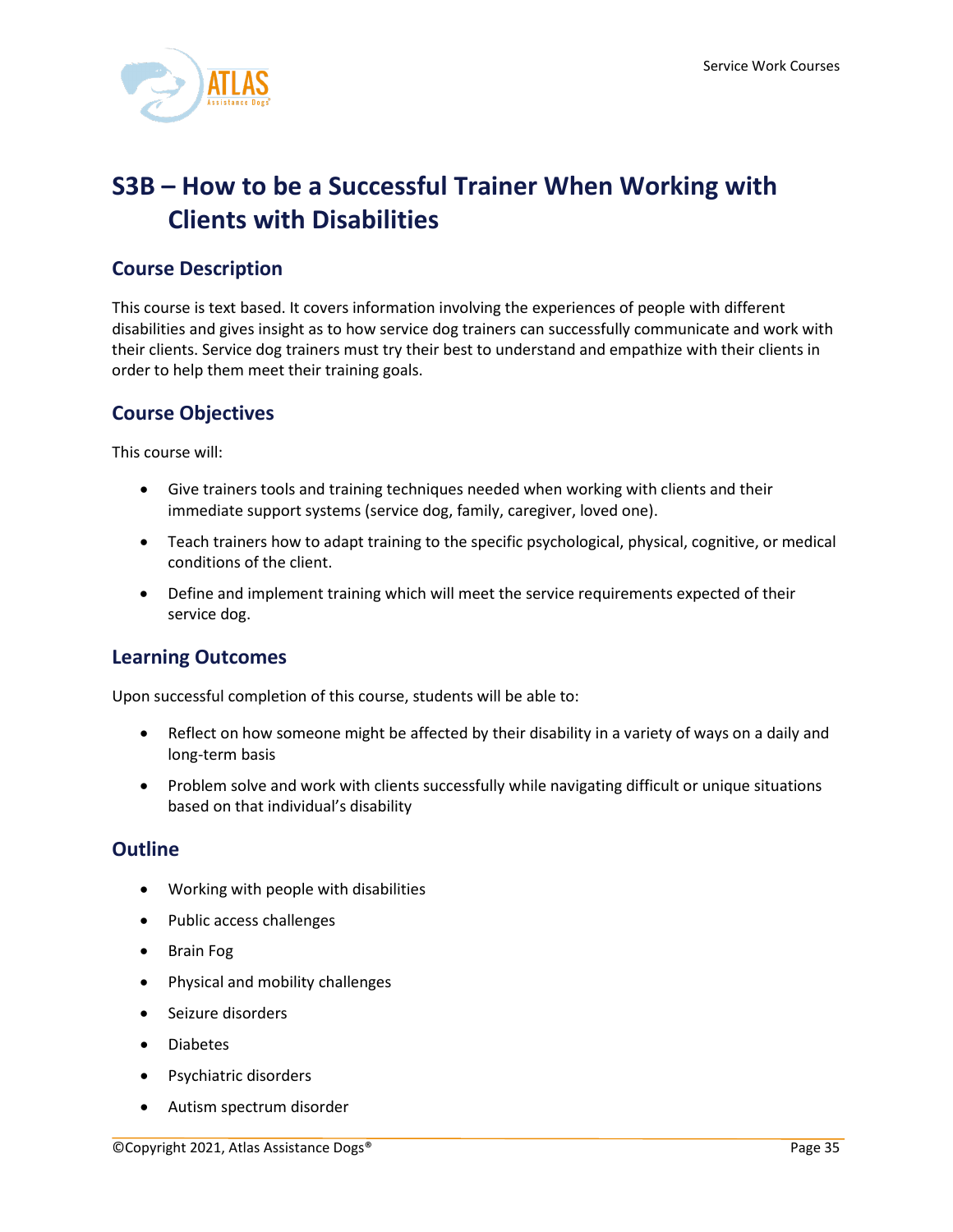

• Hearing loss/speech impediments

## **Course Expectations**

Please allow a couple of sessions of at least one to two hours to go through the course and review the references that will be provided. If the topic is less familiar to you, you may need more time to view references or research the area in further depth.

At the end of this course, you will be asked to complete a test with a mix of multiple choice, fill in the blanks, true false, and long answer questions. A grade of 80% or above is required to pass the test. Students have the opportunity to discuss their answers with Atlas faculty as well as retake tests as needed.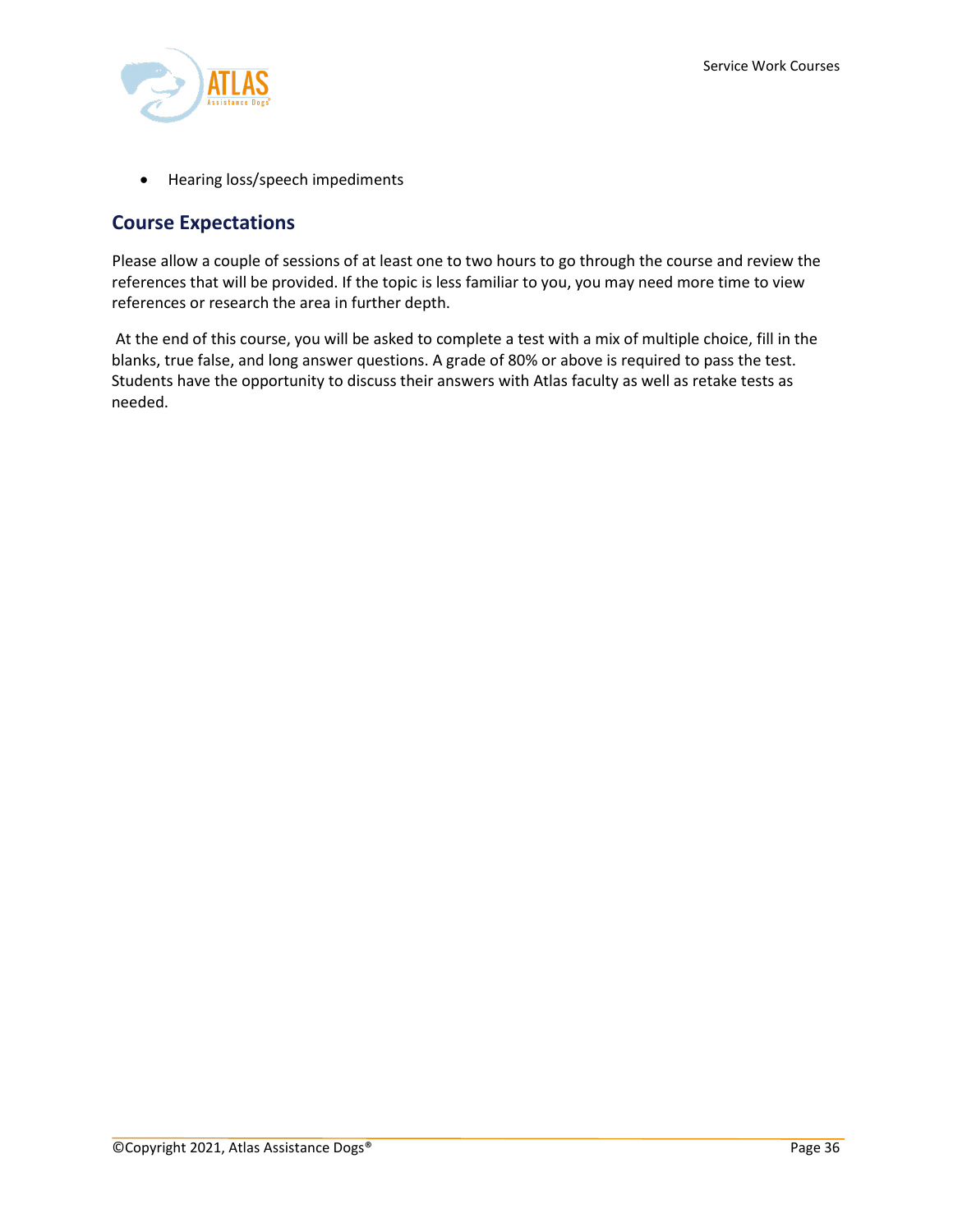

# <span id="page-37-0"></span>**S4A – Disability Skills (Part 1) – Foundational Skills**

# **Course Description**

This course is text and video based. It covers detailed information on concepts that are critical building blocks for successful service dog training. It goes into detail regarding a variety of cues which are used as a foundation/building block skill for disability tasks. The course is accompanied by our Disability Skills Manual-Foundation which provides details on how to introduce and refine each skill as well as tips, tricks, and important notes.

In some cases concepts stand on their own, which in other cases, they encompass skills that help the dog and person understand the concept. We also provide details on a number of skills that are foundational and taught independent of the concepts. In all cases, we present each skill with a definition, purpose, prerequisite. It is then followed by a video demonstration of use and/or teaching of skills. We follow it up with a discussion of possible use with clients.

## **Course Objectives**

This course will:

- Teach the foundation concepts and skills assistance dogs need to mitigate a wide range of disabilities
- Help trainers understand that many skills are interconnected and can be used in different ways depending on the client's needs
- Teach trainers how to train assistance dogs for common foundation concepts and skills
- Teach trainers how to help clients train their assistance dogs for common foundation concepts and skills

## **Learning Outcomes**

Upon successful completion of this course, students will be able to:

- Identify, describe, and demonstrate how to train the foundation concepts and skills needed for training an assistance dog
- Describe applications for the foundation skills needed for disability tasks
- Describe and demonstrate how to support and instruct clients in training their dogs for specific disability tasks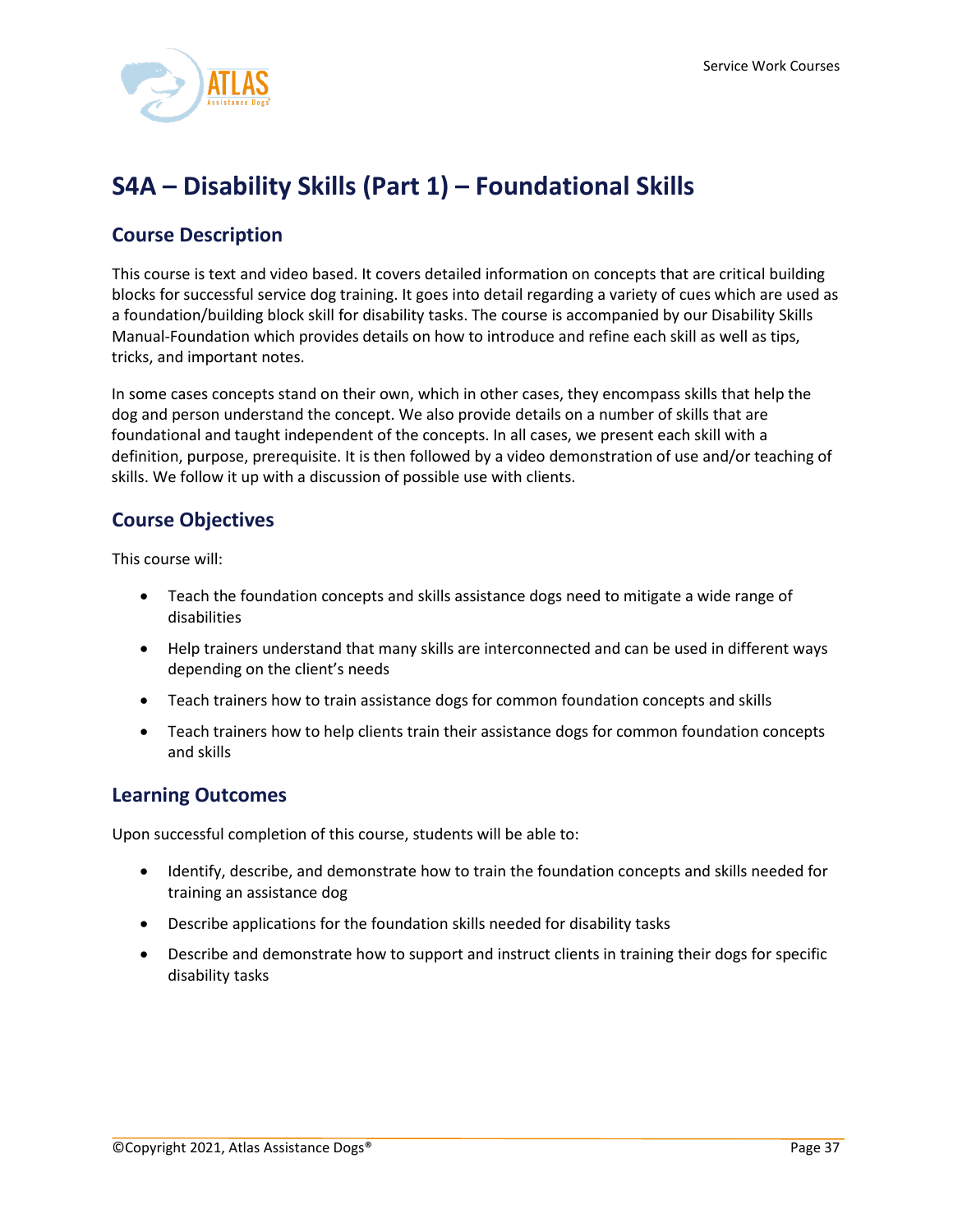

# **Outline**

- Concepts for:
	- **Targets**
	- **Husbandry**
	- **Retrieval**
	- **Recall**
	- Walking
	- **Impulse Control**
	- **Body Awareness**
- Foundational skills used to mitigate multiple disability types:
	- **Explanation and demonstration**
	- **Potential applications**

## **Course Expectations**

Please allow multiple sessions of a couple of hours at a time to go through the course and review the references that will be provided. There are many details in the course materials and the accompanying manual, so please take time to digest them. If the topic is less familiar to you, you may need more time to view references or research the area in further depth.

Assessments exist throughout the course for you to test your understanding. They are a mix of mix of multiple choice, fill in the blanks, true false, and long answer questions.

Video assignments also exist throughout the course to help you gain feedback and ensure you understand how to implement what you have learned in this course.

Students have the opportunity to discuss their answers with Atlas faculty as well as retake tests as well as resubmit assignments as needed.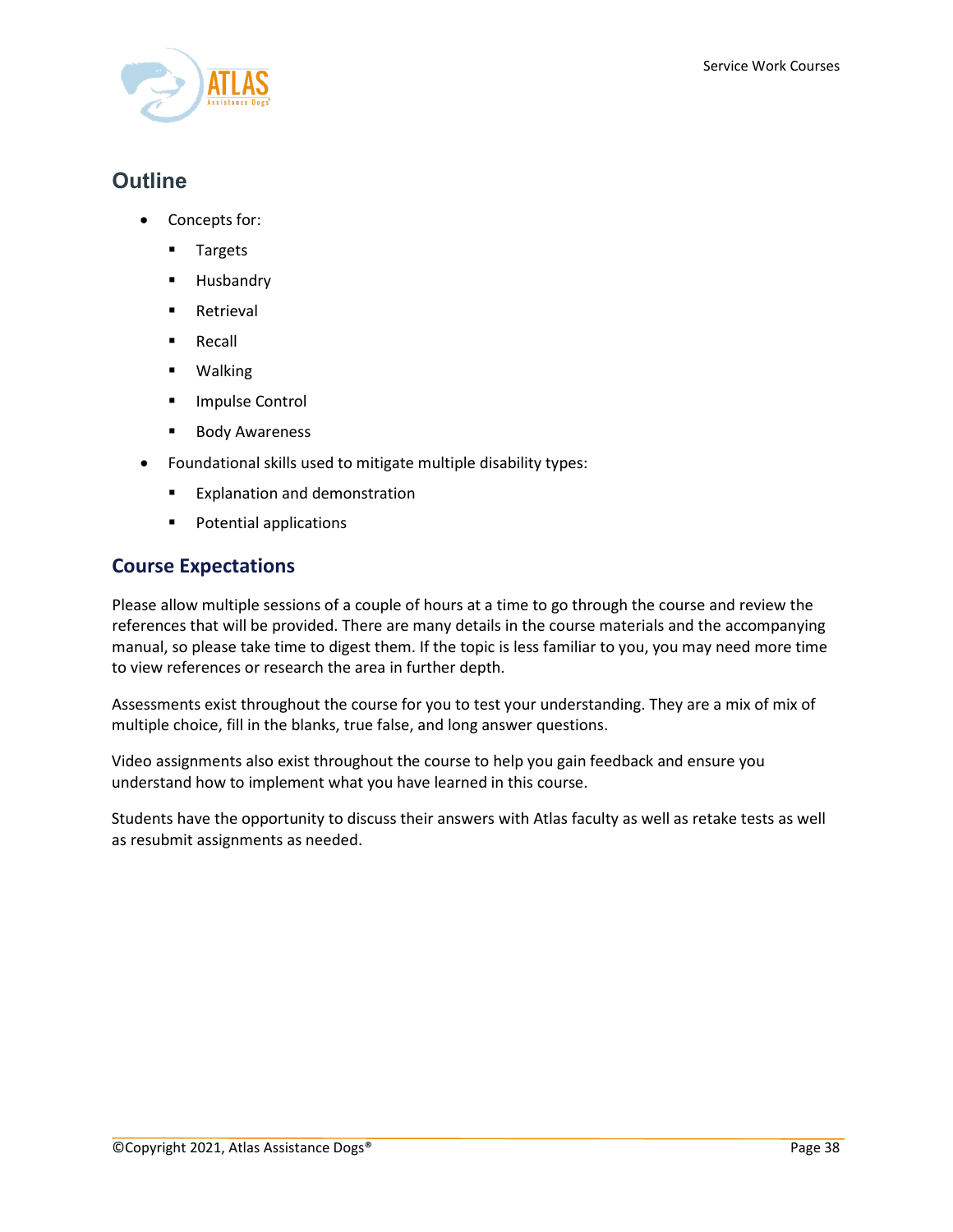

# <span id="page-39-0"></span>**S4B – Disability Skills Training (Part 2) – Balance and Mobility Skills**

# **Course Description**

This course is text and video based. It covers detailed information regarding a variety of cues which are used to mitigate disabilities or symptoms related to mobility and balance. Example of such tasks are mobility retrievals, balance assistance, bracing, and many more.

The course is accompanied by our Specialized Mobility Disability Skills Manual which provides details on how to introduce and refine each skill as well as tips, tricks, and important notes.

We present each skill with a definition, purpose, prerequisite. It is then followed by a video demonstration of use and/or teaching of skills. We follow it up with a discussion of possible use with clients.

# **Course Objectives**

- Cover the common range of skills dogs are taught to mitigate disabilities pertaining to Mobility/balance
- Give trainers the tools to work with dogs and clients on these skills and to expand from this foundation

# **Learning Outcomes**

Upon successful completion of this course, students will:

- Have a solid understanding of many of mobility tasks and their use for various conditions
- Know how to train skills typical of mobility related disability tasks such as: Hold, Tug, Pull, Push/Close it, Brace, Steps, Dress, Undress, Light, Switch, Fix, Laser, Complex/Combination Retrieval Tasks.

## **Outline**

- Skills used to mitigate mobility and balance related symptoms or disabilities
- Explanation and demonstration
- Potential applications

## **Course Expectations**

Please allow multiple sessions of a couple of hours at a time to go through the course and review the references that will be provided. There are many details in the course materials and the accompanying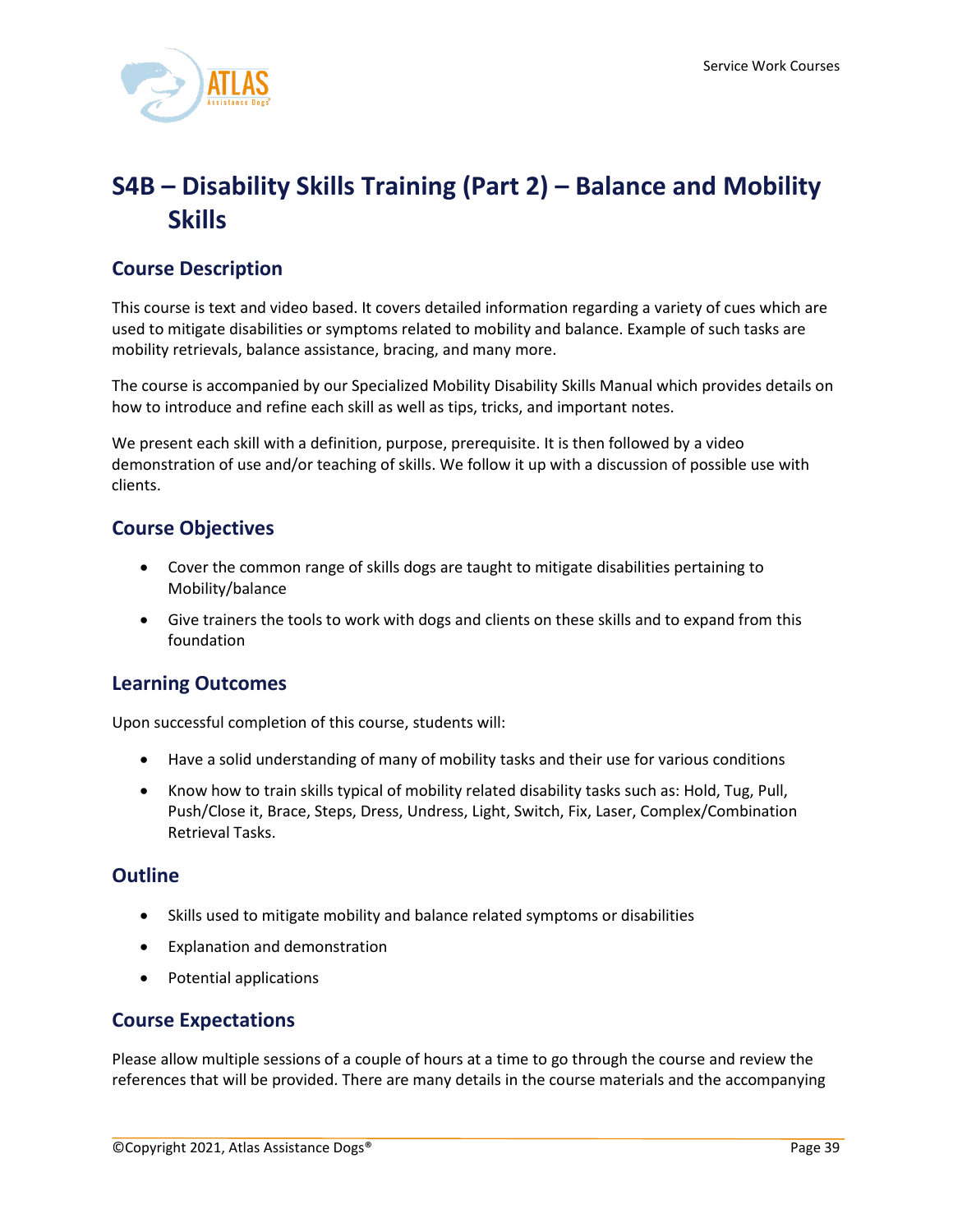

manual, so please take time to digest them. If the topic is less familiar to you, you may need more time to view references or research the area in further depth.

You will be asked to complete a very brief survey after you complete the course to give us your feedback.

This course includes two video/written assignments. In each, the videos should show you working with a client to teach them two of the behaviors covered in this course, so as you are going through the course be thinking about which skills you might want to teach.

For the first assignment you may choose from: Light or Switch, Tug, Pull, Push/Close It

For the second you may choose from: Brace, Step, Mobility Retrieval Multi-part Skill, Laser Retrieval

Along with the videos, a detailed training plan is required. The training plans should cover the refining stages for each behavior. The videos should be approximately two to four minutes in length. It will likely take you one or more sessions with a client to achieve the desired results in the video. More detailed guidelines for the assignment can be found at the end of this course.

Assessments exist throughout the course for you to test your understanding. They are a mix of mix of multiple choice, fill in the blanks, true false, and long answer questions. A grade of 80% or above is required to pass the test. Students have the opportunity to discuss their answers with Atlas faculty as well as retake tests as needed.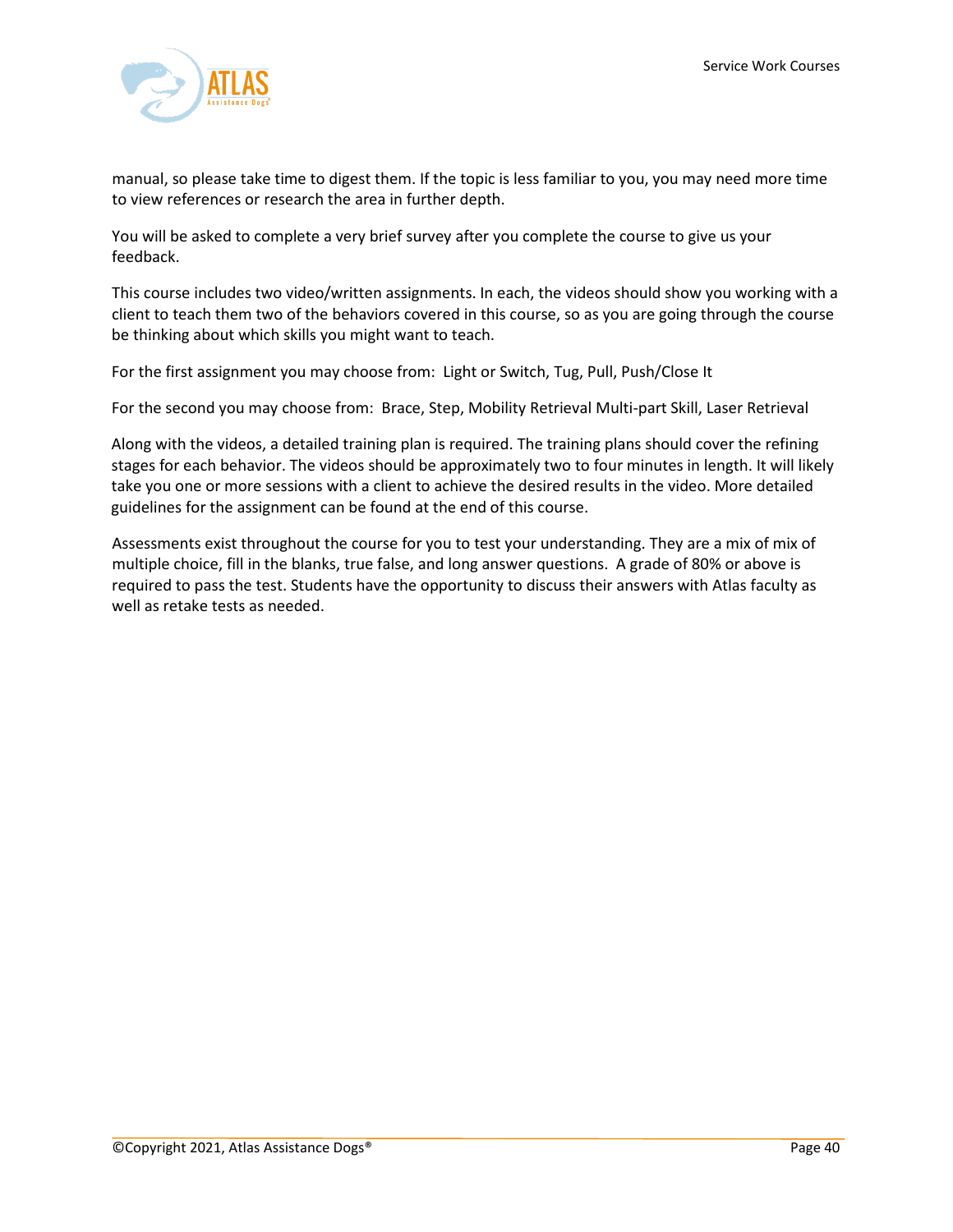

# <span id="page-41-0"></span>**S4C – Disability Skills Training (Part 3) – Medical**

# **Course Description**

This course is text and video based. It covers detailed information regarding a variety of cues which are used to mitigate disabilities or symptoms related to various medical conditions.

The course is accompanied by our Medical Disability Skills Manual which provides details on how to introduce and refine each skill as well as tips, tricks, and important notes. **Please download this manual** and read it as you go through the course. The manual will stand on its own as a helpful reference and **is intended to be read in parallel as you go through the course.**

We present each skill with a definition, purpose, prerequisite and applications/possible uses with clients. It is then followed by a video demonstration of use and/or teaching of skills.

**Please note:** The words "trainer," "handler," and "client" are generally used interchangeably. This is the person who is giving the dog the cue. There are cases where the handler is someone other than the client, and when that is relevant it is called out.

## **Course Objectives**

This course will:

- Introduce a range of common skills and tasks that service dogs are taught to mitigate disabilities
- discuss and demonstrate how these skills and tasks are applied for different medical conditions
- teach trainers how to train assistance dogs for these common skills and tasks
- teach trainers how to help clients train their assistance dogs for these skills and tasks

#### **Learning Outcomes**

Upon successful completion of this course, students will be able to:

- Identify and explain the common assistance dog skills and tasks used to mitigate various medical conditions
- Introduce, practice, and refine tasks aimed to mitigate medical disabilities. Such tasks include: **Visit, Lap, Prop, Toes, Go To [Person]**, **Go Alert [Person]**, **Get Help**, **Go Home, Hearing Alerts**, **Time of Day/Medicine Alerts**, **Body State Alerts**, **Medical Response, and Seizure Response**
- Describe and demonstrate how to support and instruct clients as they train their dogs for medical tasks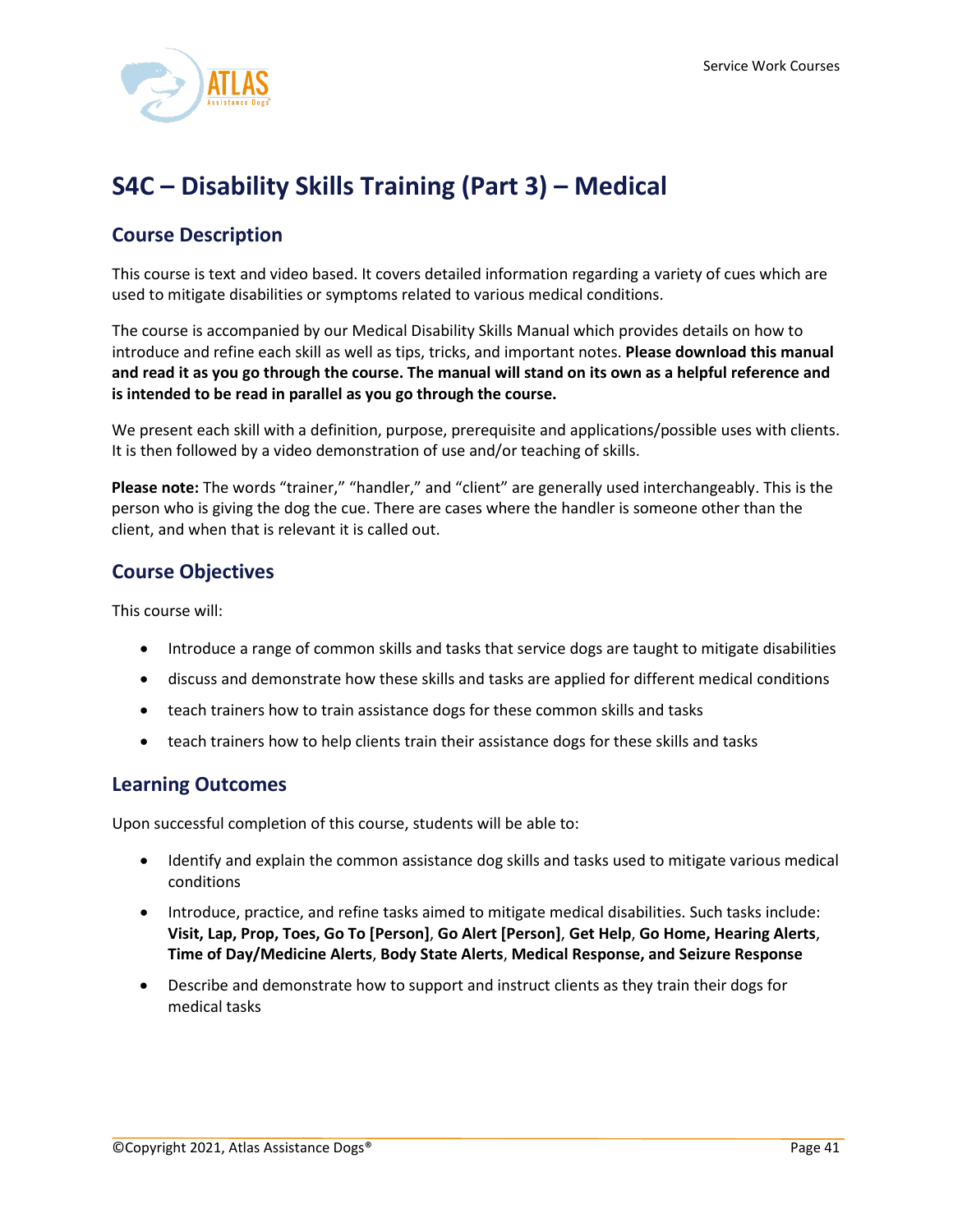

### **Outline**

- Skills used to mitigate medical-related symptoms or disabilities
- Explanation and possible applications
- Demonstration through instructional videos

## **Course Expectations**

Please allow multiple sessions of a couple of hours at a time to go through the course and review the references that will be provided. There are many details in the course materials and the accompanying manual, so please take time to digest them. If the topic is less familiar to you, you may need more time to view references or research the area in further depth.

You will be asked to complete a very brief survey after you complete the course to give us your feedback.

This course includes two video/written assignments. In each, the videos should show you working with a client to teach them two of the behaviors covered in this course, so as you are going through the course be thinking about which skills you might want to teach.

For the first assignment you may choose from: Light or Switch, Tug, Pull, Push/Close It

For the second you may choose from: Brace, Step, Mobility Retrieval Multi-part Skill, Laser Retrieval

Along with the videos, a detailed training plan is required. The training plans should cover the refining stages for each behavior. The videos should be approximately two to four minutes in length. It will likely take you one or more sessions with a client to achieve the desired results in the video. More detailed guidelines for the assignment can be found at the end of this course.

Assessments exist throughout the course for you to test your understanding. They are a mix of mix of multiple choice, fill in the blanks, true false, and long answer questions. A grade of 80% or above is required to pass the test. Students have the opportunity to discuss their answers with Atlas faculty as well as retake tests as needed.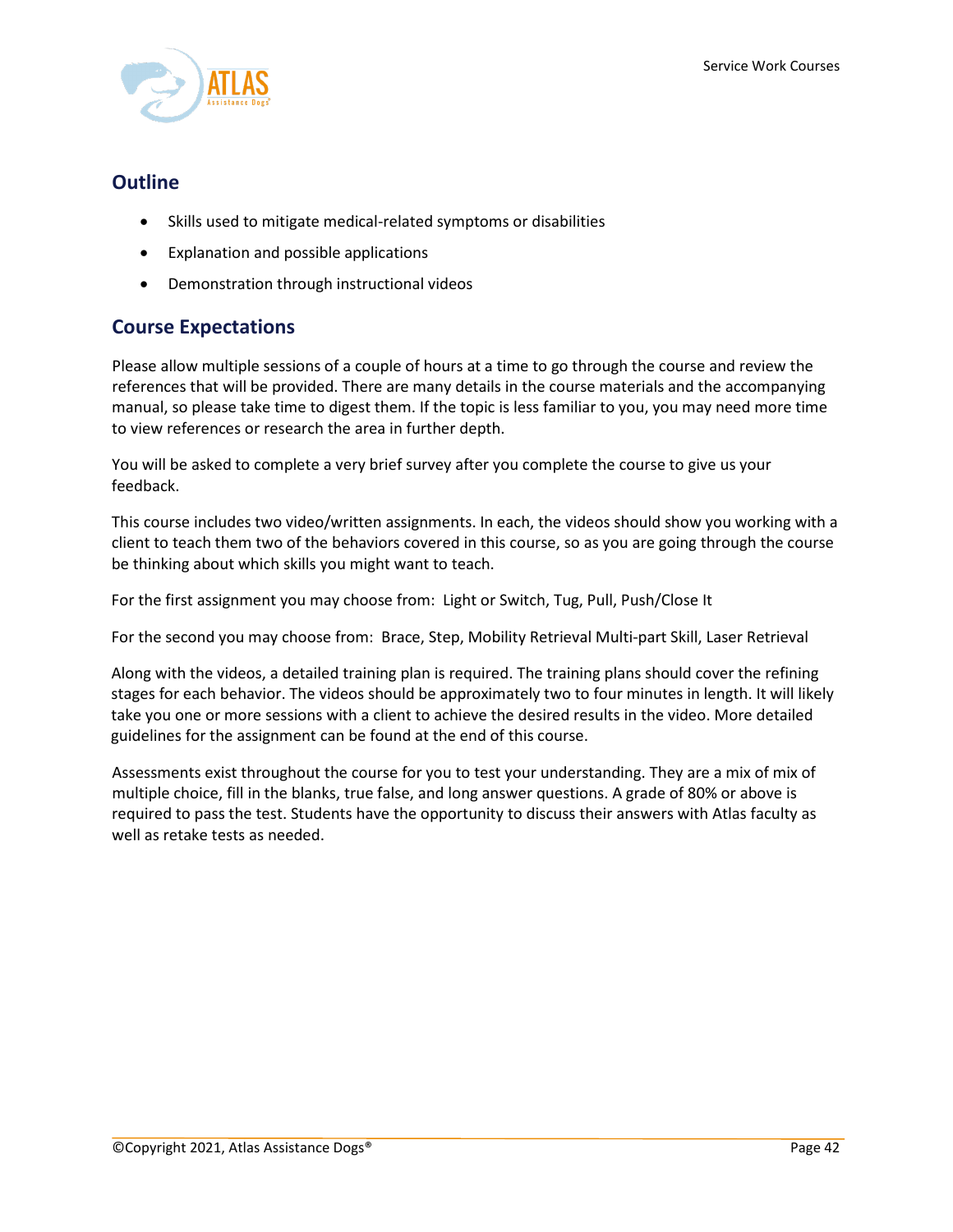

# <span id="page-43-0"></span>**S4D – Disability Skills Training (Part 4) – Psychiatric & Cognitive**

# **Course Description**

This course is text and video based. It covers detailed information regarding a variety of tasks which are used to mitigate disabilities or symptoms related to various psychiatric and cognitive conditions.

The course is accompanied by our **Specialized Psychiatric & Cognitive Disability Skills Manual** which provides details on how to introduce and refine each skill as well as tips, tricks, and important notes. **Please download this manual. The manual will stand on its own as a helpful reference and is intended to be read in parallel as you go through the course.**

We present each skill with a definition, purpose, and prerequisite as well as applications and possible uses with clients. It is then followed by a video demonstration of how to use and/or teach the skill.

#### **Please note:**

The words "trainer," "handler," and "client" are generally used interchangeably. This is the person who is giving the dog the cue. There are cases where the handler is someone other than the client, and when that is relevant it is called out.

## **Course Objectives**

- Cover the common range of skills that dogs are taught to mitigate different psychiatric and cognitive disabilities
- Teach trainers how to train assistance dogs for common psychiatric and cognitive disability tasks
- Teach trainers how to help clients train their assistance dogs for common psychiatric and cognitive disability tasks

#### **Learning Outcomes**

Upon successful completion of this course, students will:

- Have a solid understanding of many of psychiatric and cognitive tasks and their use for various conditions
- Know how to train skills typical of psychiatric and cognitive disability tasks, including: General Psychiatric Skills (wake from nightmare, pay attention, graceful exit, circle, block); Grounding Behaviors (anchor, lean, cover/deep pressure therapy, feet, hug, cuddle), and Interruption Behaviors (interrupt repetitive behavior, turtle, kiss).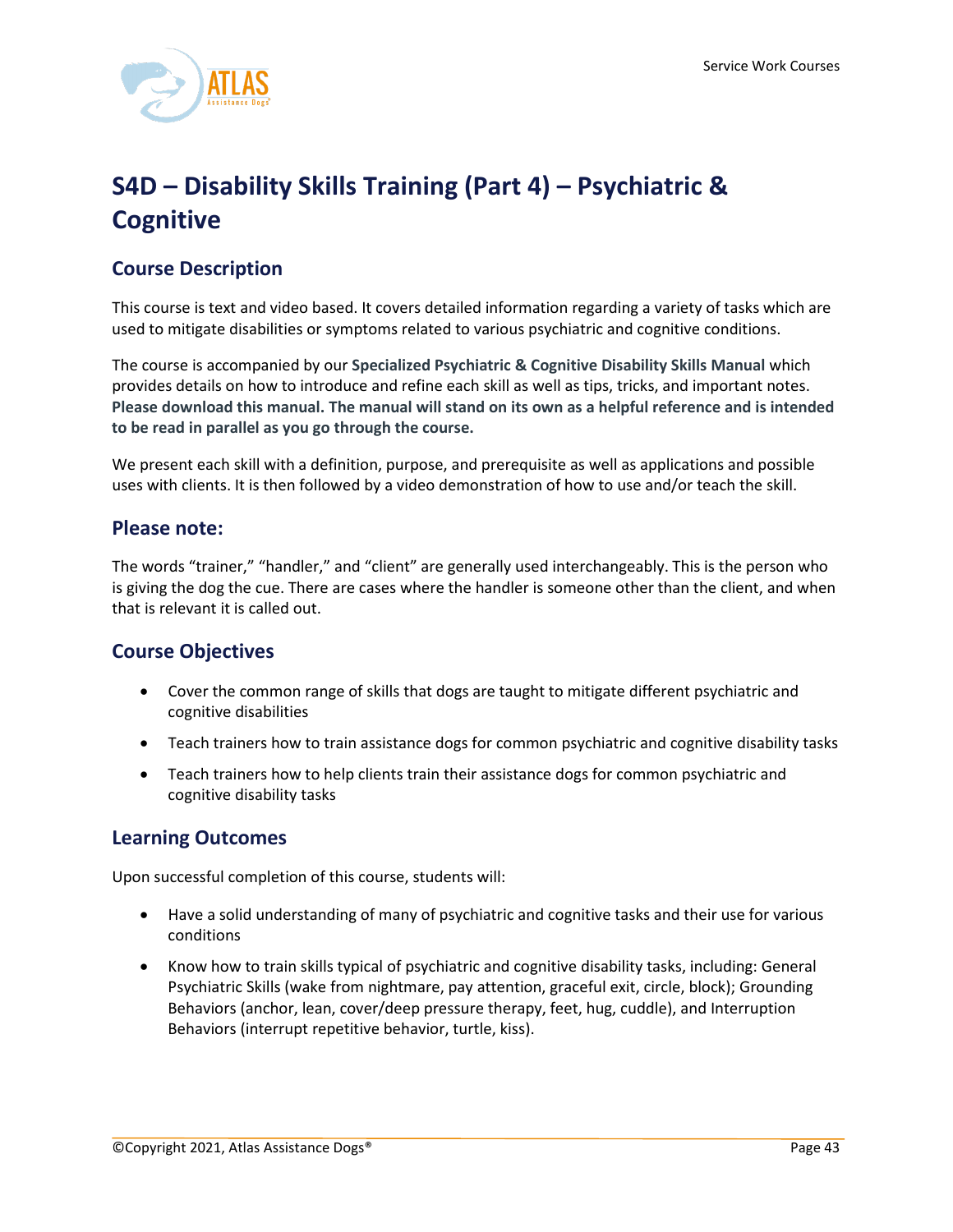

### **Outline**

- Considerations and clarifications
	- **Understanding alerts and responses**
	- **Repetitive and non-suicidal self-harm behavior**
- General Skills
- Grounding behaviors
- Interruption Behaviors

## **Course Expectations**

Please allow multiple sessions of a couple of hours at a time to go through the course and follow along with the accompanying manual. There are many details in the course materials and the manual, so please take time to digest them. If the topic is less familiar to you, you may need more time to research the area in further depth.

You will be asked to complete a very brief survey after you complete the course to give us your feedback.

This course includes two video/written assignments. In each, the videos should show you working with a client to teach them two of the behaviors covered in this course, so as you are going through the course be thinking about which skills you might want to teach.

For the first assignment you may choose from: Graceful Exit, Anchor, Lean, Cover, Feet, Hug, Cuddle

For the second you may choose from: Wake from Nightmare, Pay Attention, Circle, Block, Turtle

Along with the videos, a detailed training plan is required. The training plans should cover the refining stages for each behavior. The videos should be approximately two to four minutes in length. It will likely take you one or more sessions with a client to achieve the desired results in the video. More detailed guidelines for the assignment can be found at the end of this course.

Assessments exist throughout the course for you to test your understanding. They are a mix of mix of multiple choice, fill in the blanks, true false, and long answer questions. A grade of 80% or above is required to pass the test. Students have the opportunity to discuss their answers with Atlas faculty as well as retake tests as needed.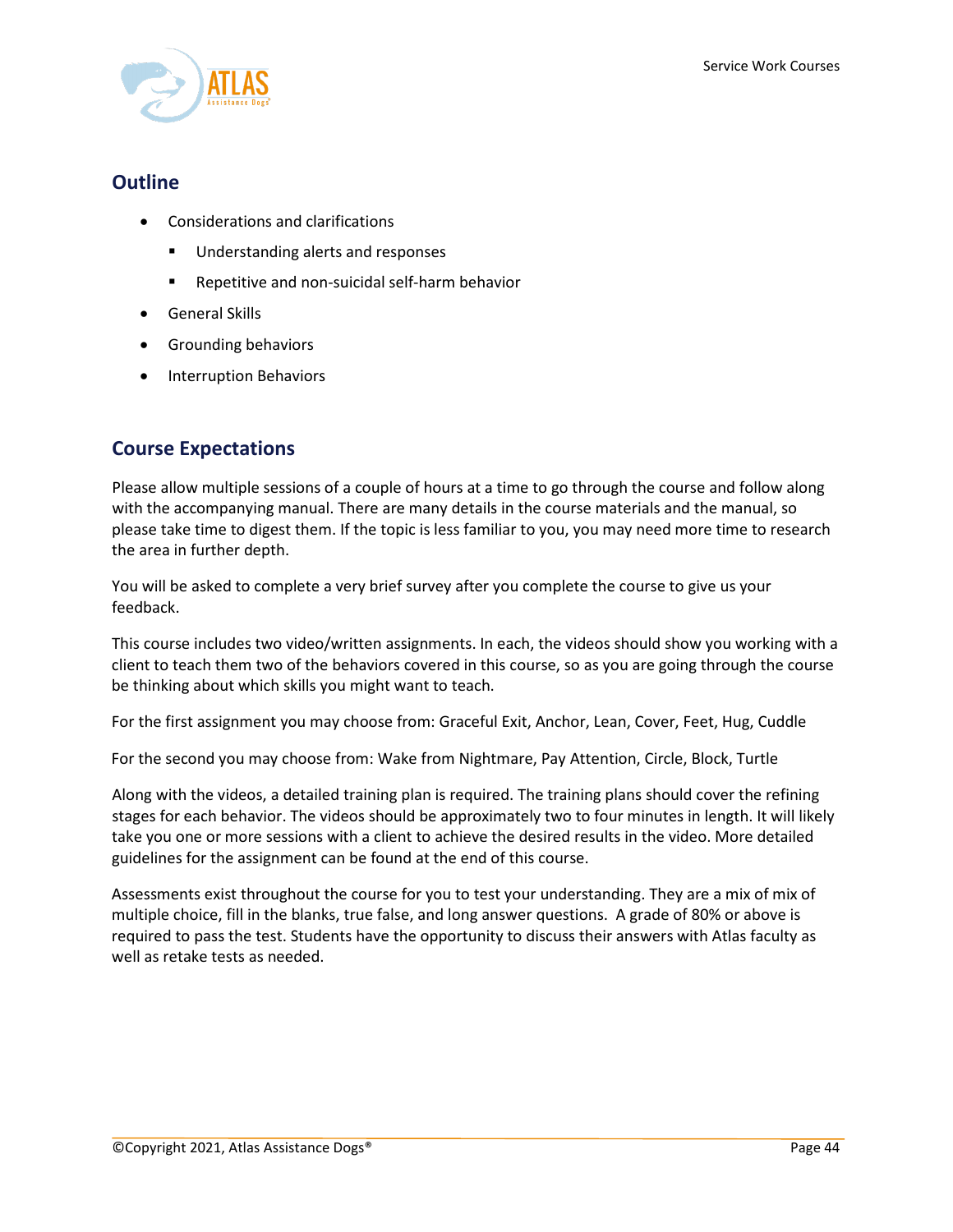

# <span id="page-45-0"></span>**S6 – Sweet Snoopers® Scent Detection for Diabetes and Medical Alert Dogs**

## **Course Description**

Atlas is pleased to partner with Debby Kay to offer her Sweet Snoopers course. This course is designed to teach Debby's world-renowned training methodology. Debby's program is recognized as one of the most reliable scent detection programs available for teaching diabetes alerts. These methodologies are applicable to many scent-based medical alerts.

Atlas has also included training methods from Steve White and a section for allergen alerts. At the bottom is a section from our Selecting an Appropriate Dog for Service Work Course, including traits to look for when choosing a scent detection dog.

This course is text and video based. It presents a step-by-step approach to applying conditioning principles to train a dog to consistently and reliably detect a specific scent and alert their handler to the presence of the target sense.

## **Course Objectives**

- Teach trainers how to use classical conditioning to train dogs to consistently and reliably alert to the presence of a particular scent
- Teach trainers how to train dogs to develop the alert method best for the dog and the handler
- Teach how to expand the dog's ability to alert in any location; any time of day; on buses, trains, planes, or in cars; inside and outside
- Teach how to train the dog to:
	- **Wake the client at night when the target scent is present**
	- Wake from a sleep to alert the handler when the target scent is detected
- Teach how to train the dog to alert while walking
- Teach other skills essential for scent detection and service work in general
	- **Patience**
	- **Impulse control**
	- **Working with distractions**
	- Keeping the dog engaged
- Teach how to obtain and store scent samples
- Teach how to build and use a scent wheel for training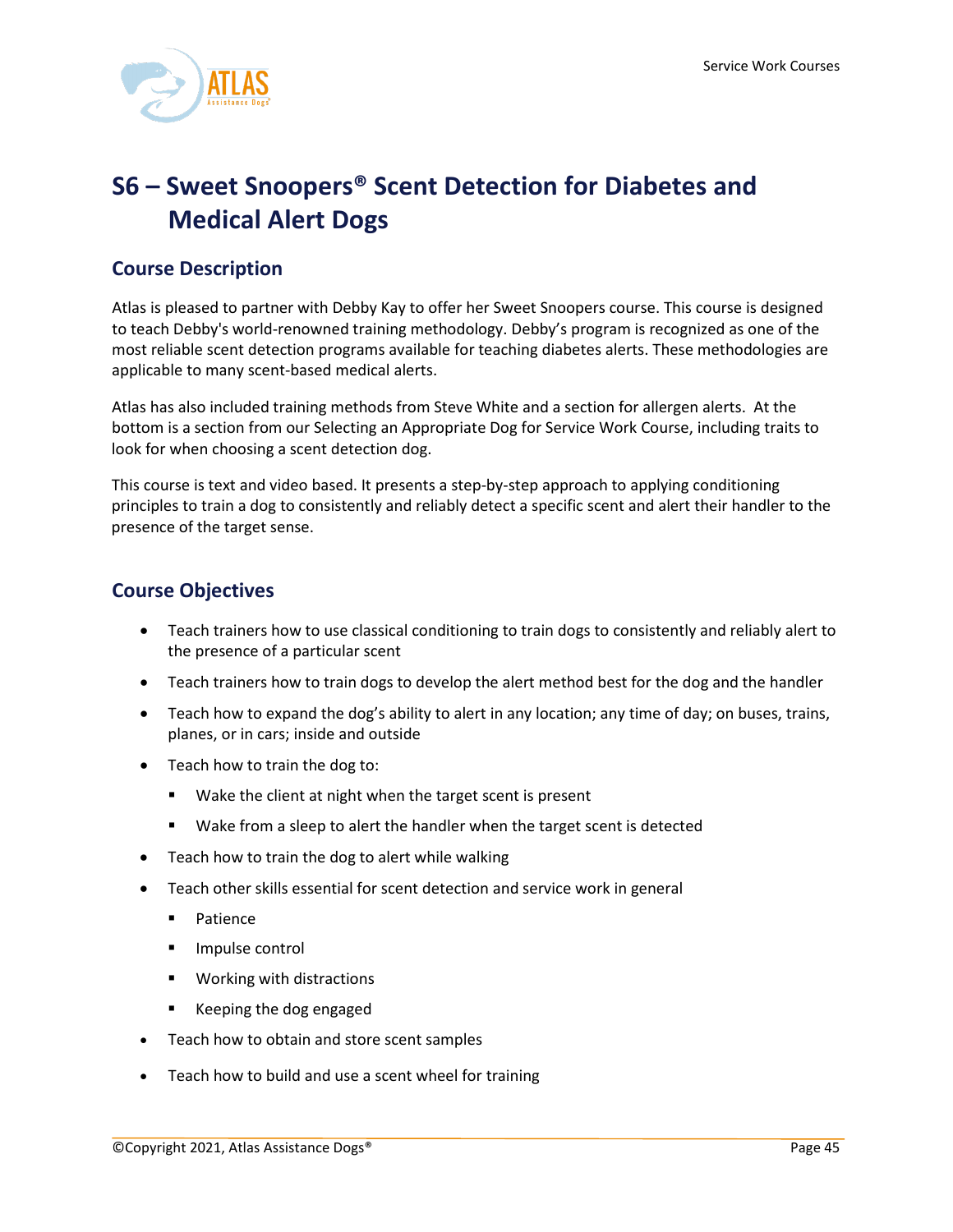

## **Learning Outcomes**

Upon successful completion of this course, students will:

- Be able to describe how to collect and store scent samples
- Be able to demonstrate how to train a dog to check for the presence scent by pattern searching
- Be able to demonstrate how to teach a dog to alert when the target scent is detected
- Be able to describe how to proof the dog's alerts any time of the day or night and in any location
- Be able to list methods to teach a dog to have the patience and alertness for scent work

- Downloads
- Choosing an alert
- Changing the level of an alert
- Working with small dogs
- Keeping the dog motivated
- Sniff the Tin Foundation Introduction to the tins used in training
- How to train the dog to find and alert on the tin in random locations
- Simplicity of Patterns simple, methodical patterns to search for tins
- Training in a variety of locations throughout the house
- Finding non-visual/hidden scent sources
- Crate training for impulse control
- Searching when the person is lying down
- Scent wheel
- Alerting:
	- At any time of day
	- **•** While walking
	- **When the dog is asleep**
	- **When the person is asleep**
	- **IF In public, including all the places the person regularly goes**
	- **•** On a train, bus, car, or plane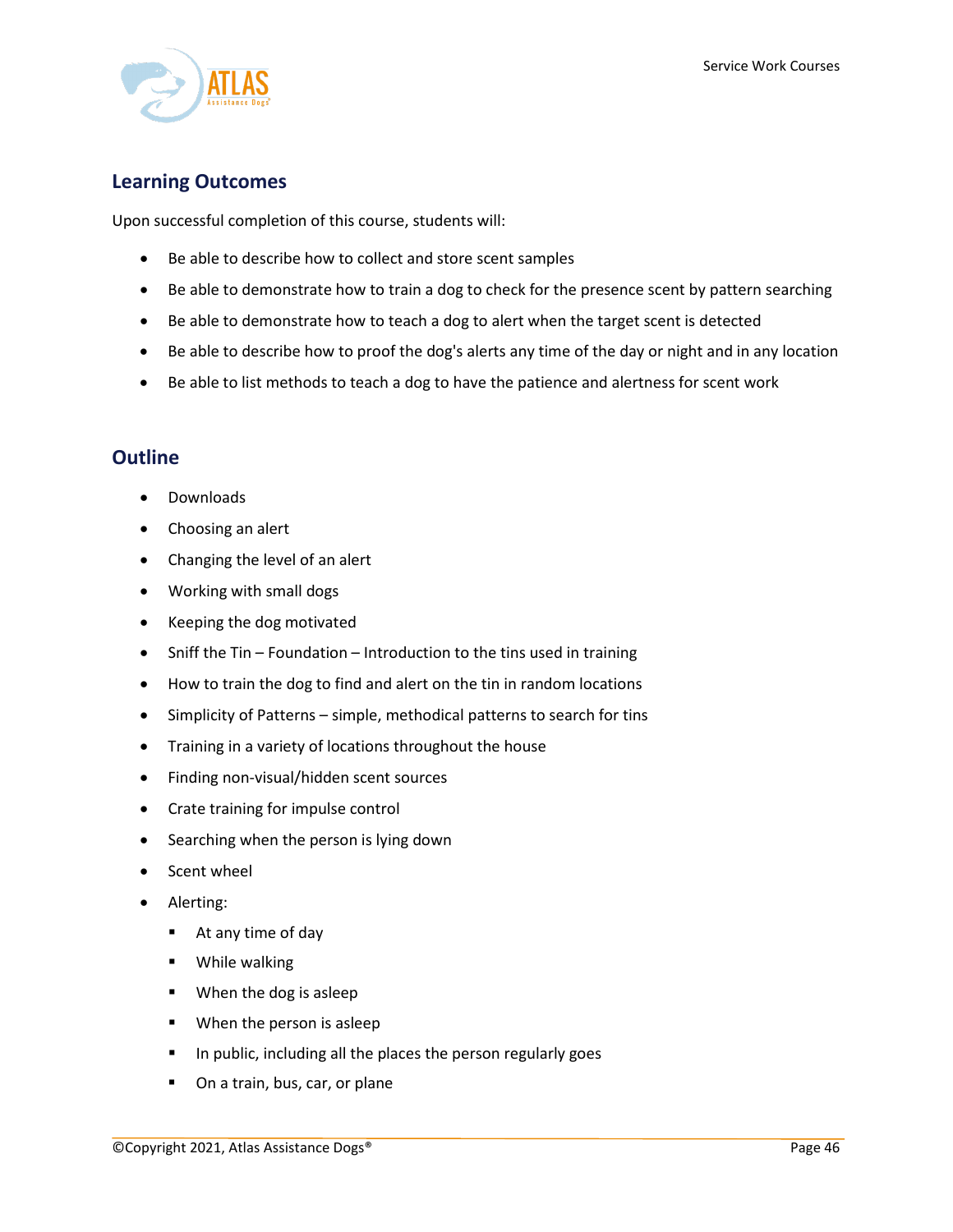

- In the presence of another dog
- Self Control
- Crate Work
- Kuranda Work
- Collecting scent samples
- Allergen alerts
- **Service Dog Selection**

## **Course Expectations**

Please allow multiple sessions of a couple of hours at a time to go through the course and review the references that will be provided. There are many details in the course materials and the accompanying manual, so please take time to digest them. If the topic is less familiar to you, you may need more time to view references or research the area in further depth.

You will be asked to complete a very brief survey after you complete the course to give us your feedback.

This course includes two assignments, each requires you to submit a video showing you working with a dog while training one of the behaviors covered in the course. The first video is required after you've learned the foundations of the material and can demonstrate the basic technique to teach the dog to sniff and follow the sniffer tins. The second video is required later in the course. For the second video, you have the option to demonstrate either the dog doing the body search pattern or the dog working a scent wheel. Videos are typically 5 minutes long for these assignments. It will likely take you several sessions with your dog to achieve the desired results in the video. More details are provided later in the course.

During the course, there will be quizzes as you complete sub modules. A grade of 80% or above is required to pass each quiz. Students have the opportunity to discuss their answers with Atlas faculty as well as retake tests as needed.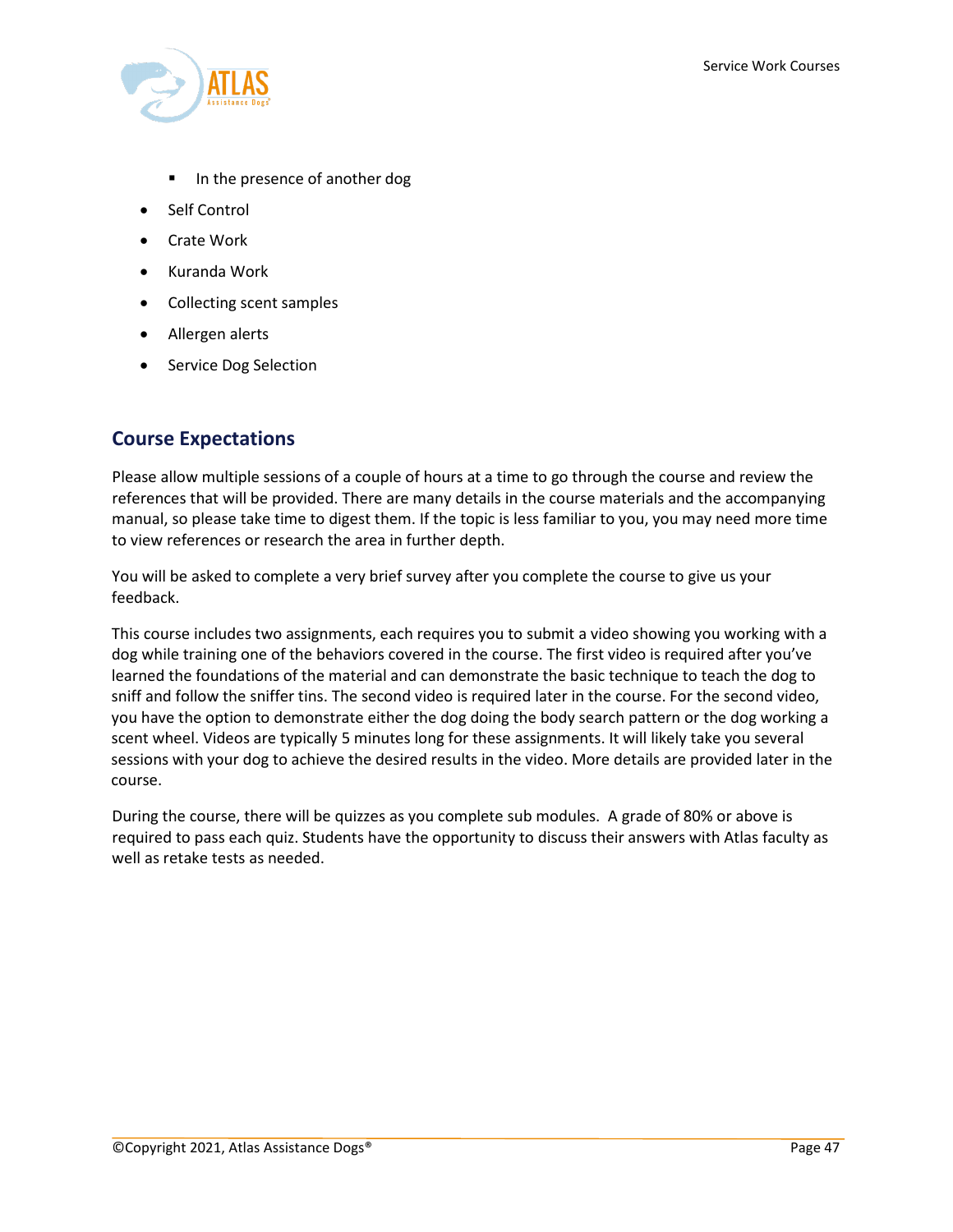

# <span id="page-48-0"></span>**S7 – Developing Your Service Dog Program**

# **Course Description**

This course is text based. It covers a wide variety of information regarding the development and implementation of a successful service dog training business. At the end of this course, you will get oneon-one advice and support, review, and input regarding your own business/program to help further your business.

# **Course Objectives**

This course will:

- Help trainers determine if working with owners to train their service dogs is the right path for them
- Help trainers successfully set up the business side of their company
- Help trainers meet the standards and qualifications consistent with organizations such as Atlas assistance Dogs, Assistance Dogs International, and meeting ADA standards
- Ensure trainers understand Atlas' service dog team certification program
- Give feedback to trainers on their program and/or facility design
- Teach trainers the tools to make their service dog business ethical and successful

## **Learning Outcomes**

Upon successful completion of this course, students will:

- Be able to identify and/or design a business model that meets the needs of their client, is ethical and demonstrates high standards consistent with organizations such as Atlas Assistance Dogs, ADI, and ADA
- Be able to explain laws relevant to setting up a dog training business
- Be able to identify and/or design pricing models, insurance options and company policies that need to be considered when setting up a dog training business
- Be able to explain the importance of confidentiality in their business practices
- Be able to identify ways to promote and grow their dog training business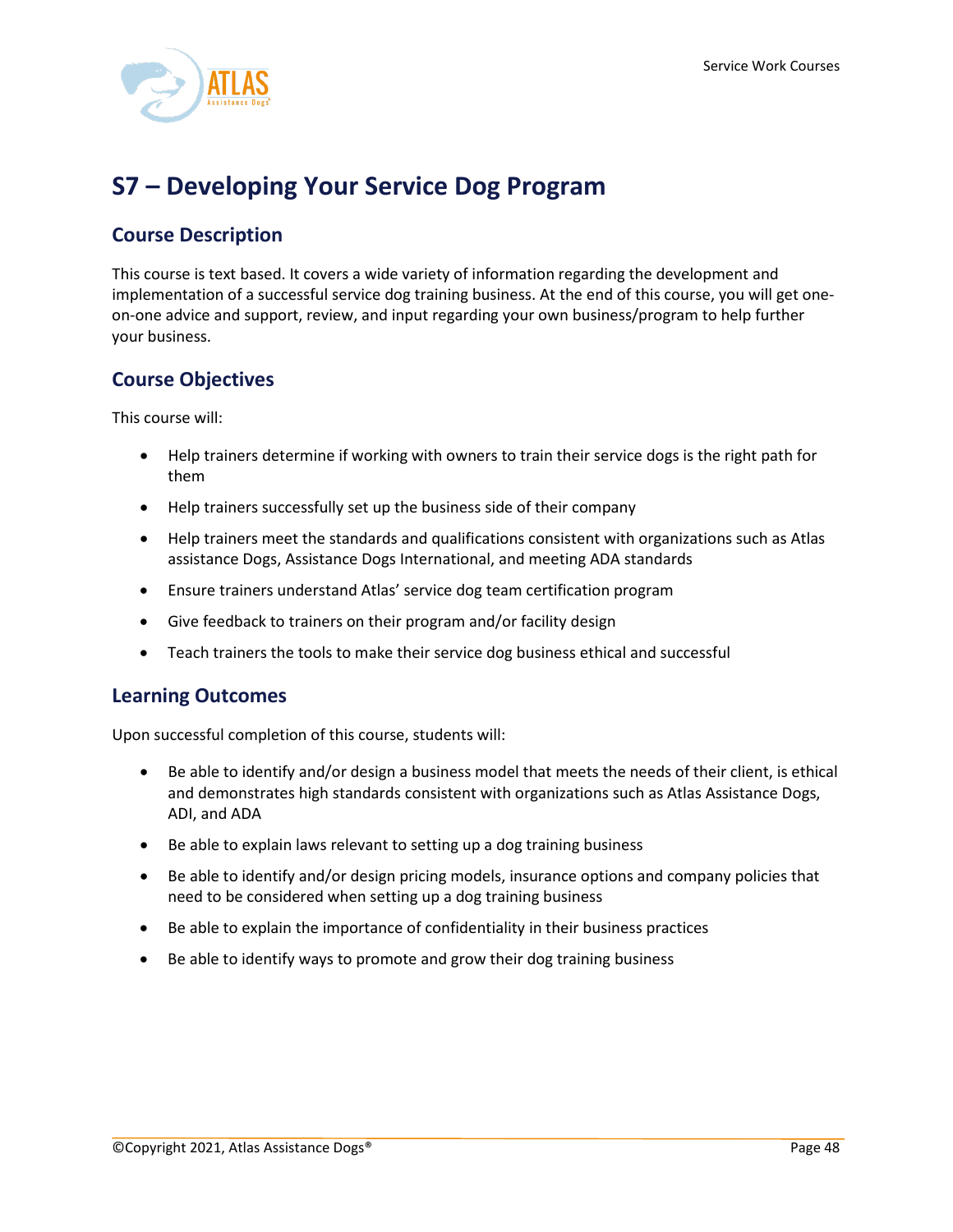

## **Outline**

- Are You Ready to Be a Service Dog Trainer?
- The Client and Training
- Maintaining Service Dog Standards
- Pricing Model
- Service Dog Program for Success
- Your Business
- Insurance
- Know the Laws
- Paperwork
	- **Records**
	- Contracts
	- **Logs**
- Confidentiality
- Tips on Growing Your Business
- Program Self-assessment
- Facility Self-assessment
- Atlas Certification and Support

## **Course Expectations**

Please allow multiple sessions of a couple of hours at a time to go through the course and review the references that will be provided. There are many details in the course materials and the accompanying manual, so please take time to digest them. If the topic is less familiar to you, you may need more time to view references or research the area in further depth.

This course includes up to two assignments, one that reviews your training program and one that reviews your training facility, if applicable. Each requires you to complete a written Program Review Form that reviews your program (and your facility if applicable) in detail. We then schedule a zoom call to discuss. If you do not yet have a program, this is an opportunity to work with us to develop best practices and review your plans. Expect to spend several hours completing this document. The more you put into this, the more you will get out of it. Options for people who do not plan to build a training program or facility are provided in the Assignment details.

At the end of this course, you will be asked to complete a brief survey.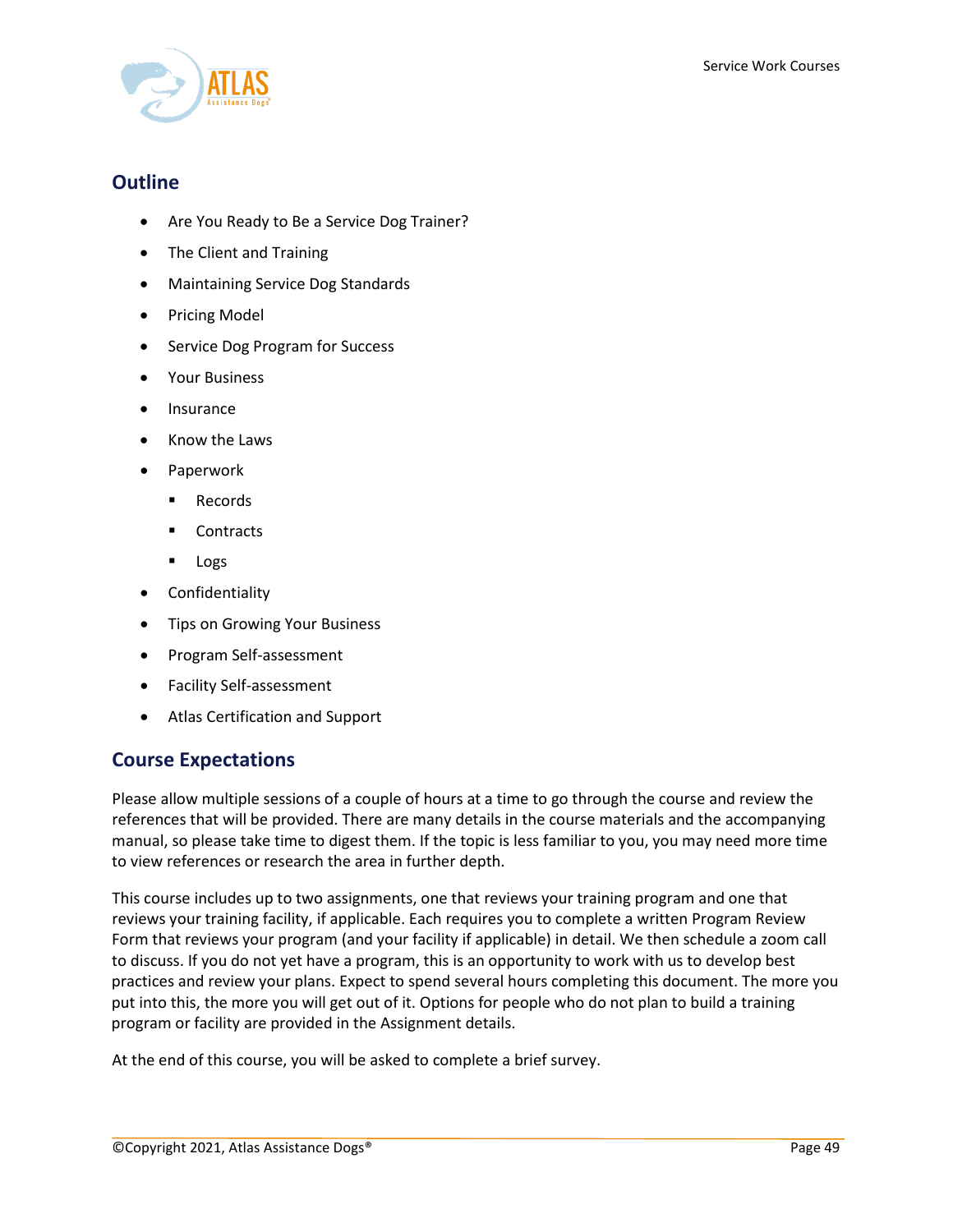

# <span id="page-50-0"></span>**S8 – Atlas' Public Access Test**

# **Course Description**

This course is text and video based. It goes over Atlas' entire Public Access Test (PAT), including what to expect during the test and explains the overall importance of the PAT

This course has been developed for our clients, Team Facilitators, and trainers as it will help everyone stay on the same page and ensure that all are fully prepared.

## **Course Objectives**

This course will:

- Explain the purpose of the PAT
- Describe all the elements of the PAT and provide the actual test document as a reference
- Give clear instructions on what to expect from the PAT
- Provide detailed videos (where necessary) to demonstrate PAT items

### **Learning Outcomes – Clients**

Upon successful completion of this course, learners will be able to:

- Describe what expected of a dog that is well-trained and ready for public access
- Identify those areas they need to work on so that they are fully prepared for the PAT
- Describe what it looks like when a handler and dog are working together as a cohesive team
- Identify the critical test items that impact the dog, client, or public safety and would result in ending the testing or require later retesting

#### **Learning Outcomes – Trainers**

Upon successful completion of this course, learners will be able to:

- Describe the importance of certification and why we do a PAT annually
- Describe what is expected of the client/dog teams they are working with, so that they may properly preparing them for the PAT
- List key safety concerns for the clients, dogs, and the general public